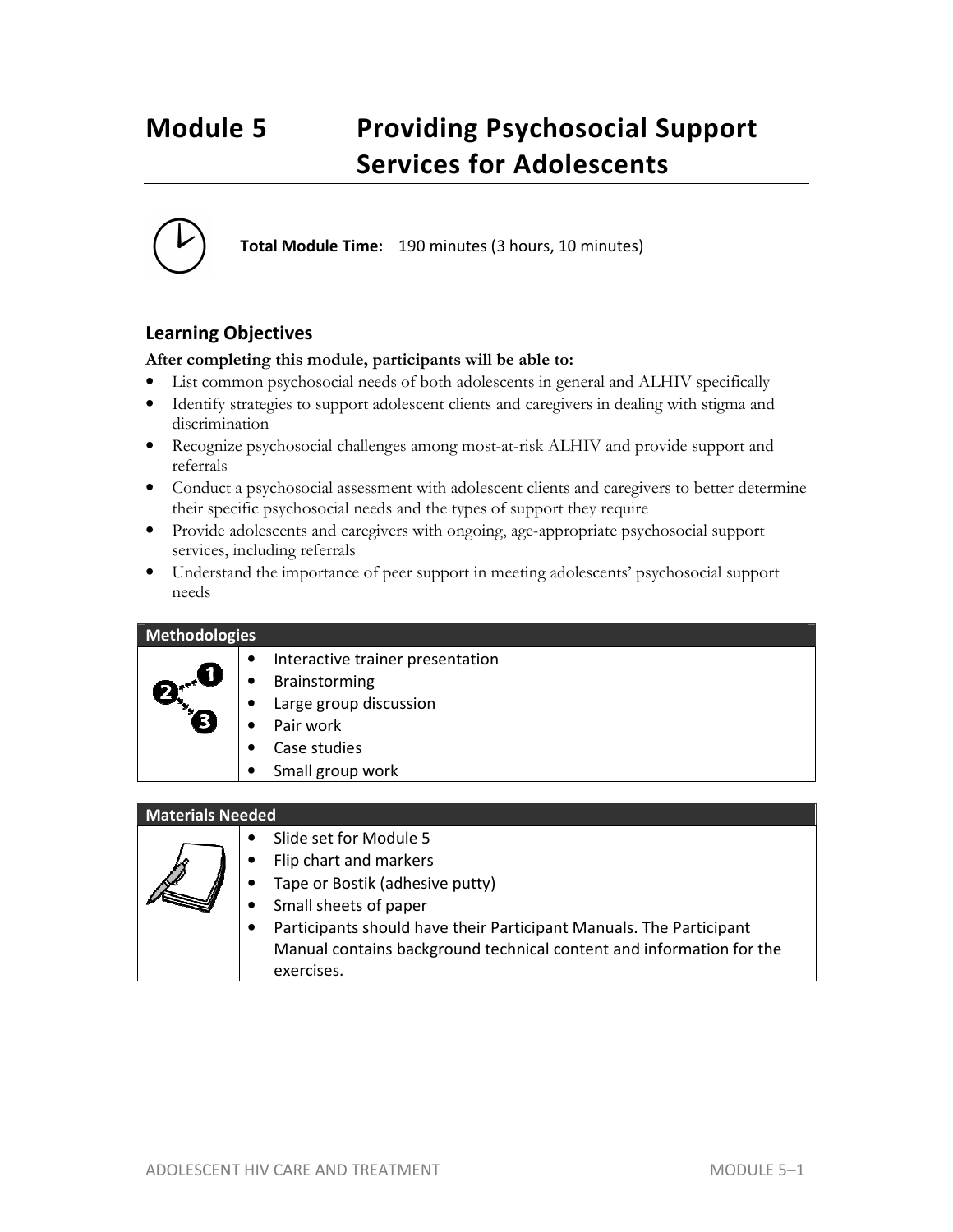| <b>Resources</b> |                                                                                                                                                                                                                                                                                                                                                                                                                                                                                                                                                                                                                                                                                                                                                                                              |
|------------------|----------------------------------------------------------------------------------------------------------------------------------------------------------------------------------------------------------------------------------------------------------------------------------------------------------------------------------------------------------------------------------------------------------------------------------------------------------------------------------------------------------------------------------------------------------------------------------------------------------------------------------------------------------------------------------------------------------------------------------------------------------------------------------------------|
|                  | WHO. (2010). IMAI one-day orientation on Adolescents Living with HIV,<br>Facilitator Guide, Geneva, WHO Press.<br>Working Group, U.S. Agency for International Development, the Joint<br>United Nations Program on HIV/AIDS (UNAIDS) Inter-Agency Task Team<br>on HIV and Young People, and FHI. (2010). Young people most at risk of<br>HIV: A meeting report and discussion paper from the interagency youth.<br>Research Triangle Park, NC: FHI.<br>Schley, A., Colton, T., Schoeneborn, A., and Abrams, E. (2011). Positive<br>voices, positive choices: A comprehensive training curriculum for<br>adolescent peer educators, Version 1.0. ICAP.<br>ICAP. (2011). Improving retention, adherence and psychosocial support<br>within PMTCT services: A toolkit for health workers. ICAP. |
|                  |                                                                                                                                                                                                                                                                                                                                                                                                                                                                                                                                                                                                                                                                                                                                                                                              |

| Read through the entire module and ensure that all trainers are prepared<br>$\bullet$<br>" Sel at grave thatlan.<br>" activism accuract of<br>and comfortable with the content and methodologies.<br>Virtulation redat<br>Exercise 1 requires advance preparation.<br>Diam polo karka<br>pakakaak perikaa<br>Set at gram Hetter<br>activises exceed<br>Review the appendices so that you can refer to them and integrate them<br>$\bullet$<br>into your presentation. | <b>Advance Preparation</b> |  |  |
|-----------------------------------------------------------------------------------------------------------------------------------------------------------------------------------------------------------------------------------------------------------------------------------------------------------------------------------------------------------------------------------------------------------------------------------------------------------------------|----------------------------|--|--|
|                                                                                                                                                                                                                                                                                                                                                                                                                                                                       |                            |  |  |

# **Session 5.1: The Psychosocial Needs of Adolescent Clients**

| Activity/Method                                                  | <b>Time</b> |
|------------------------------------------------------------------|-------------|
| Interactive trainer presentation, brainstorming, and large group | 45 minutes  |
| discussion                                                       |             |
| Questions and answers                                            | 5 minutes   |
| Total Session Time                                               | 50 minutes  |

# **Session 5.2: Assessing Psychosocial Support Needs**

| Activity/Method                                                     | <b>Time</b> |
|---------------------------------------------------------------------|-------------|
| Interactive trainer presentation, large group discussion, pair work | 45 minutes  |
| Exercise 1: Assessing Psychosocial Support Needs: Case studies in   | 50 minutes  |
| small groups and large group discussion                             |             |
| Questions and answers                                               | 5 minutes   |
| <b>Total Session Time</b>                                           | 100 minutes |

# **Session 5.3: Peer Support in Psychosocial Services for Adolescents**

| <b>Activity/Method</b>                                      | <b>Time</b> |
|-------------------------------------------------------------|-------------|
| Interactive trainer presentation and large group discussion | 25 minutes  |
| Questions and answers                                       | 5 minutes   |
| Review of Key Points                                        | 10 minutes  |
| <b>Total Session Time</b>                                   | 40 minutes  |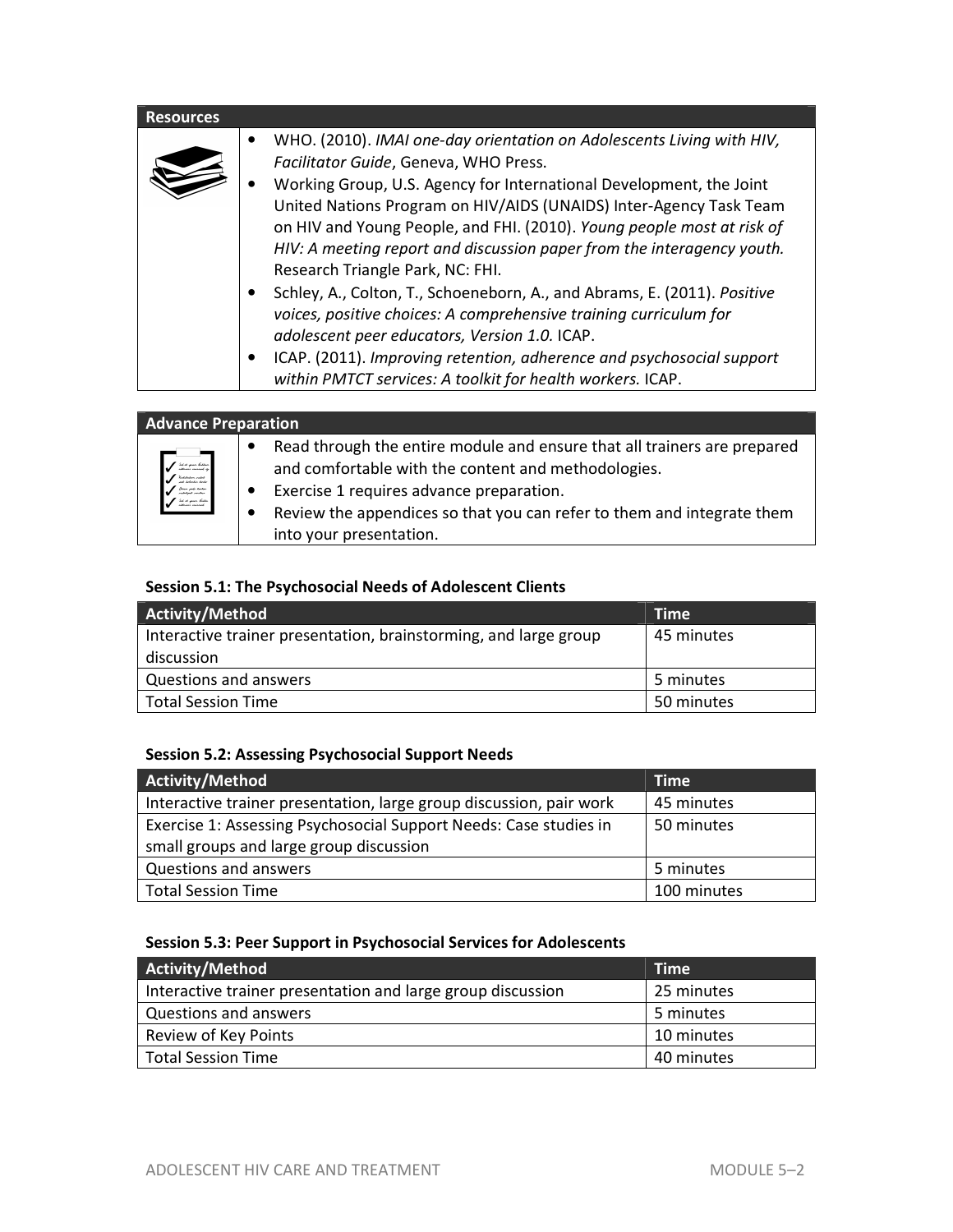# **Session 5.1 The Psychosocial Needs of Adolescent Clients**



# **Session Objective**

# **After completing this session, participants will be able to:**

- List common psychosocial needs of both adolescents in general and ALHIV specifically
- Identify strategies to support adolescent clients and caregivers in dealing with stigma and discrimination
- Recognize psychosocial challenges among most-at-risk ALHIV and provide support and referrals



# **Trainer Instructions**  Slides 6-7

**Step 3:** Explain that providing someone with psychosocial support means helping him or her with problems on the inside (psycho) and outside (social). Explain that, in this module, we will be talking about psychosocial support for ALHIV. This also relates to the next module, which focuses on ALHIV and mental health.

> Ask participants to brainstorm the definitions of "**psychosocial**," "**psychosocial support**," and "**psychosocial well being**." Fill in using the content below and in the slides.

> Remind participants that psychosocial support can help people make informed decisions, cope better with illness, deal more effectively with discrimination, and improve the quality of their lives.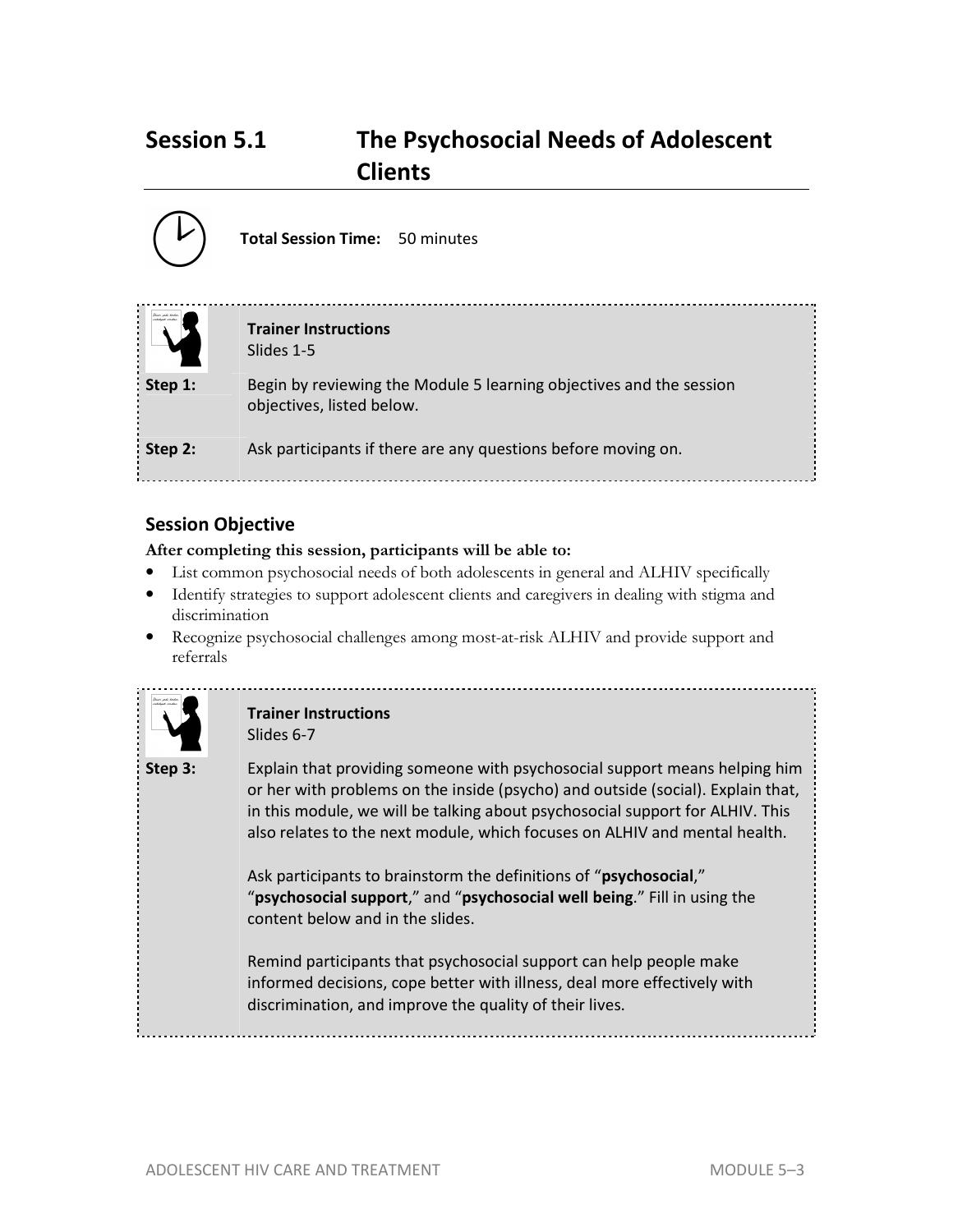

**Make These Points** 

- Psychosocial support addresses the ongoing psychological and social issues of clients and their partners, families, and caregivers.
- Psychosocial support can help adolescents and their caregivers to understand and deal with difficult circumstances, to overcome challenges, and to develop positive coping skills.

# **Overview of Psychosocial Support**

# **Definition of psychosocial support and well being:**

- **"Psycho-"** refers to the mind and soul of a person (involving internal aspects, such as feelings, thoughts, beliefs, attitudes, and values).
- **"Social"** refers to a person's external relationships and environment. This includes interactions with others, social attitudes, values (culture), and the influence exerted by one's family, peers, school, and community.
- **Psychosocial support** addresses the ongoing emotional, social, and spiritual concerns and needs of people living with HIV, their partners, and their caregivers.
- **Psychosocial well being** is when a person's internal and external needs are met and he or she is physically, mentally, and socially healthy.

Psychosocial well being is part of the mental health spectrum. Psychosocial support for ALHIV and families is discussed in this module and mental health, more generally, is discussed in Module 6.



# **Trainer Instructions**  Slides 8-13

**Step 4:** Begin by making the point that ALL adolescents, including ALHIV, need psychosocial support to cope with the changes associated with adolescence. Ask participants to complete the following statements and to discuss. Fill in as needed using the content below.

- *All adolescents, regardless of HIV-status, need psychosocial support because….*
- *Adolescents' psychosocial needs and challenges are different from those of both children and adults because….*
- **Step 5:** Pass out small sheets of paper and markers to participants. Explain that, while all adolescents need psychosocial support, ALHIV may also have HIV-related stressors and challenges that require more/different types of support.

Ask participants to brainstorm the most common support needs of ALHIV and to write their responses on individual pieces of paper. While participants are writing down their responses, draw the center of Figure 5.1 below on flip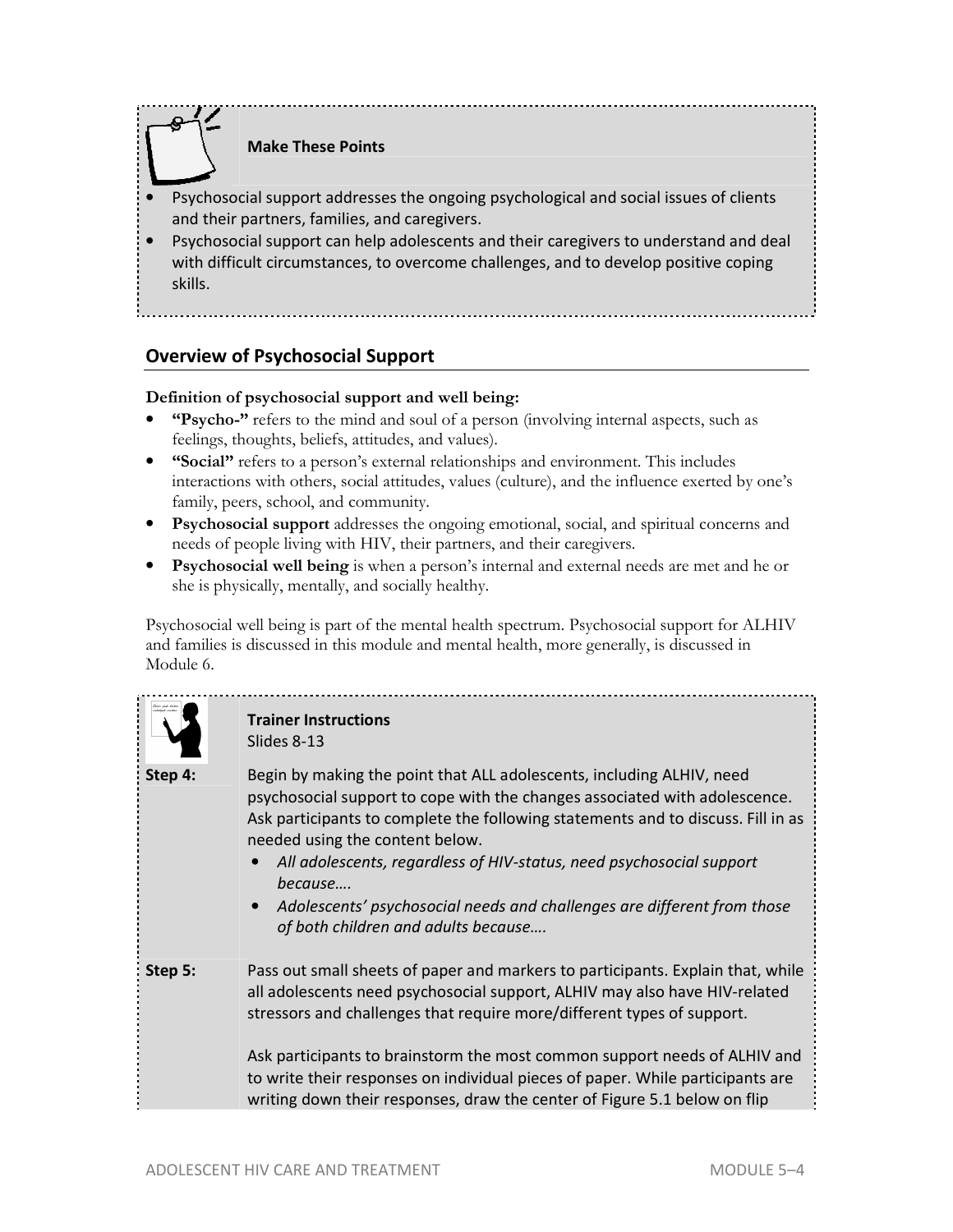chart, writing **"ALHIV SUPPORT NEEDS"** in big letters, and post it on a wall where everyone can see it.

Ask participants to post their small sheets of paper around the center of the wheel that you have created. Then ask participants to discuss any additional psychosocial support needs that ALHIV might have and fill in as needed using the content below.



(optional) Ask the adolescent co-trainer to discuss any psychosocial support needs he or she feels are important for health workers to discuss and address with adolescent clients, drawing on his or her own experiences.

**Step 6:** Summarize and discuss the importance of psychosocial support services for ALHIV using the content below. Be sure to make the point that adolescents' support needs change over time and that this is why psychosocial issues should be assessed and discussed each time an adolescent client visits the clinic.



# **Make These Points**

- All adolescents need support coping with normal developmental issues, such as wanting to feel normal and accepted and wanting to fit in with peers. The psychosocial needs of adolescents are different from those of adults and children due to the major physical, emotional, and mental changes that occur during this stage of development.
- On top of the psychosocial needs and challenges that all adolescents face, ALHIV may also experience HIV-related stressors and, in some cases, additional vulnerabilities and challenges.
- An adolescent's psychosocial needs change over time and should be discussed and given consideration at every clinic visit.
- Ongoing psychosocial and mental health support can help adolescent clients and their caregivers gain confidence in themselves and their skills, including skills related to coping with chronic illness, dealing with stigma and discrimination, taking medications every day, and caring for an HIV-exposed or HIV-infected child, etc.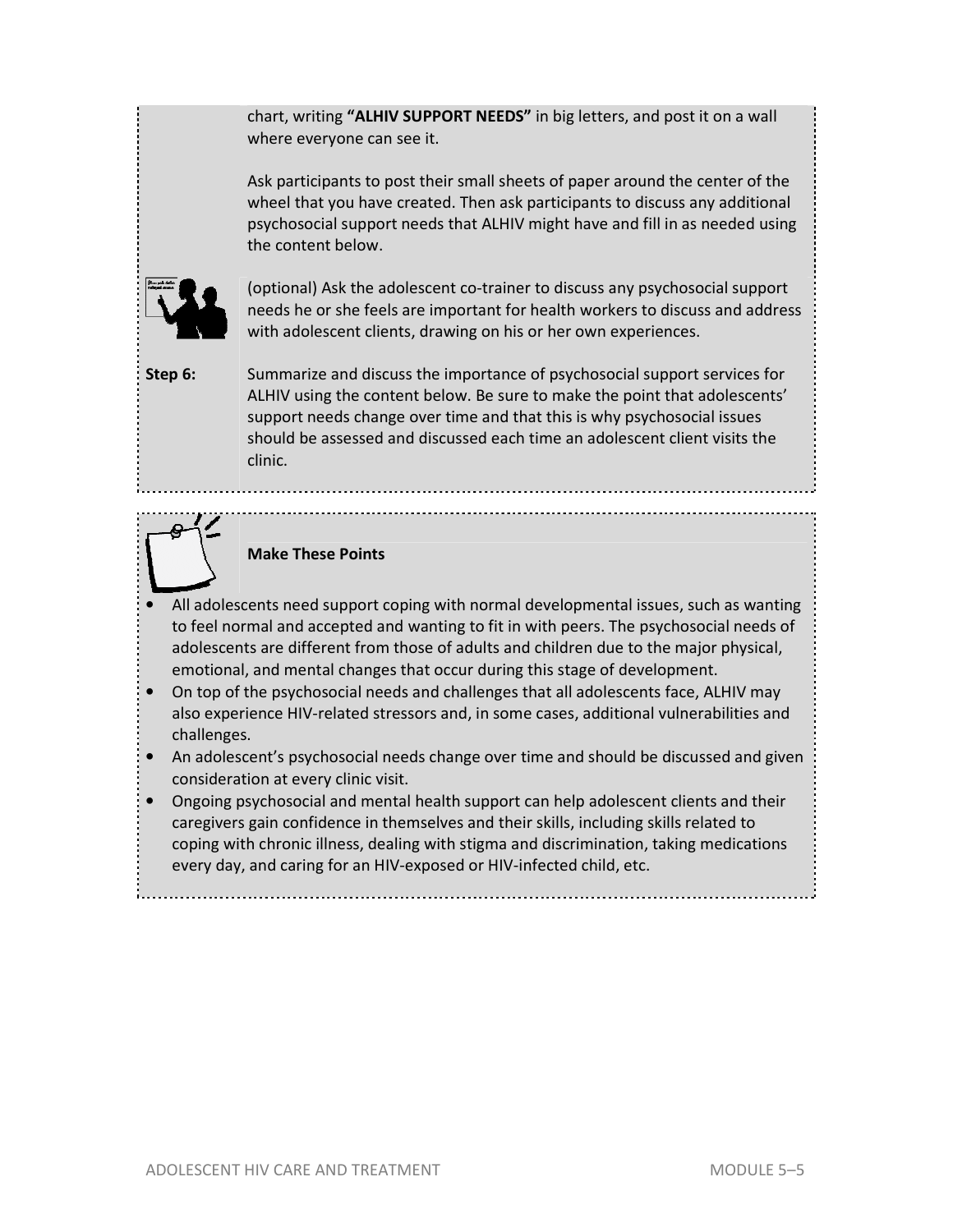# **Psychosocial Support Needs of ALHIV**

## **All adolescents have unique psychosocial needs, which are different from those of**

**children and adults.** This is because adolescence is a unique stage of life that is characterized by:

- Significant physical, emotional, and mental changes
- Risk-taking behavior and experimentation
- Sexual desire, expression, and experimentation
- Insecurity/confusion
- Anxiety
- Reactive emotions
- Criticism of caregivers or elders
- A focus on body image
- A sense of immortality
- A need to challenge authority figures while also still needing their support

**Remember:** ALL adolescents need support coping with normal developmental issues, such as wanting to feel normal and accepted and wanting to fit in with peers.

**On top of the psychosocial needs and challenges that all adolescents face, ALHIV may also experience HIV-related stressors, vulnerabilities, and challenges that can result in the need for extra support.** Adolescent clients may require extra support in the following areas, (among others):

- Understanding and coming to terms with their own HIV-status
- Understanding and coming to terms with family members' HIV-status
- Grieving the illness or loss of parents and/or siblings and coping with added responsibilities at home
- Coping with cycles of wellness and poor health
- Long-term adherence to both care and medicines
- Disclosure to friends, family members, and sexual partners
- Sexual and reproductive health, including disclosure to partners, practicing safer sex, using family planning, and making childbearing decisions
- Anxiety over physical appearance and body image
- Developing self-esteem, confidence, and a sense of belonging
- Dealing with stigma, discrimination, and social isolation
- Accessing education, training, and work opportunities
- Managing mental health issues, such as anxiety, depression, and substance abuse (see Module 6 for more information about mental health and ALHIV)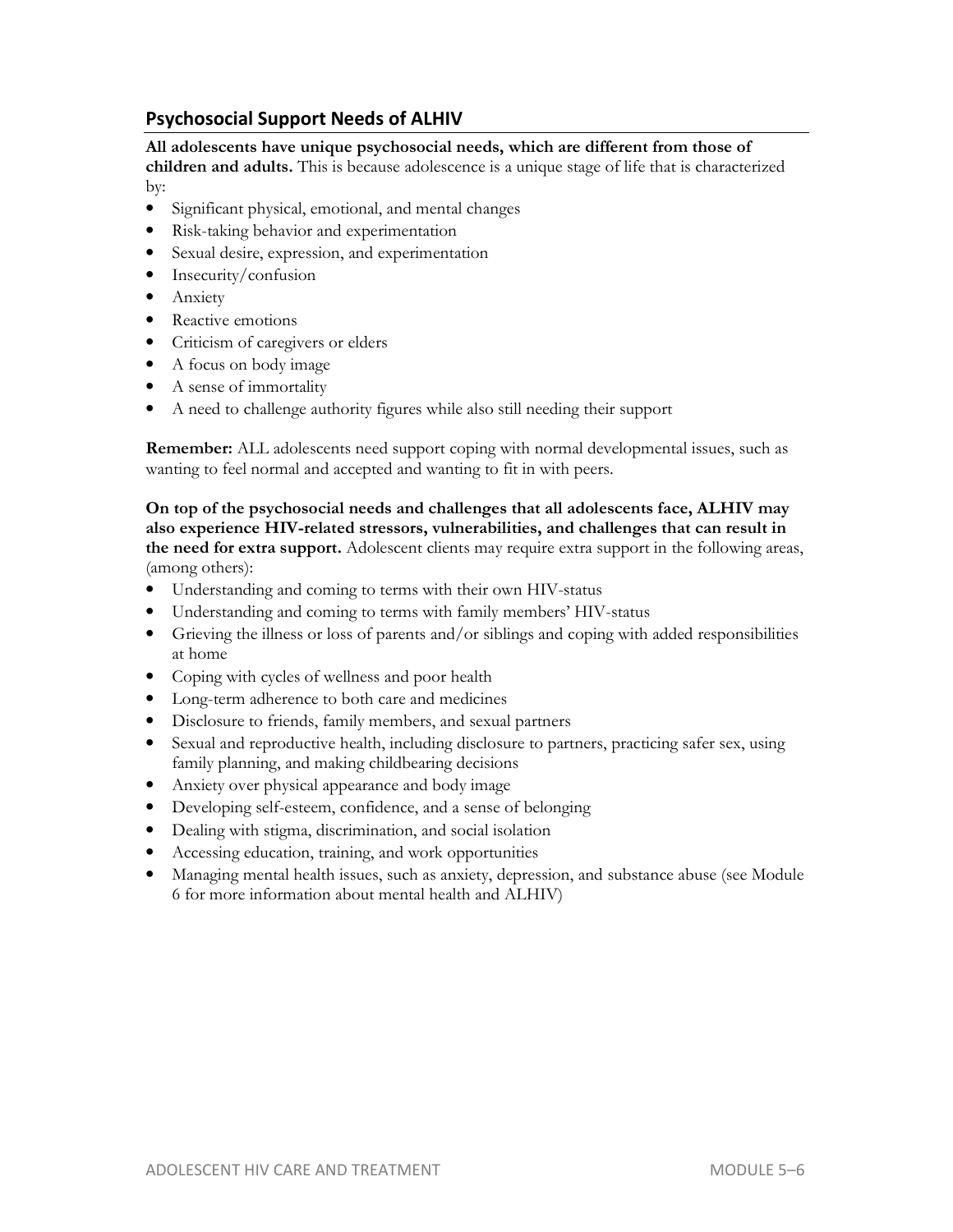**Figure 5.1: Support needs of ALHIV** 



**Note:** This figure was adapted from: Uganda Ministry of Gender, Labour, and Social Development. (2005). *Integrated care for orphans and other vulnerable children: A training manual for community service providers.* 

## **Providing psychosocial support to ALHIV and their caregivers is important because:**

- All adolescents need support coping with normal developmental issues, such as wanting to feel normal and accepted and wanting to fit in with peers.
- On top of the psychosocial needs and challenges that all adolescents face, ALHIV may also experience HIV-related stressors and, in some cases, additional vulnerabilities and challenges.
- Psychosocial support can help clients and caretakers gain confidence in themselves and in their coping skills.
- Adequate psychosocial support can increase clients' understanding and acceptance of all comprehensive HIV care and support services.
- Psychosocial well being is associated with better adherence to HIV care and treatment.
- HIV can be a chronic stressor that places ALHIV and their families at risk for mental health problems. Mental health and physical health are closely related (see Module 6).
- Ongoing psychosocial support may help prevent ALHIV from entering the "most-at-risk" category (discussed later in this session) or from developing more severe mental health problems.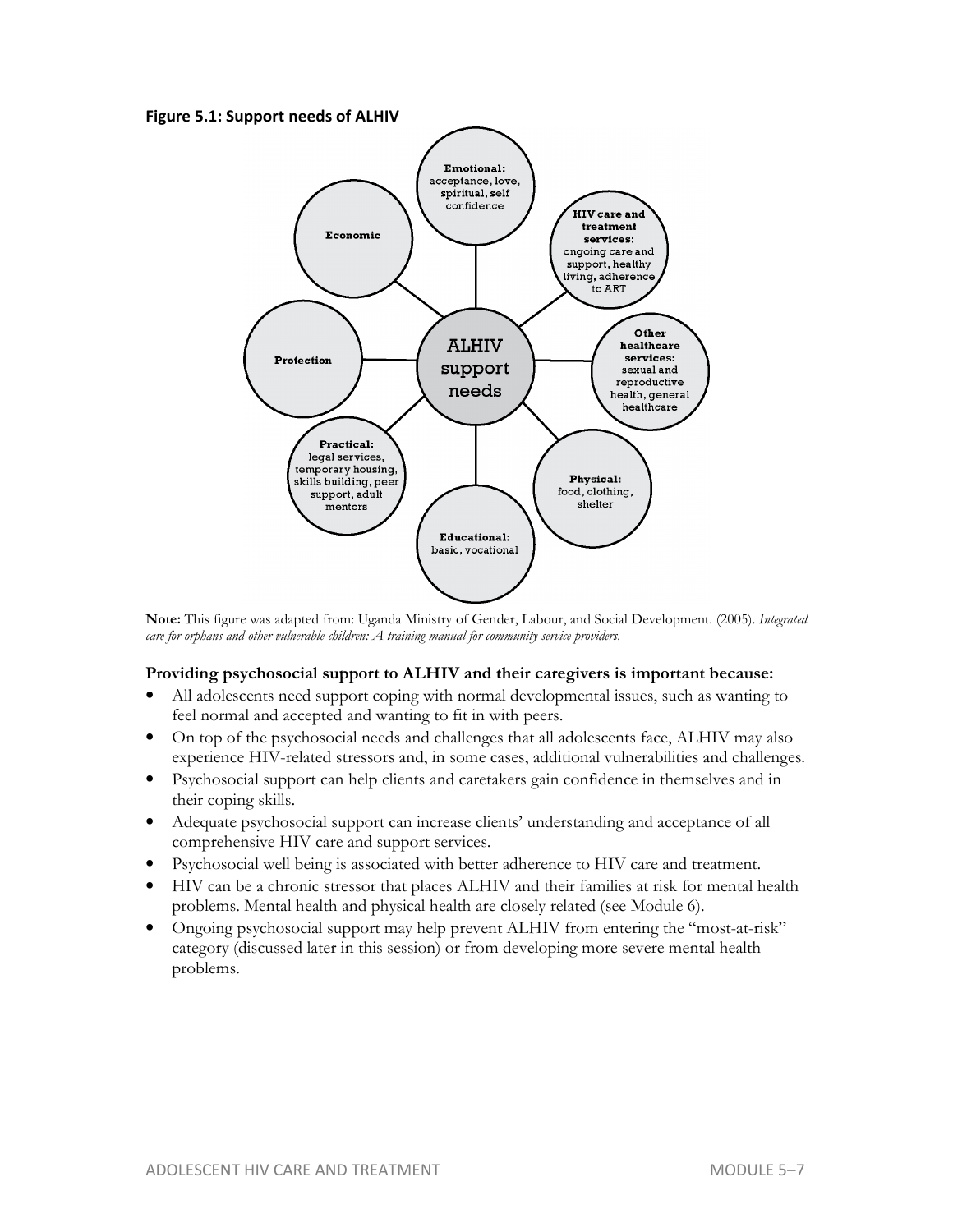

# **Trainer Instructions**  Slides 14-18

**Step 7:** Explain that many adolescents who are known or suspected to be HIVinfected face stigma and discrimination from teachers, children, neighbors, family members, and even health workers. Helping clients and caregivers identify and address stigma and discrimination is important because these issues can have a profound effect on their psychosocial well being.

Ask participants to brainstorm:

- *How would you define stigma?*
- *How would you define discrimination?*

Record responses on flip chart and fill in as needed using the content below.

**Make These Points** 

- Stigma means having a negative attitude toward people who we think are not "normal" or "right." Discrimination is the unfair treatment of someone because he or she is different.
- Stigma and discrimination take many forms: stigma toward others, self-stigma, and secondary stigma.
- Stigma and discrimination have short- and long-term effects on clients' and caregivers' psychosocial well being. They can also prevent access to and uptake of HIV prevention, care, and treatment services.

# **Overview of Stigma and Discrimination**

**Stigma:** Having a negative attitude toward people we think are not "normal" or "right." For example, stigma can mean not valuing PLHIV or people associated with PLHIV.

**To stigmatize someone:** Labeling or seeing a person as inferior (less than or below others) because of something about him or her. A lot of times people stigmatize others because they do not have the right information or knowledge. People also stigmatize others because they are afraid.

**Discrimination:** Treating someone unfairly or worse than others because he or she is different (for example, because a person has HIV). Discrimination is an action that is typically fuelled by stigma.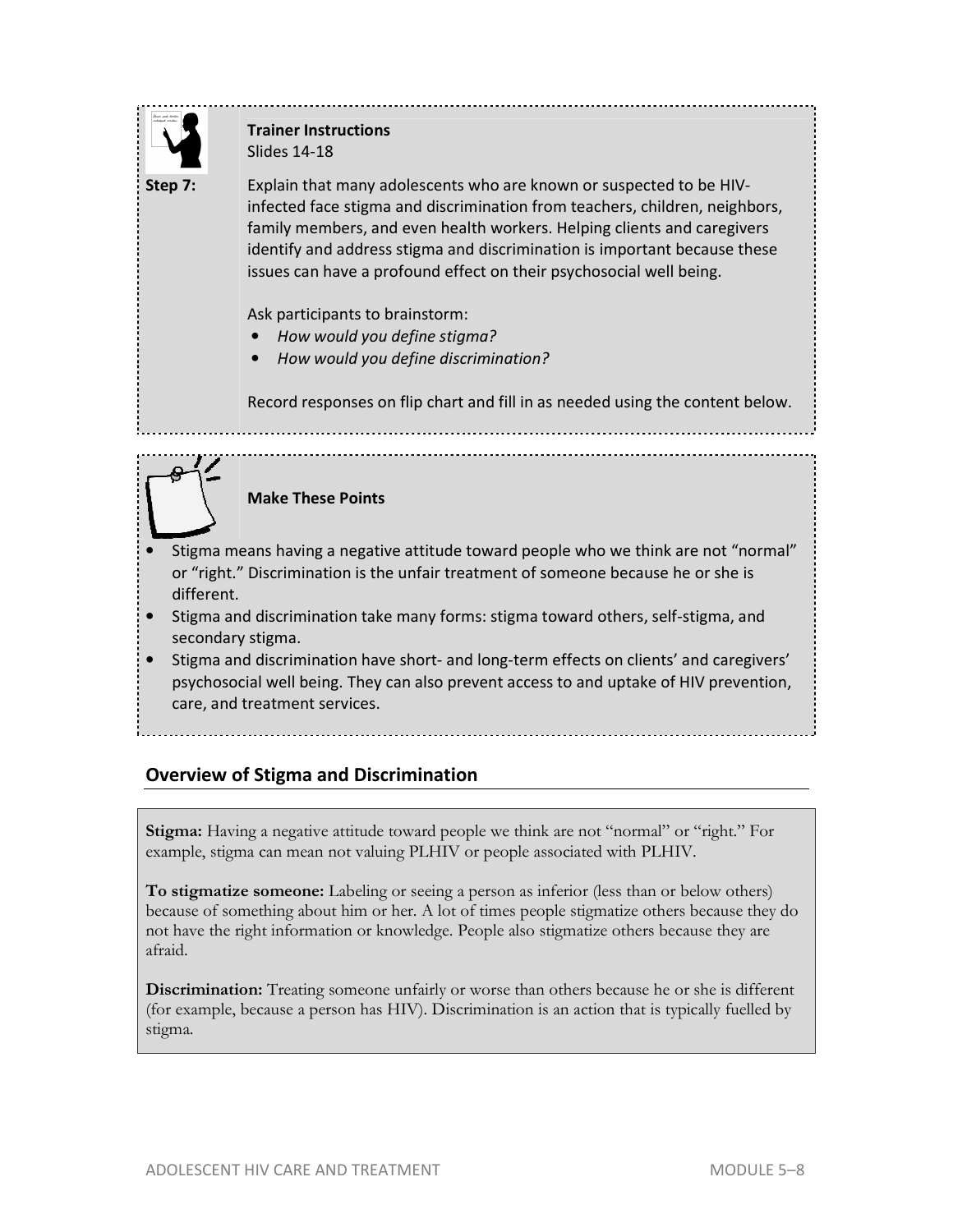## **There are different kinds of stigma:**

- **Stigma toward others:** Having a negative attitude about others because they are different or assumed to be different (for example, a boy with HIV who feels isolated at school because of the stigmatizing attitudes of his peers)
- **Self-stigma:** Taking on or feeling affected by the cruel and hurtful views of others. Often, self-stigma can lead to isolating oneself from family and community (for example, H\_\_\_ is HIV-positive and is afraid of "giving the disease" to her family, so she keeps to herself and eats her meals alone.).
- **Secondary stigma:** When people are stigmatized because of their association with PLHIV. This may include community health workers; doctors and nurses at the HIV clinic; children of parents with HIV; and the caregivers and family members of PLHIV (for example, when a child's friends no longer play with her at school or around the community because people have heard that one of her family members is living with HIV).

#### **There are different forms of discrimination:**

- Facing violence at home or in the community
- Not being able to attend school
- Being kicked out of school
- Not being able to get a job
- Being isolated or shunned from the family or community
- Not having access to quality health or other services
- Being rejected from a church, mosque, or temple
- Police harassment
- Verbal discrimination: gossiping, taunting, or scolding
- Physical discrimination: insisting a person use separate eating utensils or stay in a separate living space

**Stigma and discrimination deter access to HIV prevention, care, and treatment services for many people. Stigma and discrimination can prevent people living with HIV, including adolescents, and their families from living a healthy and productive life.** 



#### **Trainer Instructions**  Slides 19-23

**Step 8:** Next, ask participants to brainstorm some examples of stigma and discrimination that they have observed taking place against ALHIV or PLHIV in the clinic or community. Record responses on a flip chart.

Next, facilitate a discussion by asking the following questions:

- *What can you suggest to adolescents to help them deal with stigma and discrimination?*
- *What can you do in the clinic to reduce stigma and discrimination against ALHIV?*



(optional) Ask the adolescent co-trainer (if he or she is willing and comfortable) to talk about an occasion when he or she experienced or observed stigma and/or discrimination in the clinic or community.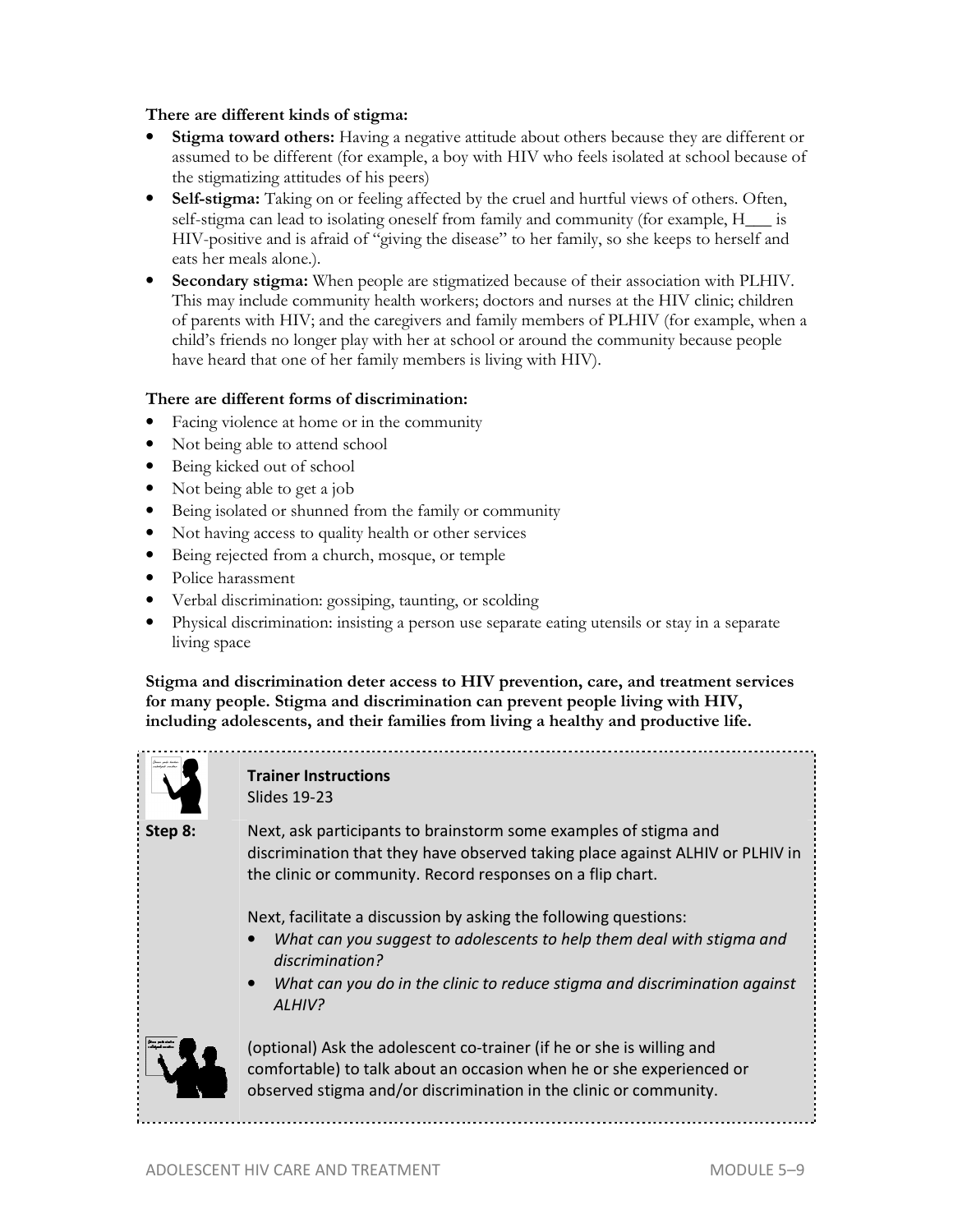

# **Make These Points**

- Stigma and discrimination increase adolescents' resistance to receiving help and contribute to their discomfort and fear around accessing health services.
- Stigma and discrimination can act as an especially profound barrier to care for most-atrisk adolescents, who will be discussed later in this session.
- As health workers, we are all responsible for challenging stigma and discrimination. We should all play a role in educating others and in advocating for new attitudes and practices.

# **Effects of Stigma and Discrimination**

# **Stigma and discrimination can:**

- Keep ALHIV from accessing care, treatment, counseling, and community support services (because they want to hide their status)
- Cause a great deal of anxiety, stress, and/or depression
- Make adolescents feel isolated and as if they do not fit in with peers
- Make it difficult for ALHIV to succeed in school
- Result in poor adherence to medications
- Make it hard for people to tell their partner(s) their status
- Make it hard for people to discuss safer sex with partners
- Make it hard for parents to disclose their own HIV-status to their children and also for caregivers to tell HIV-infected children their HIV diagnosis
- Discourage pregnant women from taking ARVs or accessing other PMTCT services
- Prevent people from caring for PLHIV in their family, in the community, and in health care settings
- Impact some adolescents more than others. For example, orphans living with HIV may encounter hostility from their extended families and community and may be rejected, denied access to schooling and health care, and left to fend for themselves.

# **Strategies to Deal with Stigma and Discrimination**

## **Individual strategies for dealing with stigma:**

- Stand up for yourself!
- Educate others.
- Be strong and prove yourself.
- Talk to people with whom you feel comfortable.
- Join a support group.
- Try to explain the facts.
- Ignore people who stigmatize you.
- Avoid people who you know will stigmatize you.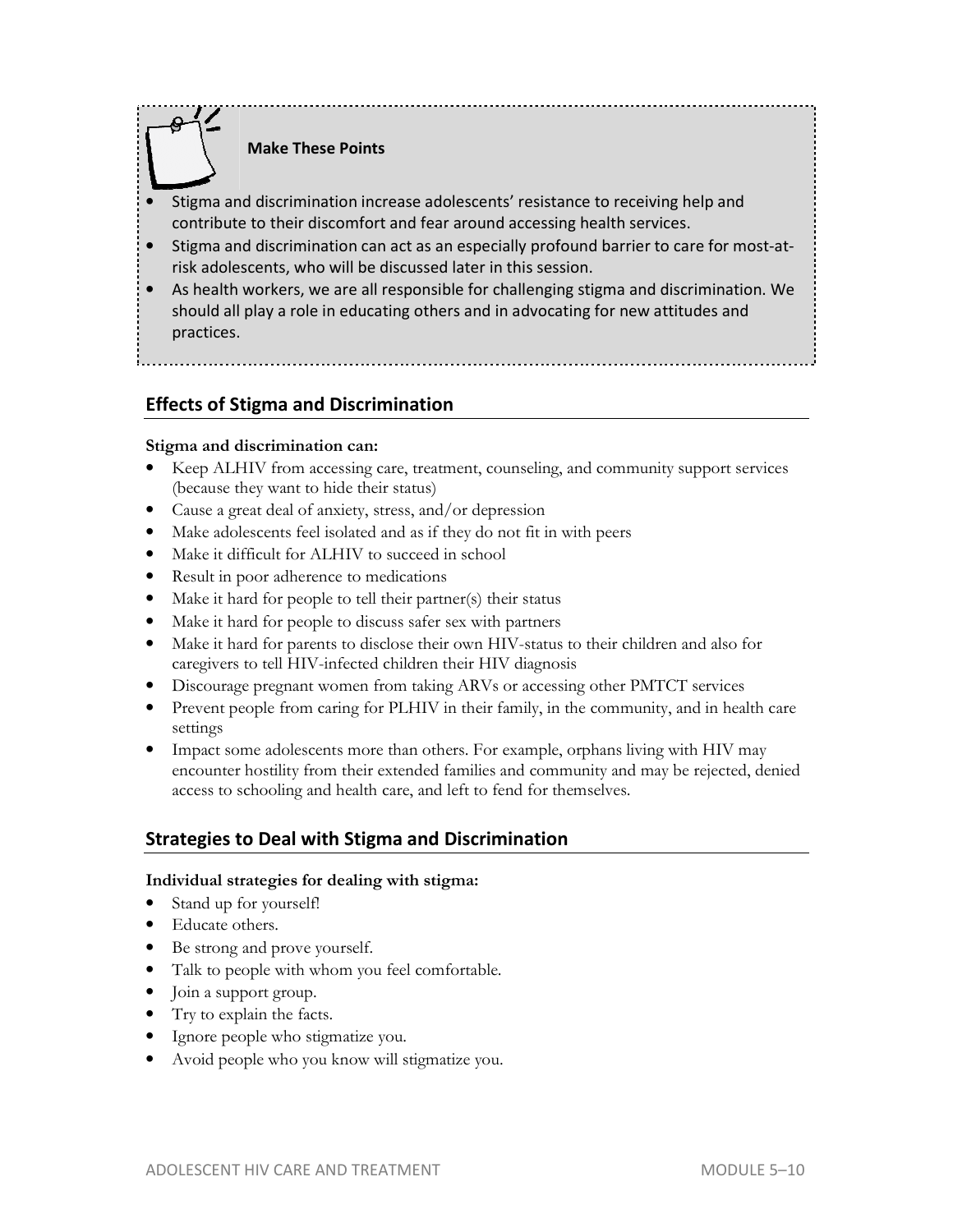• Taking and adhering to ART and other medicines reduces stigma around HIV, helps normalize HIV, and allows the community to see HIV as a chronic disease. People who openly take ART can reduce stigma around the disease.

# **Strategies for dealing with stigma within health care settings:**

- Make sure PLHIV and ALHIV, such as Peer Educators, are part of the care team. This includes making sure that they attend regular staff meetings, trainings, and other events.
- Make sure young people are given opportunities to evaluate clinical services and that feedback is formally reviewed by managers and health workers.
- Ensure that there are linkages with community-based youth groups and support groups for ALHIV; refer adolescents to these groups.
- Talk openly with other health workers about your own attitudes, feelings, fears, and behaviors. Support each other to address fears and avoid burnout.
- When you witness discrimination in the health care setting, challenge it. For example, if you see a colleague being rude to a client with HIV, talk to this colleague on a one-to-one basis after the client leaves. Tell him or her what you saw and how you think the situation could have been handled differently.
- Report to the manager any discrimination in the clinic setting that is directed toward PLHIV or their families.
- Listen to clients when they talk about their feelings and concerns about stigma and discrimination and report what you learn back to other health workers.
- Work with other members of the multidisciplinary team to identify where stigma and discrimination exist in the clinic and work together to make changes.



## **Trainer Instructions**  Slides 24-30

**Step 9:** Explain that some ALHIV are more vulnerable than others and may have different, more complex psychosocial needs. Ask the following questions to guide discussion:

- *Thinking back to Module 2, what are some factors that make adolescents especially vulnerable to the impacts of HIV?*
- *What are some of the physical, social, and psychological problems that ALHIV who are especially vulnerable or most-at-risk experience in your community?*
- *Are any of these problems or psychosocial needs different for young men and women? How?*

# **Make These Points**

- Most-at-risk ALHIV are among society's most marginalized groups. They generally have few connections with social institutions like schools and organized religion, where many support services are traditionally provided.
- Most-at-risk adolescents often have greater, more complex psychosocial and mental health needs. They are generally more vulnerable to risky sexual behaviors and mental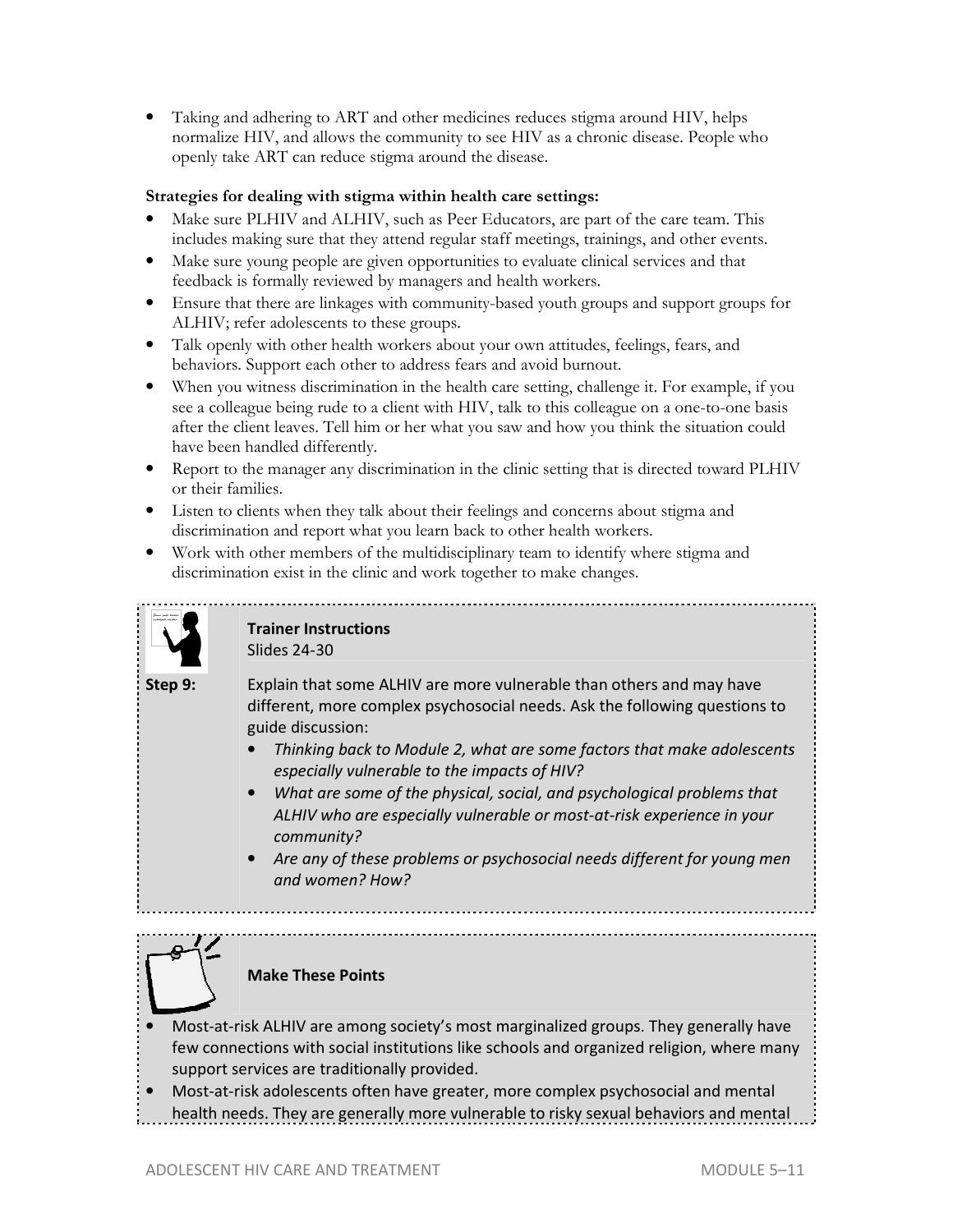health problems — including substance abuse — and they often have less access to education and health care.

• Most-at-risk adolescents may be more fearful and reluctant to disclose personal information to health workers. As with all adolescents, it is important to always use good communication skills and to adopt adolescent-friendly approaches in order to engage and support most-at-risk ALHIV.

**Overview of Most-at-Risk ALHIV1,2** 

# **Worldwide, all adolescents are vulnerable and at-risk because:**

- Young people's behavior is less fixed than that of adults. Drug use and certain sexual practices are sometimes experimental and may or may not continue.
- Young people are less likely than older adults to identify themselves as drug users or sex workers. This makes them both harder to reach with programs and less responsive to communication addressed to groups with specific identities.
- Young people are more easily exploited and abused.
- Young people, especially girls, are the most common victims of gender-based violence or GBV (see Module 10 for more information).
- Many young women are also vulnerable to transactional sex and its consequences (see box below).
- Young people have less experience coping with marginalization and illegality.
- Young people may be less willing to seek out services and providers may be less willing to provide them with services — due to concerns about the legality of behaviors and informed consent.
- Young people are often less oriented toward long-term planning and thus might not think through the risks that are related to the choices they make.
- Many adolescents are living without parental guidance or support.
- There is a lack of accessible health, social, educational, and legal resources for adolescents.
- Adolescents might live in societies or communities where laws, cultural practices, or social values force young people to behave in ways that place them at risk. Examples include the presence of homophobia, female genital cutting, or norms that encourage adolescent girls to have sex with older men.

## **Transactional sex: putting young women at risk**

Transactional sex is the exchange of sex for money, goods, or services. Significant age disparities are common in partners who engage in transactional sex. Among other factors, concerns about HIV have prompted older men to seek younger sexual partners because they assume these partners are less likely to be HIV-infected. Young women are often willing to participate in these partnerships for emotional reasons; perceived educational, work, or marriage opportunities; monetary and other material gifts; or basic survival. They often fail to realize their vulnerability to abuse, exploitation, reproductive health risks, and HIV. **Transactional sex puts girls and young women at risk of physical and emotional abuse, exploitation, and a range of sexual and reproductive health problems.**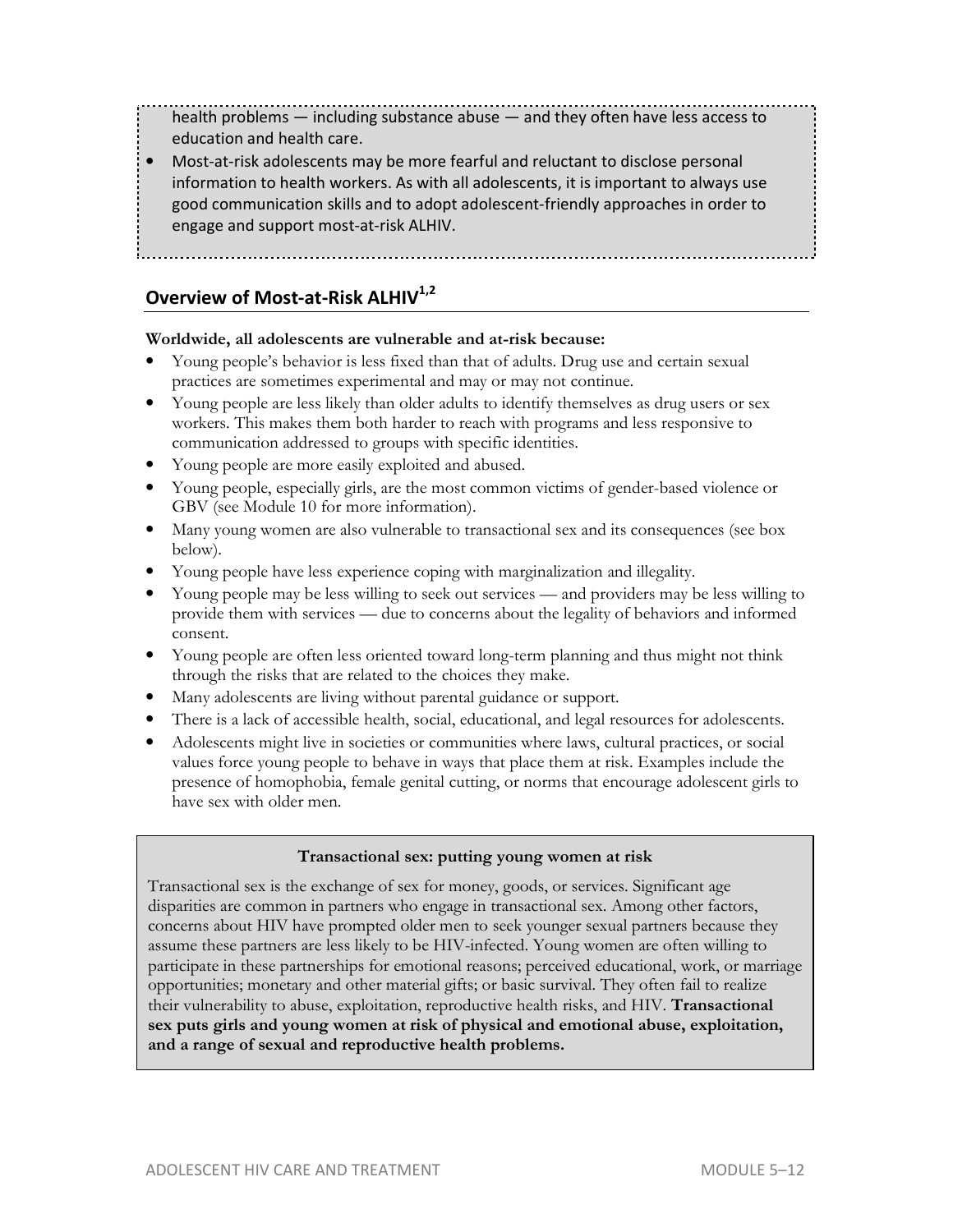# **Most-at-risk ALHIV include young people who are both HIV-positive and particularly vulnerable or at risk,** such as those who are homeless, homosexual or bisexual, trans-gendered, disabled, imprisoned, caregivers, orphans, migrants, refugees, gang members, sex workers, or

injecting drug users. Most-at-risk adolescents may live in especially difficult circumstances and typically experience enormous challenges in meeting their own basic needs for food, shelter, and safety.

**"Most-at-risk"** refers to behaviors, while **"vulnerability"** refers to the circumstances and conditions that make most-at-risk behaviors more likely.

Young people who most need support often have

the most difficulty accessing services and adopting behaviors that will protect them from HIV. The behaviors that put them at risk (for example, exchanging sex for money, food, or shelter) are usually heavily stigmatized, frequently take place in secret, and are often illegal.

Existing policies and legislation, lack of political support, and other structural issues often prevent most-at-risk adolescents from receiving the services they need. This contributes to the further marginalization of these young people and undermines their confidence in health and social services, as well as their willingness to make contact with service providers.

# **Most-at-risk ALHIV may require increased psychosocial support due to extreme challenges, such as:**

- Displacement
- Severe social exclusion and isolation
- Stigma and discrimination
- Extreme poverty
- Substance abuse
- Physical or sexual abuse/violence
- Exploitation
- Migration

## **Non-violence: a human right**

Ensure that all clients, particularly those who are most-at-risk, recognize that they have a right to say "no" to sex and a right to live in a world without abuse. Encourage them to recognize that violence and forced sex is not only wrong but also unethical and punishable by law.

- Stigma, discrimination, violence, and fear of arrest due to sexual orientation
- Chronic mental health issues, psychiatric disorders, and learning disorders
- Disabilities
- A stressful past: many situations and events that push youth into vulnerable circumstances in the first place (like parental illness and death, lack of substitute parental care, abuse, etc.) may have a lasting impact on their well being



**Trainer Instructions**  Slide 31

**Step 10:** Allow 5 minutes for questions and answers on this session.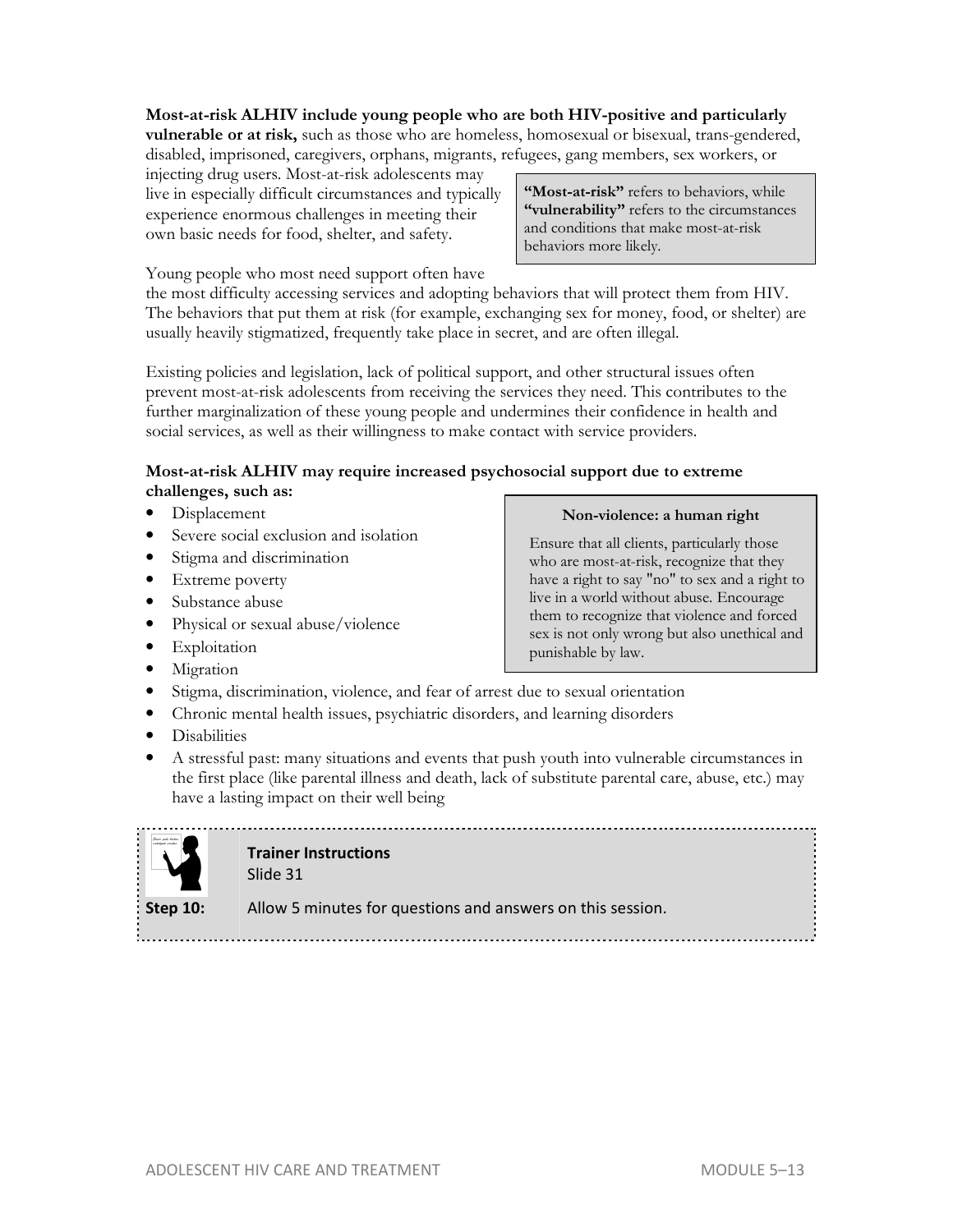# **Session 5.2 Assessing Psychosocial Support Needs**



**Total Session Time:** 100 minutes (1 hour, 40 minutes)

|            | <b>Trainer Instructions</b><br>Slides 32-33                   |
|------------|---------------------------------------------------------------|
| Step $1$ : | Begin by reviewing the session objectives listed below.       |
| Step 2:    | Ask participants if they have any questions before moving on. |

# **Session Objectives**

## **After completing this session, participants will be able to:**

• Conduct a psychosocial assessment with adolescent clients and caregivers to better determine their specific psychosocial needs and the types of support they require



# **Trainer Instructions**  Slides 34-37

**Step 3:** Explain that adolescents may not be able to satisfy or meet their needs on their own, largely due to a lack of social skills, information and knowledge, and economic and social power.

> Therefore, health workers play a critical role in assessing and meeting clients' psychosocial needs. While health workers cannot address all of a client's needs, there are many things we can do to improve ALHIV's psychosocial well being.

**Step 4:** Continue by explaining that, in to better determine psychosocial needs, a comprehensive psychosocial assessment should be conducted with each client after enrollment in HIV care and treatment services — and at least annually after that.

> Health workers should also conduct regular psychosocial 'check-ins' with adolescents. If a client's situation has changed in a significant way (for example, if he or she starts secondary school, if his or her mother dies, or if he or she moves into a foster home), the health worker may want to conduct another psychosocial assessment or revisit specific issues with the client.

> Review *Appendix 5A: Psychosocial Assessment Tool* and go over the "Tips to remember during the psychosocial assessment process" in the content below.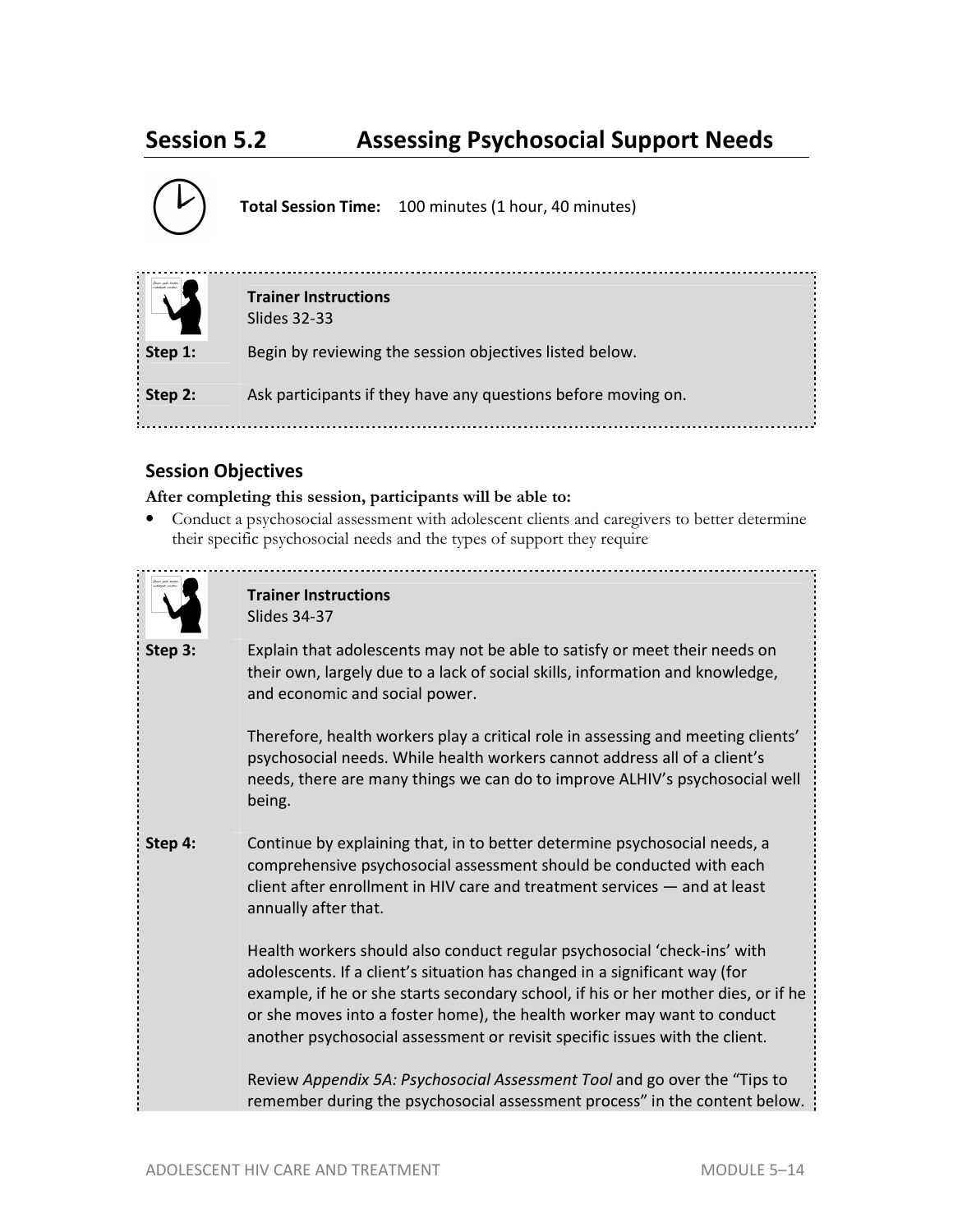**Step 5:** Ask participants to break into pairs and give them about 15 minutes to review and practice using the Psychosocial Assessment Tool in *Appendix 5A*. Ask them to switch roles so that each participant has a chance to administer at least some parts of the psychosocial assessment*.* If time allows, ask one pair to role play how to use the Psychosocial Assessment Tool in front of the large group.

> Debrief by asking participants to discuss the following questions and remind them that they will have further opportunities to practice using the Tool later:

- *What do you think of this Psychosocial Assessment Tool?*
- *How did you feel using the tool? What was challenging?*
- *How could you use this tool with adolescents in your clinical setting?*

# **Make These Points**

- The use of tools, such as the Psychosocial Assessment Tool in *Appendix 5A*, can help determine what services and referrals are needed to support a client and to ensure his or her psychosocial well being. Psychosocial assessments can also help identify potential mental health issues. Findings from the assessment should be recorded on the assessment tool and should be stored in the client's file.
- A psychosocial assessment should be conducted when a client enrolls in HIV care and treatment services — and again each year after that and whenever the client's situation changes significantly.
- To build a trusting relationship and encourage honesty, it is important for health workers to be patient and to have a positive, non-judgmental attitude when conducting psychosocial assessments with clients.

# **Conducting a Psychosocial Assessment**

## **See Appendix 5A: Psychosocial Assessment Tool**

## **Tips to remember during the psychosocial assessment process:**

- Emphasize that all information is confidential and private, but that health workers may share some of the information with other providers in the clinic to ensure the best care for the client.
- Conduct the assessment in a space that has visual and auditory privacy.
- Involve the adolescent during all phases of the assessment process.

**Family-centered care versus client confidentiality** 

It is important to ensure the inclusion of caregivers and other family members in care. However, it is equally important that private information discussed during an individual session with an ALHIV remains confidential and is not shared with caregivers (unless the adolescent specifically consents). **Unless clients have a guarantee of confidentiality, they will be unwilling to discuss personal issues.**

Respect the dignity and worth of the adolescent at all times.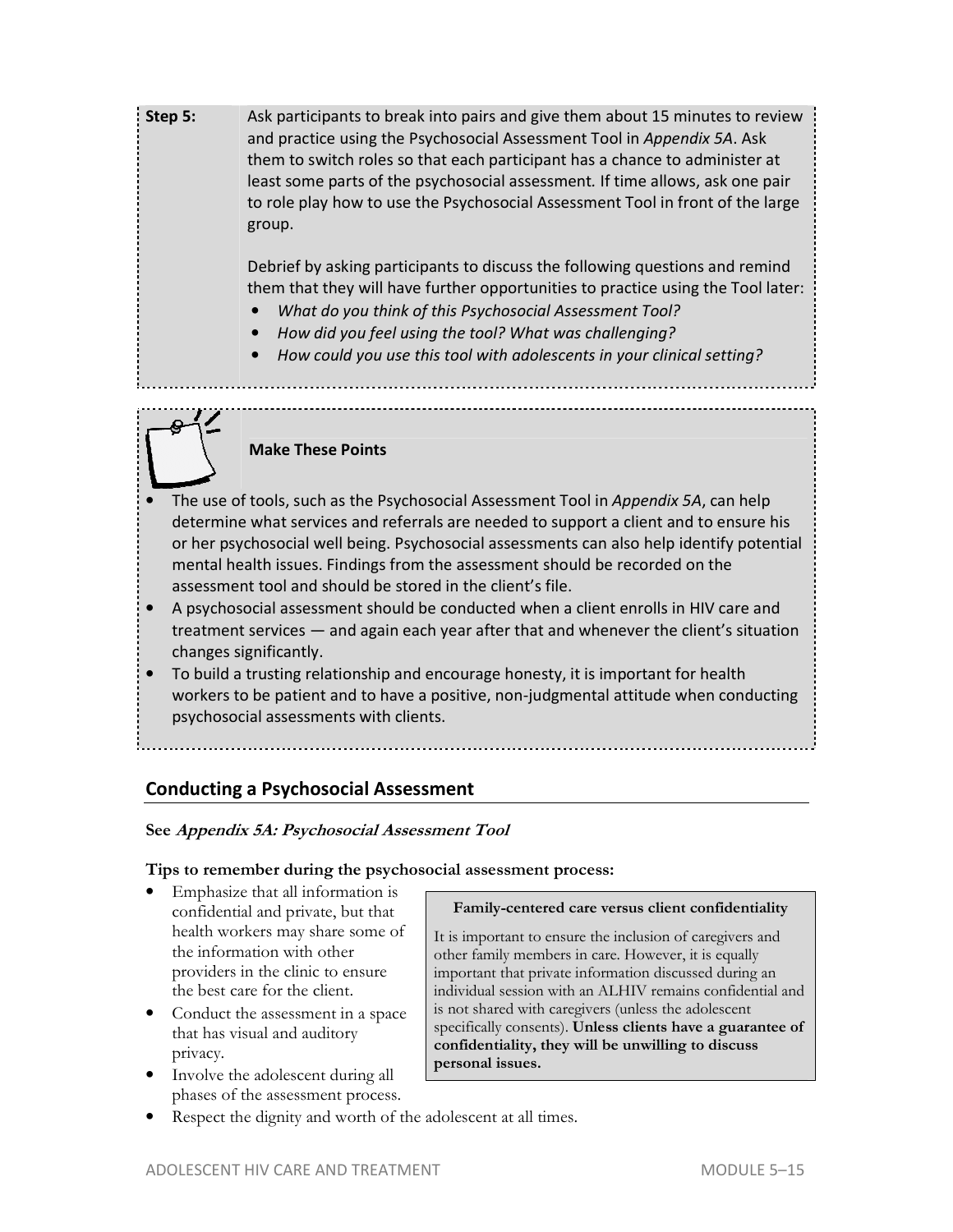- Do not talk down to the adolescent. Use good listening and learning skills, as discussed in Module 4.
- Always be positive! Offer lots of encouragement and praise throughout the assessment.
- Be patient! Allow the adolescent to speak for him- or herself. Allow the client to express his or her views and to describe his or her experiences.
- Respect the adolescent's coping skills and his or her ideas and solutions to problems.
- Do not judge! Make adolescents feel comfortable instead of fearful that they will be punished or judged — especially if they openly discuss challenges.
- Offer to include caregivers' and/or family members' input into the assessment as needed and agreed upon by the adolescent, while simultaneously protecting the confidentiality of information.
- Keep good records. Always keep a copy of the psychosocial assessment in the client's file.



 **Trainer Instructions**  Slides 38-43

**Step 6:** Continue by asking participants to reflect on what health workers can do to address the psychosocial needs of ALHIV and their caregivers. Ask the following questions to facilitate discussion and fill in using the content below:

- *Can anyone remember the 5 "A's" we discussed in Module 3? What are the 5 "A's" and how do you think they apply to psychosocial support?*  (Remind participants that the 5 "A's" are part of the IMAI approach to chronic care. If needed, review the content in Table 5.1.)
- *What should health workers do if, during an assessment, they think the adolescent client's immediate safety, health, or well being is threatened?*
- *What coping strategies could you suggest to adolescent clients?*
- *What coping strategies could you suggest to caregivers?*



(optional) Ask the adolescent co-trainer to share some ways that health workers can help address adolescent clients' psychosocial needs, drawing on his or her own experiences and giving specific examples of things health workers have done to help with his or her psychosocial needs and challenges.



**Make These Points** 

- Health workers should use the 5 "A's" when conducting a psychosocial assessment.
- If, during a visit, a health worker thinks his or her adolescent client has serious issues that threaten his or her life or immediate safety (such as homelessness, thoughts of suicide, signs of severe depression, violence, etc.), these issues must be addressed IMMEDIATELY. This is discussed more in Module 6.
- Health workers can and should suggest positive coping strategies to help adolescents and caregivers deal with challenges and meet their psychosocial needs.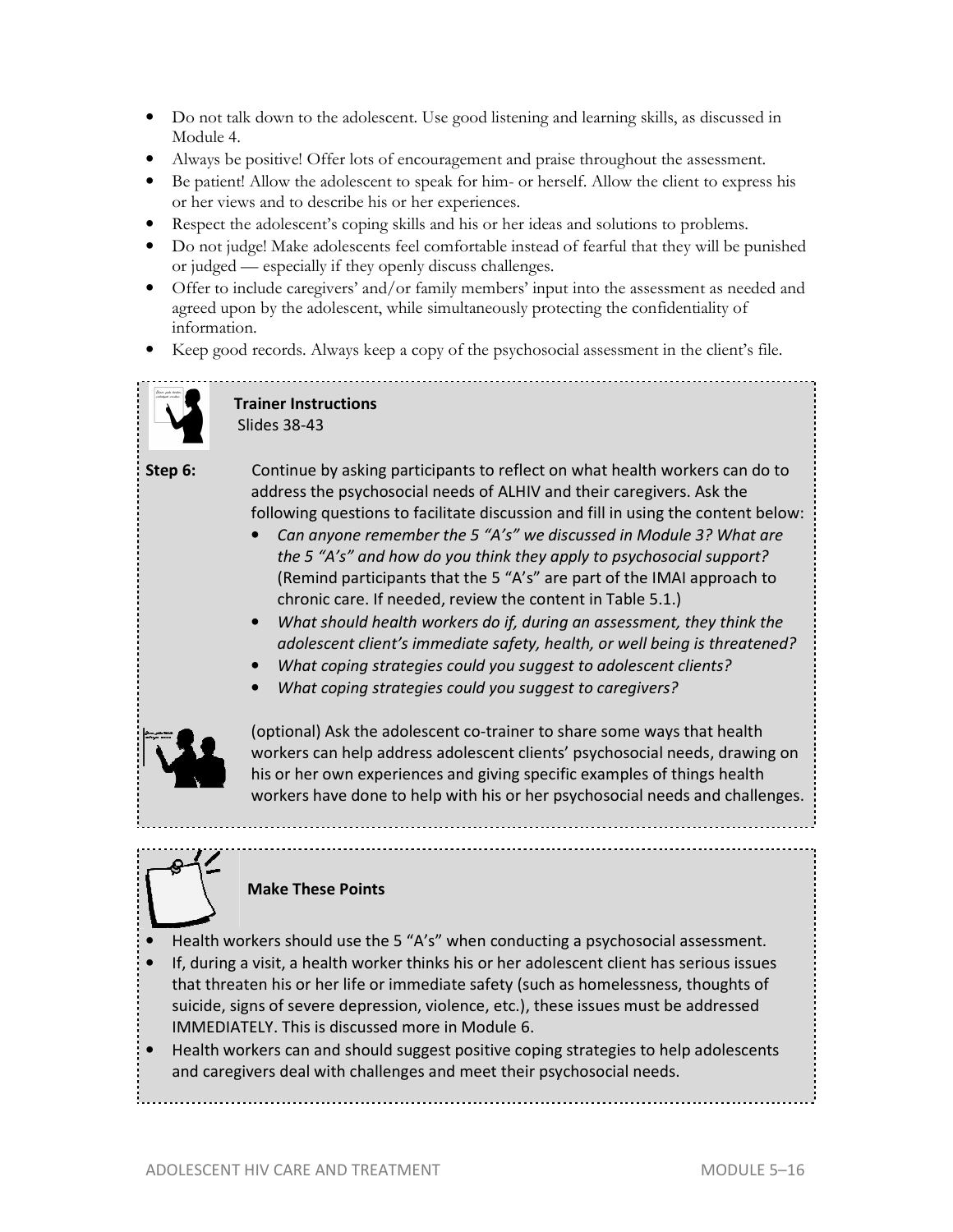# **Overview of Coping Strategies**

**Health workers should use the 5 "A's" when conducting psychosocial assessment with clients: ASSESS, ADVISE, AGREE, ASSIST,** and **ARRANGE**. Note that the 5 "A's" were also covered in Module 3; these are part of the WHO IMAI guidelines on working with clients with chronic conditions, including HIV. See Table 5.1 for a review of the 5 "A's."

| Table 5.1: Using the 5 "A's" during clinical visits with adolescents, including psychosocial |
|----------------------------------------------------------------------------------------------|
| and counseling sessions (the 5 "A's" were also covered in Module 3)                          |

| The 5<br>$A's$ " | More Information                                                                                                                                                                                                                                                                                                                                                                                                                                                                                                                                           | What the Health Worker Might Say                                                                                                                                                                                                                                                                                                                                                                                                                                                                          |
|------------------|------------------------------------------------------------------------------------------------------------------------------------------------------------------------------------------------------------------------------------------------------------------------------------------------------------------------------------------------------------------------------------------------------------------------------------------------------------------------------------------------------------------------------------------------------------|-----------------------------------------------------------------------------------------------------------------------------------------------------------------------------------------------------------------------------------------------------------------------------------------------------------------------------------------------------------------------------------------------------------------------------------------------------------------------------------------------------------|
| <b>ASSESS</b>    | Assess the client's goals for the visit<br>$\bullet$<br>Asses the client's clinical status, classify/identify<br>$\bullet$<br>relevant treatments, and/or advise and counsel<br>Assess risk factors<br>$\bullet$<br>Assess the client's (caregiver's) knowledge,<br>$\bullet$<br>beliefs, concerns, and behaviors<br>Assess the client's understanding of the care and<br>$\bullet$<br>treatment plan<br>Assess adherence to care and treatment (see<br>$\bullet$<br>Module 8)<br>Acknowledge and praise the client's efforts<br>$\bullet$                 | $\bullet$<br>What would you like to address today?<br>What can you tell me about _____?<br>$\bullet$<br>Tell me about a typical day and how you deal with<br>$\bullet$<br>Have you ever tried to _____? What was that like<br>$\bullet$<br>for you?<br>To make sure we have the same understanding, can<br>$\bullet$<br>you tell me about your care and treatment plan, in<br>your own words?<br>Many people have challenges taking their medicines<br>$\bullet$<br>regularly. How has this been for you? |
| <b>ADVISE</b>    | Use neutral and non-judgmental language<br>$\bullet$<br>Correct any inaccurate knowledge and gaps in<br>$\bullet$<br>the client's understanding<br>Counsel on risk reduction<br>$\bullet$<br>Repeat any key information that is needed<br>$\bullet$<br>Reinforce what the client needs to know to<br>$\bullet$<br>manage his or her care and treatment (for<br>example, recognizing side effects, adherence<br>tips, problem-solving skills, when to come to<br>the clinic, how to monitor one's own care,<br>where to get support in the community, etc.) | I have some information about _____ that I'd like<br>$\bullet$<br>to share with you.<br>Let's talk about your risk related to _____. What<br>$\bullet$<br>do you think about reducing this risk by ______.<br>What can I explain better?<br>$\bullet$<br>What questions do you have about _______?                                                                                                                                                                                                        |
| <b>AGREE</b>     | Negotiate WITH the client about the care and<br>$\bullet$<br>treatment plan, including any changes<br>Plan when the client will return<br>$\bullet$                                                                                                                                                                                                                                                                                                                                                                                                        | We have talked about a lot today, but I think we've<br>$\bullet$<br>agreed that ________. Is this correct?<br>Let's talk about when you will return to the clinic<br>$for \_\_$                                                                                                                                                                                                                                                                                                                           |
| <b>ASSIST</b>    | Provide take-away information on the plan,<br>$\bullet$<br>including any changes<br>Provide psychosocial support, as needed<br>$\bullet$<br>Provide referrals, as needed (to support groups,<br>$\bullet$<br>peer education, etc.)<br>Address obstacles<br>$\bullet$<br>Help the client come up with solutions and<br>$\bullet$<br>strategies that work for him or her                                                                                                                                                                                     | Can you tell me more about any obstacles you've<br>$\bullet$<br>faced with _______ (for example, taking your<br>medicines regularly, seeking support, practicing safer<br>$sex$ )?<br>How do you think you can overcome this obstacle?<br>$\bullet$<br>What questions can I answer about $\_\_\$ ?<br>$\bullet$<br>I want to make sure I explained things well - can<br>$\bullet$<br>you tell me in your own words about _____?                                                                           |
| <b>ARRANGE</b>   | Arrange a follow-up appointment<br>Arrange for the client to participate in a support<br>group or group educations sessions, etc.<br>Record what happened during the visit                                                                                                                                                                                                                                                                                                                                                                                 | I would like to see you again in _____ for ______.<br>$\bullet$<br>It's important that you come for this visit or let us<br>know if you need to reschedule.<br>What day/time would work for you?                                                                                                                                                                                                                                                                                                          |

Sources:

WHO. (2004). *General principles of good chronic care: IMAI. Guidelines for first-level facility health workers.* WHO. (2010). *IMAI one-day orientation on adolescents living with HIV.*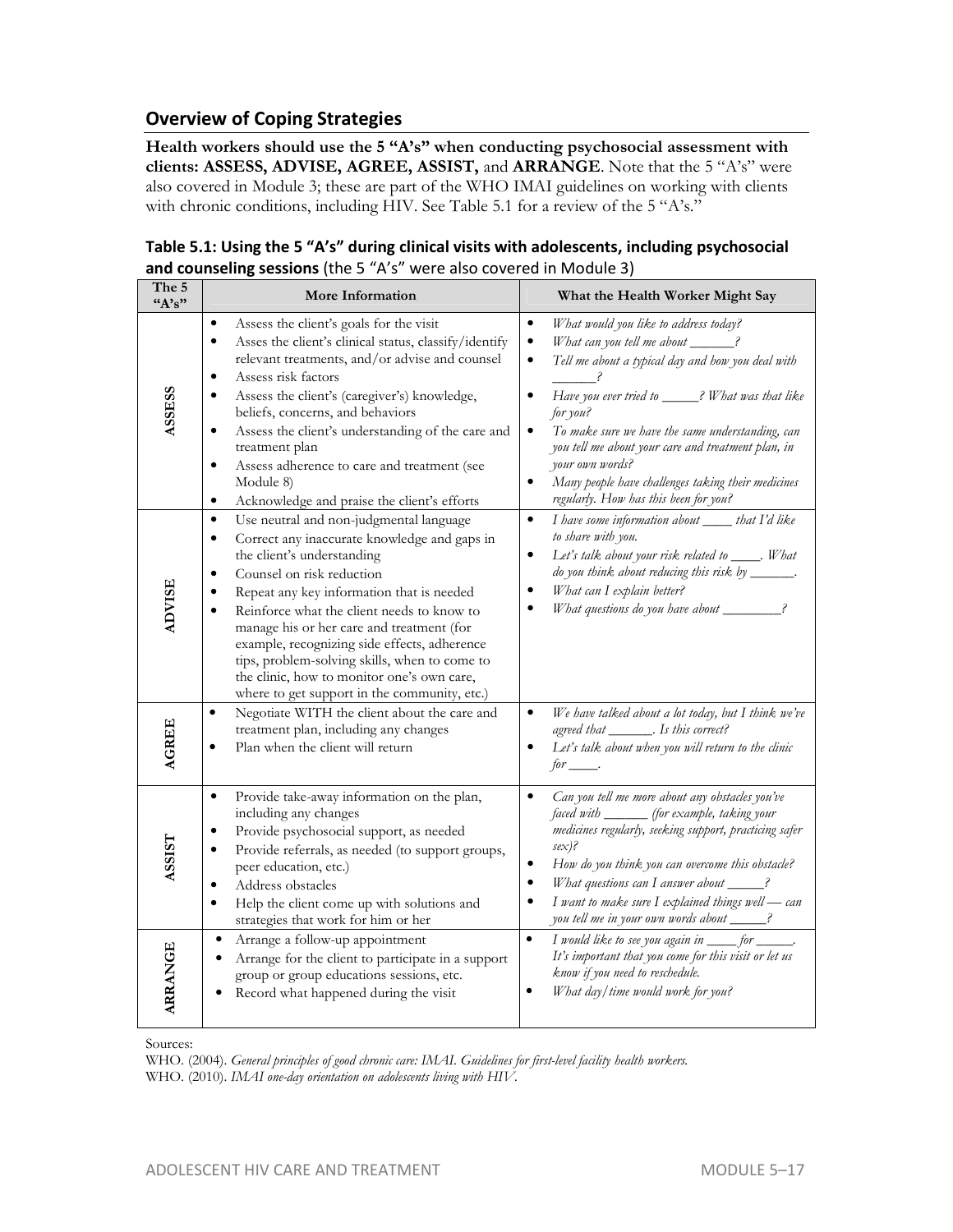**Note: If, during the "ASSESS" phase, a health worker thinks the adolescent client has serious issues that threaten his or her life or immediate safety (such as homelessness, thoughts of suicide, signs of severe depression, violence, etc.), these issues must be addressed IMMEDIATELY.** 

- In these emergency cases with most-at-risk adolescents, working through the 5 "A's" should not be the priority.
- Instead, the health worker should focus on the client's immediate safety and well being.
- Note that in these emergency situations, health workers may need to break confidentiality in order to take actions that are in the best interest of the adolescent and that ensure his or her immediate safety.
- Managing emergency situations is discussed further in Module 6.

Once the health worker has assessed that there are no emergency issues threatening the client's immediate safety and well being, the health worker can **suggest coping strategies** to the client and his or her caregivers to help them reduce stress, deal more effectively with challenges, and promote their psychosocial well being.

## **Examples of coping strategies include:**

- Talking about a personal problem with someone trusted, such as a friend, family member, counselor, or Peer Educator
- Seeking help from clinic staff, especially if sad, depressed, or anxious for a long period of time (see Module 6 for more information about mental health and ALHIV)
- Joining a support group
- Changing one's environment, taking a walk, or listening to music
- Seeking spiritual support
- Attending a cultural event, like traditional dancing or singing
- Participating in recreational activities, like sports or youth clubs
- Returning to a daily routine, including doing household chores (e.g. cooking) or going to school
- Doing something to feel useful, like helping a sibling with homework

# **Helping clients express themselves and encouraging them to tell their stories and to share their problems also helps them to:**

- Feel a sense of relief
- Reduce feelings of isolation
- Think more clearly about what has happened
- Feel accepted, cared for, and valued
- Develop confidence
- Build self esteem
- Explore options or solutions to make better decisions
- Prevent bad feelings from coming out as aggressive behavior
- Maintain needed support from family members and other adults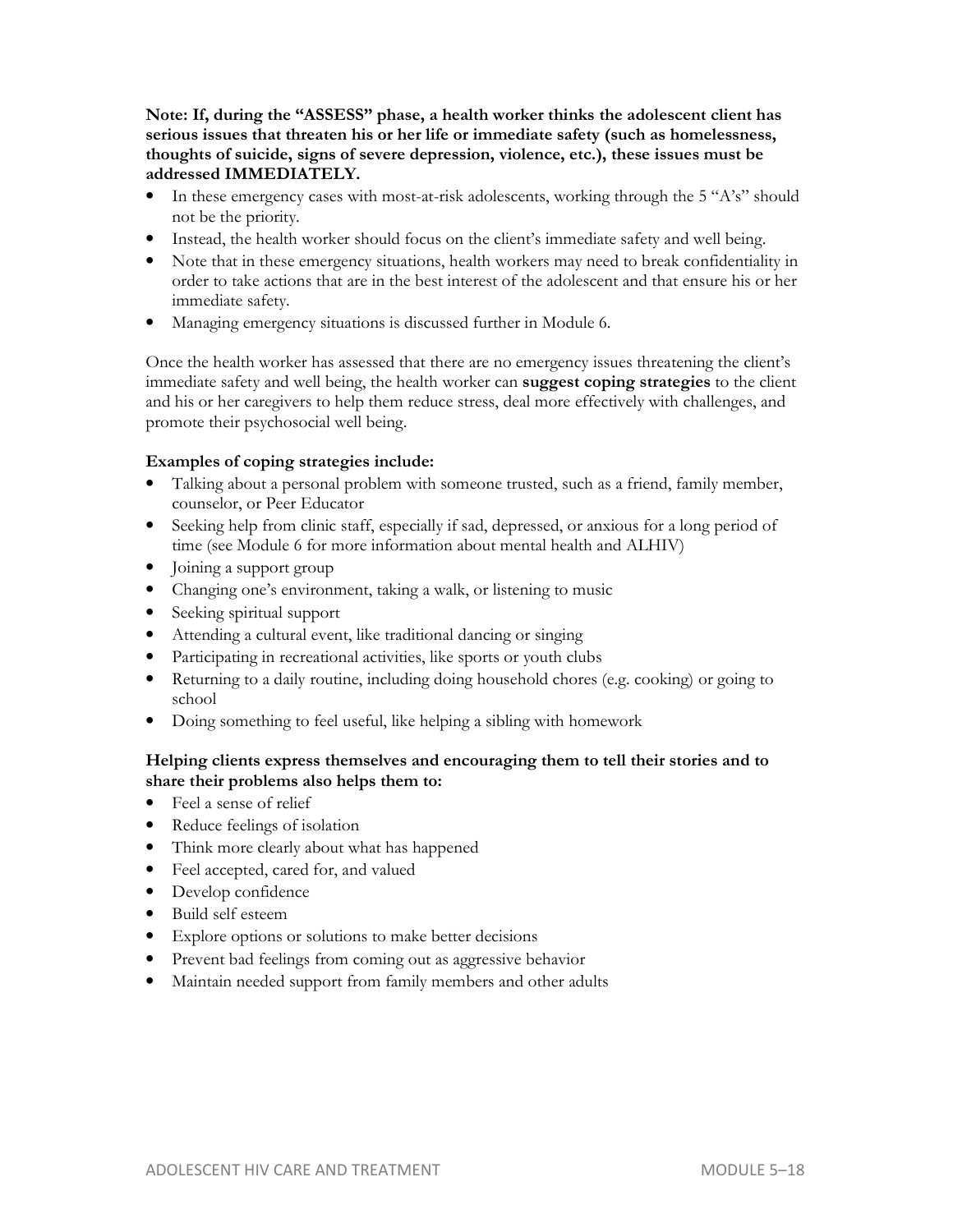**An important part of helping adolescents cope with issues is encouraging their caregivers to strengthen their relationship with them.** Health workers can suggest that caregivers:

- Spend time with and listen to the adolescent.
- Let the adolescent know that their feelings are normal and "OK." Encourage them to talk and express feelings and thoughts. Listen actively.
- Communicate unconditional love and acceptance.
- Help the adolescent plan daily or weekly activities.
- Involve the adolescent in family activities as much as possible.
- Relax. It is important for both the adolescent and the family to learn to relax both physically and mentally.
- Get enough rest and eat well.
- Get professional help from a counselor or social worker.
- Be aware of changes in behavior or mood and look for signs of mental illness, including alcohol and other substance use (discussed more in Module 6).
- Talk to someone; family members may also be depressed and need help.
- Get help from a support organization in the community.
- Continue their regular religious or spiritual practices.



# **Trainer Instructions**  Slides 44-48

**Step 7:** Lead participants through Exercise 1, which uses case studies to provide an opportunity to discuss how to assess and address the psychosocial needs of ALHIV and their caregivers.

| Exercise 1: Assessing Psychosocial Support Needs: Case studies in small groups and large<br>group discussion |                                                                                 |  |
|--------------------------------------------------------------------------------------------------------------|---------------------------------------------------------------------------------|--|
| <b>Purpose</b>                                                                                               | To discuss how to the assess the psychosocial needs of adolescents using        |  |
|                                                                                                              | Appendix 5A: Psychosocial Assessment Tool and by applying the 5 "A's"           |  |
| <b>Duration</b>                                                                                              | 50 minutes                                                                      |  |
| Advance                                                                                                      | Be prepared to explain how to complete the sample Psychosocial                  |  |
| Preparation                                                                                                  | Assessment Tool in Appendix 5A and to demonstrate how to conduct a              |  |
|                                                                                                              | psychosocial assessment using this tool.                                        |  |
| <b>Introduction</b>                                                                                          | It is important that we consider each client's psychosocial well being at       |  |
|                                                                                                              | every visit. A psychosocial assessment tool provides a standardized way of      |  |
|                                                                                                              | determining a client's specific psychosocial needs, of identifying immediate    |  |
|                                                                                                              | and emergency situations, and of supporting decision-making.                    |  |
| <b>Activities</b>                                                                                            | <b>Small Group Work</b>                                                         |  |
|                                                                                                              | Break participants into 3 small groups.<br>1.                                   |  |
|                                                                                                              | Assign each group 1 of the case studies below, which are also included in<br>2. |  |
|                                                                                                              | the Participant Manuals. Ask each group to assign a facilitator and a           |  |
|                                                                                                              | notetaker. Suggest that small groups refer to Appendix 5A: Psychosocial         |  |
|                                                                                                              | Assessment Tool and the 5 "A's" in Table 5.1.                                   |  |
|                                                                                                              |                                                                                 |  |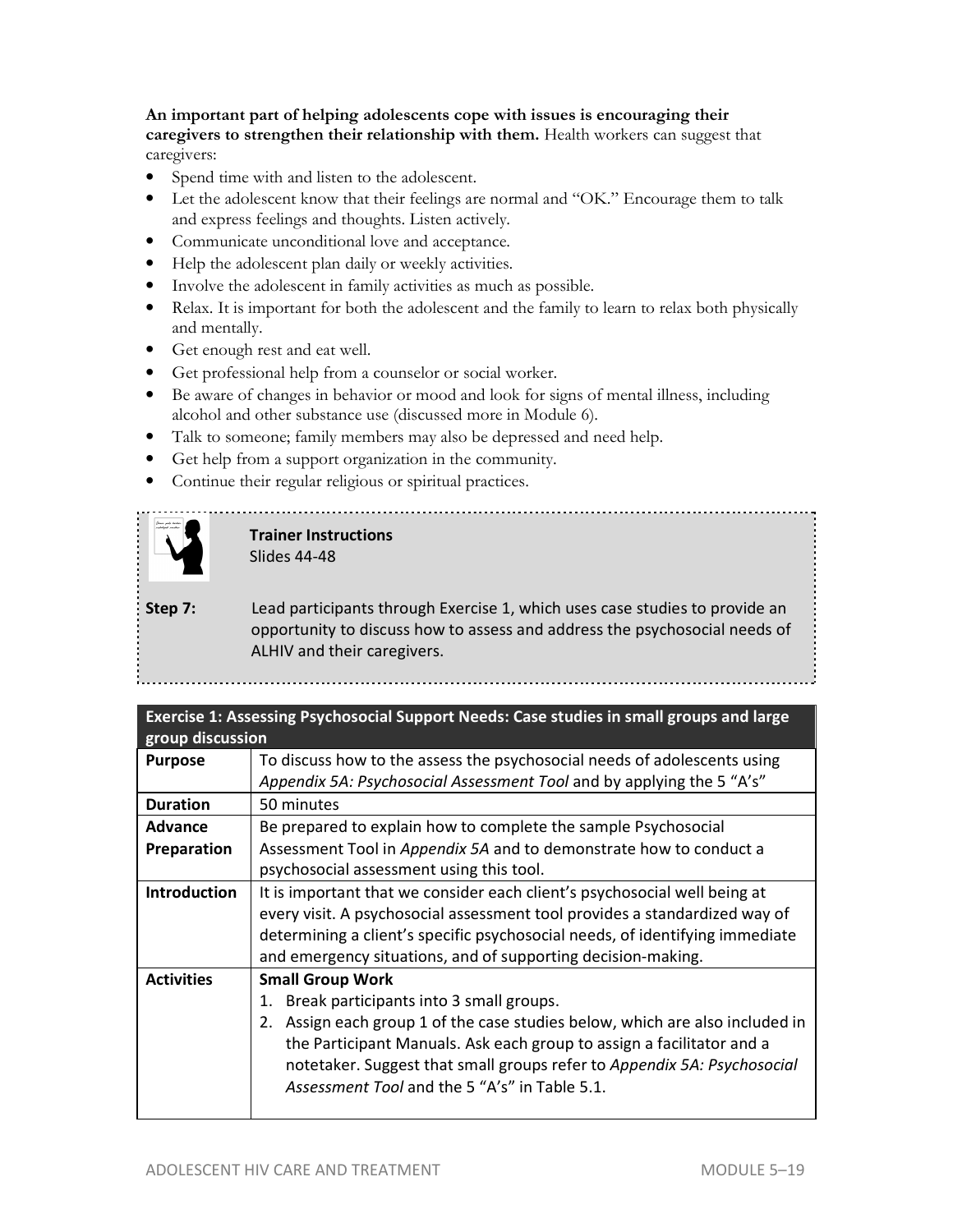|                   | 3. Give each group flip chart paper and markers, and ask them to write the<br>following titles on 5 separate pieces of flip chart: "ASSESS," "ADVISE,"<br>"AGREE," "ASSIST," and "ARRANGE."<br>4. Ask each small group to review their assigned case study and to identify<br>the important issues in relation to each of the 5 "A's," recording key<br>points on flip chart and discussing how they would use the Psychosocial |
|-------------------|---------------------------------------------------------------------------------------------------------------------------------------------------------------------------------------------------------------------------------------------------------------------------------------------------------------------------------------------------------------------------------------------------------------------------------|
|                   | Assessment Tool with their client.                                                                                                                                                                                                                                                                                                                                                                                              |
|                   | <b>Large Group Discussion</b>                                                                                                                                                                                                                                                                                                                                                                                                   |
|                   | 5. After about 20 minutes, bring the large group back together and ask<br>each small group to spend about 5 minutes presenting their case study,<br>including the steps they took with the adolescent client and<br>the 5 "A's" they discussed for their case.                                                                                                                                                                  |
|                   | 6. Allow time for questions and discussion following each case study and<br>fill in as needed from the "Key Points for Trainers" included under each<br>case study below.                                                                                                                                                                                                                                                       |
|                   | 7. (optional) Encourage participation by the adolescent co-trainer by<br>asking:                                                                                                                                                                                                                                                                                                                                                |
|                   | Is there anything else the health worker could have suggested or<br>done to address the client's psychosocial needs?                                                                                                                                                                                                                                                                                                            |
| <b>Debriefing</b> | A client's psychosocial needs change over time and should be informally<br>٠                                                                                                                                                                                                                                                                                                                                                    |
|                   | assessed and considered at every visit.                                                                                                                                                                                                                                                                                                                                                                                         |
|                   | The 5 "A's" - ASSESS, ADVISE, AGREE, ASSIST, and ARRANGE -                                                                                                                                                                                                                                                                                                                                                                      |
|                   | constitute a useful tool for structuring counseling sessions so that none                                                                                                                                                                                                                                                                                                                                                       |
|                   | of the key steps are forgotten.                                                                                                                                                                                                                                                                                                                                                                                                 |

# **Exercise 1: Assessing Psychosocial Support Needs: Case studies in small groups and large group discussion**

# **Case Study 1:**

A 17-year-old woman named T\_\_\_ tested positive for HIV 6 months ago. She is currently caring for her 3 younger sisters with the help of her grandmother. She is so busy that she has missed a couple of appointments at the ART clinic, including refill appointments for ARVs. Her partner is the only one who knows she is HIV-positive, but he himself has not been tested. *How do you proceed with T\_\_\_ today?*

# **Key point for trainers: T\_\_\_**

# • **Assess:**

- Her knowledge, beliefs, and concerns related to HIV, particularly as she was just diagnosed 6 months ago, has missed a couple of appointments, and has probably only spoken to clinic staff a couple of times so far
- Her understanding of the care plan because she is relatively newly diagnosed, she may not understand long-term plans around ARVs, CTX, how often she needs to come in, etc.
- Her risk factors: is T\_\_\_ practicing safer sex? Is she using a reliable family planning method? Praise her and reinforce that it is good that she disclosed to her partner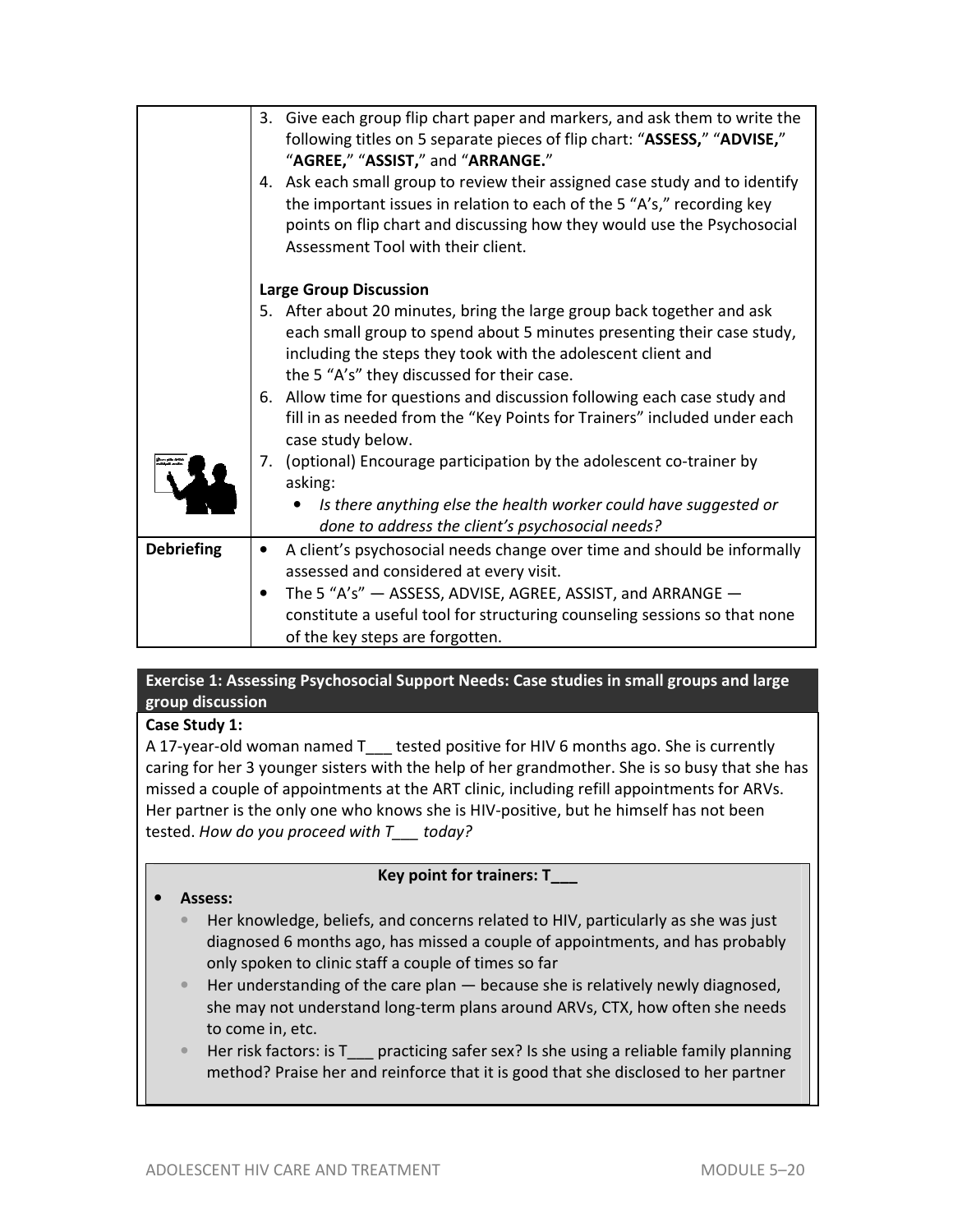| $\bullet$ | T__ 's relationship: does it appear to be a healthy relationship that is mutually     |
|-----------|---------------------------------------------------------------------------------------|
|           | caring? Is the relationship ever violent? Is she ever fearful of her partner? Listen  |
|           | carefully when she talks about her partner; is the relationship a source of           |
|           | happiness? Does she blame him for her HIV infection?                                  |
| $\bullet$ | Adherence to her medications: if she has missed clinic and refill appointments,       |
|           | there is a good chance that she has also missed doses of medication. Have a           |
|           | discussion about the importance of coming to the clinic for all visits and taking     |
|           |                                                                                       |
|           | medications the right way, at the same time, every day $-$ for her own health, for    |
|           | the well being of her family, and to lower the chances of passing HIV to her partner  |
|           | (if he is not HIV-positive)                                                           |
| $\bullet$ | Coping skills: how is she doing as the primary caregiver of her 3 siblings? In what   |
|           | ways does she enjoy this role and in what ways does she resent it?                    |
| $\bullet$ | She has only disclosed to 1 person $-$ why is this? Does she need the additional      |
|           | support that disclosure to her grandmother or a friend might bring?                   |
|           | Her clinical status                                                                   |
| $\bullet$ | Acknowledge T <sup>2</sup> s commitment to her family and her maturity in putting her |
|           | sisters' needs before her own; praise her efforts to take care of herself; talk about |
|           | how she can best balance her own needs with those of her siblings                     |
|           | <b>Advise:</b>                                                                        |
|           |                                                                                       |
| $\bullet$ | Provide her with accurate information about HIV. Be guided by her questions.          |
| $\bullet$ | Her that, between now and her next appointment, she should write down her             |
|           | questions about HIV and her care and treatment plan as they come to her and           |
|           | bring the list with her when she comes for her next visit                             |
| $\bullet$ | Her regarding her long-term care and treatment plan and how often she needs to        |
|           | return to the clinic. Stress the importance of not missing clinic or refill           |
|           | appointments.                                                                         |
| $\bullet$ | Her about safer sex and family planning. Ask that she bring her partner in for        |
|           | counseling and, if he consents, HIV testing.                                          |
| $\bullet$ | Her about practical ways to positively cope with the situation (for example, ask her  |
|           | about what she enjoys doing, how she has coped with challenges in the past). If       |
|           | she is not coping well with her home responsibilities, try working with her on a      |
|           | solution. Offer to disclose to her grandmother with T_<br>present or on her behalf.   |
|           | Agree:                                                                                |
|           | That she will return to the clinic for her next appointment and that when she         |
|           | comes she will have her list of questions                                             |
| $\bullet$ | That she will ensure she takes her medications                                        |
|           |                                                                                       |
| $\bullet$ | That she will practice safer sex with her boyfriend                                   |
| $\bullet$ | That she will bring her boyfriend with her when she comes in the next time            |
| $\bullet$ | That she will think about how she can better cope with caring for her 3 siblings      |
|           | while still ensuring that she has time to take care of herself                        |
|           | Assist:                                                                               |
| $\bullet$ | With disclosure to a friend or her grandmother, if this is what she would like (by    |
|           | role playing or offering to disclose on her behalf)                                   |
| $\bullet$ | By referring her to the family planning clinic                                        |
| $\bullet$ | By referring her to the adolescent support group                                      |
| $\bullet$ | By providing her with condoms and showing her how to use them                         |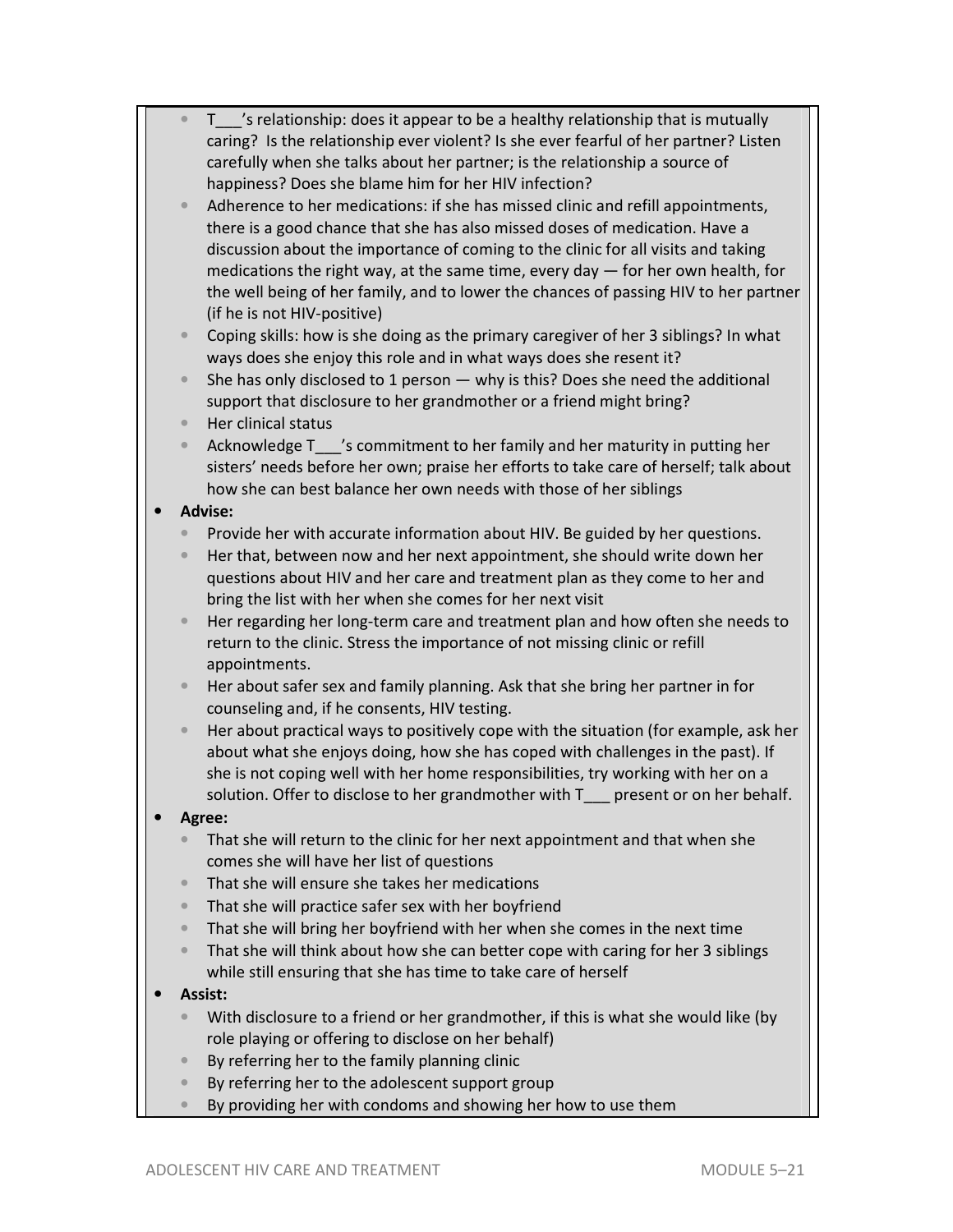## • **Arrange:**

- A couples counseling appointment, if she agrees
- A follow-up appointment
- Record key points of today's discussion and include in her clinic record. Note that it may take several meetings/sessions to cover all of the above issues.

# **Case Study 2:**

A 12-year-old boy named M\_\_\_ has comes to the clinic today with his mother. He looks like he is "feeling down." You sense that he wants to talk to someone, but he seems very quiet and won't make eye contact with anyone. *How do you proceed with M\_\_\_?*

#### • **Assess:**

- His clinical status to ensure that M\_\_\_\_'s mood isn't due to disease progression
- Ask M\_\_\_ how he is doing. If he's hesitant to speak, start by saying, *"you seem down today, can you tell me why?"* and/or use communication approaches that are appropriate for younger adolescents, such as reading or playing a game together to build an initial relationship.

If M is still not talking, ask his caregiver to allow you to speak with M in private. M\_\_\_'s quiet mood may be due to something serious (physical health, serious problems in the home) or maybe he is quiet because his mother disciplined him for talking back to her or getting a poor grade in school.

- If there are serious social issues at home, encourage  $M_{\text{tot}}$  to talk about them as a way of sharing his burdens. Help him and his family develop a plan to deal constructively with the issues.
- His current understanding of his care; his adherence to medications (we'll assume he has been on medications for a while, as he was probably infected perinatally)
- Although you want to acknowledge and praise M\_\_\_'s efforts, if his issue is with his mother, you also need to be supportive of her role

## • **Advise:**

- Counsel M\_\_\_ on the importance of adhering to his ART regimen and his clinic visit schedule
- Support M con the issues he is dealing with; advise if needed
- Encourage him to attend the clinic's pre-teen support group
- **Agree:** 
	- On a plan to address the key issues, as identified by M\_\_\_
	- That he will attend the clinic's support group
	- That he will return for a follow-up visit
- **Assist:** 
	- Provide him with a referral to a support group and to any other services, as needed
	- Offer to counsel M\_\_\_ and his caregiver together if that might help in coming to an agreement on a way forward
	- Offer to assist with any ARV or CTX refills that he might need
- **Arrange:** 
	- A follow-up appointment
	- Phone a mental health professional to make an appointment (if needed)
	- Record key points of today's discussion and include in his clinic record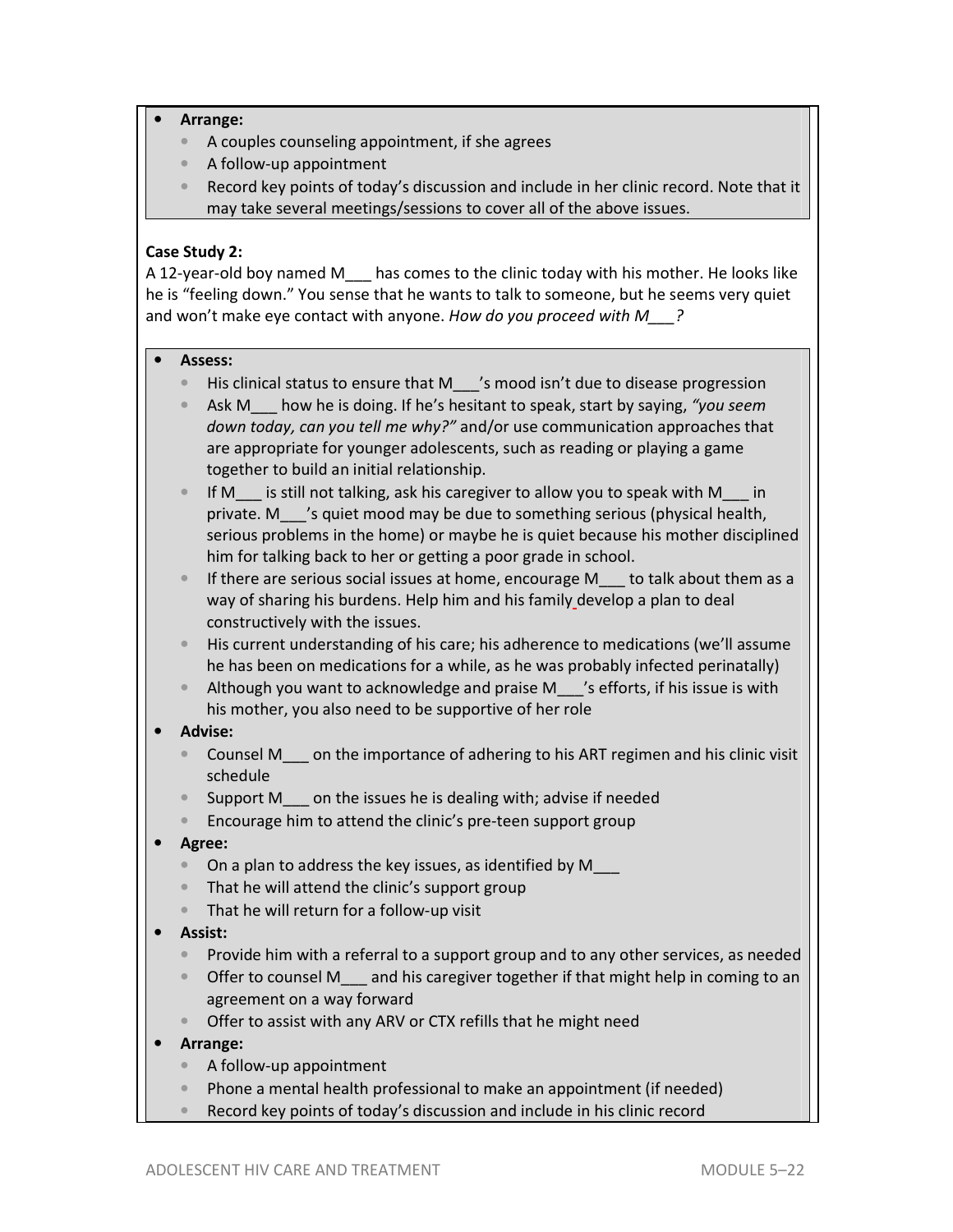# **Case Study 3:**

K\_\_\_ is a 17-year-old young woman living with HIV. Her mother died when she was 5 years old and she doesn't know her father. For the last year, K\_\_\_ has been living with her 28 year-old boyfriend. She has come to the clinic today because she thinks she is pregnant. *How would you proceed with K\_\_\_?* 

# **Key point for trainers: K\_\_\_**  • **Assess:**  • Her clinical status, including conducting a pregnancy test • Assuming that she is pregnant, assess her feelings around this pregnancy: Does she want this baby? Does she understand the risks of teen pregnancy? How does she feel about being pregnant? What does she think the pregnancy will mean for her life? • Disclosure: has K\_\_\_ disclosed to her partner? Risk factors: are K and her partner practicing safer sex (it obviously isn't "safe" all the time; ask about condom use and number of partners)?  $K$   $\prime$ 's relationship: how does she describe her relationship? Is it mutually caring and supportive? Is the relationship ever violent? Is she ever fearful of him? Listen carefully when she talks about her partner — is the relationship a source of happiness? Does she think she got HIV from him? • Why, at the age of 17, is she living with a partner (rather than with her family)? • Adherence to medications: assuming that she is pregnant and is having unsafe sex, she now has multiple reasons (in addition to her own health) to adhere to her medications • Her future plans: is she currently in school? Will she stay in school? Will she drop out and expect her partner to support her?

- If she needs additional support
- Acknowledge K\_\_\_'s situation and praise her efforts to take care of herself
- **Advise:** 
	- Assuming the pregnancy test is positive, advise K<sub>no</sub> on her options and remind her of the risks of teen pregnancy and the consequences of having a baby in terms of her future. Her options may include abortion (depending on local laws), keeping her baby, or giving the baby up for adoption. Provide referrals as needed.
	- If she wants to keep the baby, provide counseling and refer her to ANC where she will also have access to PMTCT services. Advise her on the benefits of early and complete ANC and PMTCT services and provide her with accurate information about mother-to-child transmission of HIV (see Module 11 for more information). Be guided by her questions.
	- Her on the importance of disclosure to her partner (if she hasn't disclosed to him already). Offer to disclose to K\_\_\_'s partner with her present or on her behalf.
	- Her about safer sex. Ask that she bring her partner in for counseling and, if he consents, HIV testing.
	- Her on her relationship (based on your assessment). For example, if it is violent, discuss this and support her to recognize that she deserves to be in a mutually supportive relationship.
	- Her about any underlying reasons for her decision to live with a boyfriend at such a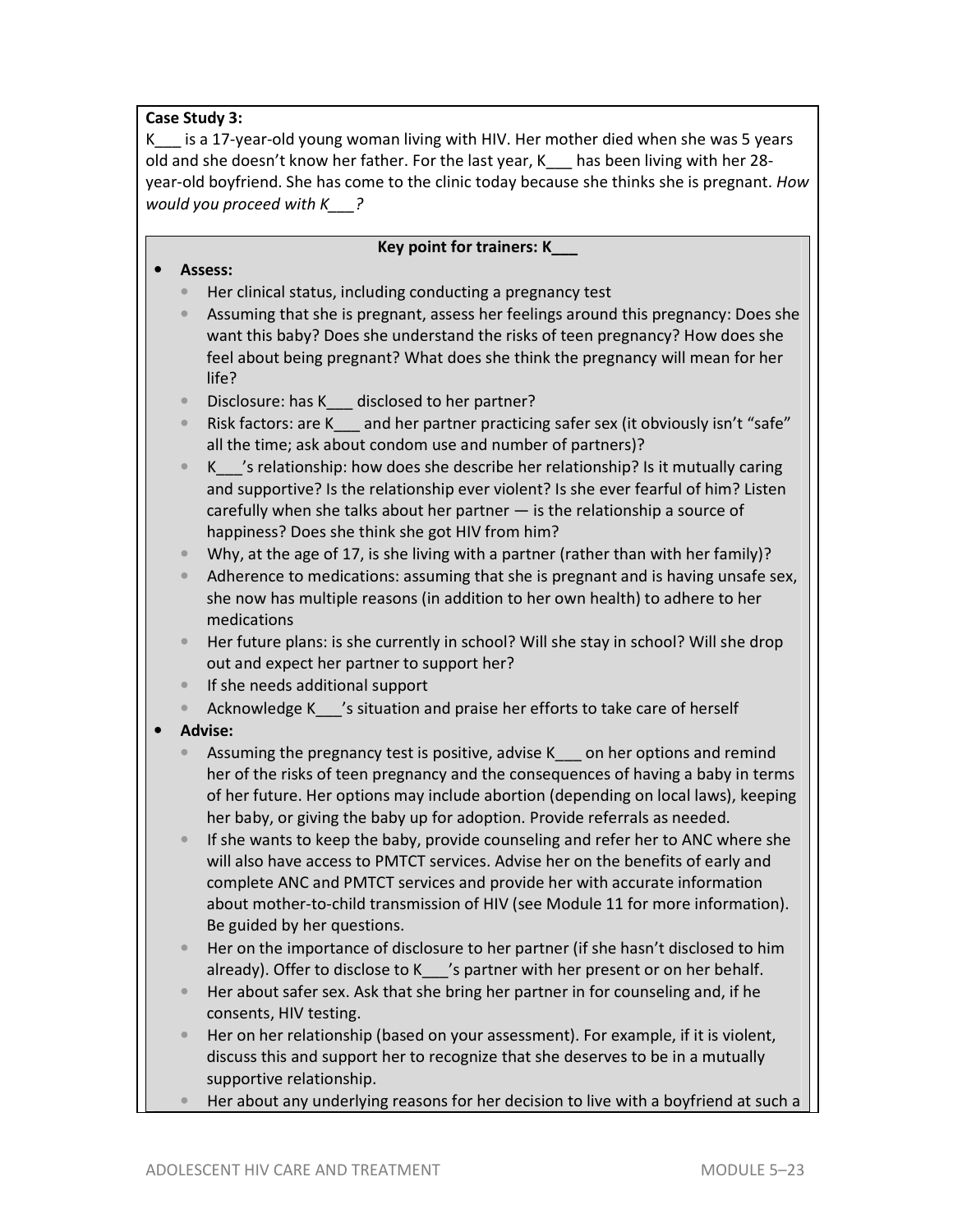|  |           | young age (unstable home life, lack of self-esteem, searching for love, poverty,<br>$etc.$ )                                         |  |
|--|-----------|--------------------------------------------------------------------------------------------------------------------------------------|--|
|  | $\bullet$ | Her of the continued importance of adhering to her ART regimen every single day                                                      |  |
|  | $\bullet$ | Her to stay in school (assuming she is still in school)                                                                              |  |
|  | $\bullet$ | Her about the availability of other support services (counseling, young mothers                                                      |  |
|  |           | support groups, etc.)                                                                                                                |  |
|  | Agree:    |                                                                                                                                      |  |
|  |           | That she will go to the services for which she is referred (could be abortion                                                        |  |
|  |           | services, ANC, PMTCT, etc., depending on her choices)                                                                                |  |
|  | $\bullet$ | If she is keeping the baby, that she will attend ANC, join the PMTCT program, and                                                    |  |
|  |           | continue to come to her routine ART clinic appointments                                                                              |  |
|  | $\bullet$ | That she will come up with a plan to disclose to her partner (if she hasn't done so                                                  |  |
|  | $\bullet$ | already)                                                                                                                             |  |
|  | $\bullet$ | That she will practice safer sex with her partner<br>That she will bring her boyfriend with her when she comes in for her next visit |  |
|  | $\bullet$ | That, for the moment, she will stay in school (assuming she is still in school)                                                      |  |
|  | $\bullet$ | That she will make sure she takes her ARV regimen and any other medications that                                                     |  |
|  |           | have been prescribed (CTX)                                                                                                           |  |
|  |           | Assist:                                                                                                                              |  |
|  | $\bullet$ | With disclosure to her partner (if she hasn't disclosed yet). Role play or offer to                                                  |  |
|  |           | disclose on her behalf.                                                                                                              |  |
|  | $\bullet$ | By referring her to supportive services (for example, a young mothers support                                                        |  |
|  |           | group or a counselor)                                                                                                                |  |
|  | $\bullet$ | By finding ways to boost her self-esteem (through school, a hobby, volunteer work,                                                   |  |
|  |           | by supporting her to recognize her own strengths, etc.)                                                                              |  |
|  | $\bullet$ | By referring her to the ANC clinic (if she decides to keep her baby) or to safe                                                      |  |
|  |           | abortion services (if that is a safe choice) and telling her what to expect once she                                                 |  |
|  |           | arrives                                                                                                                              |  |
|  | $\bullet$ | By offering to meet with concerned family members to enlist their support                                                            |  |
|  |           | By providing her with condoms and discussing other family planning options                                                           |  |
|  | $\bullet$ | Arrange:                                                                                                                             |  |
|  | $\bullet$ | Couples and/or family counseling appointments, if she agrees<br>A follow-up appointment                                              |  |
|  |           |                                                                                                                                      |  |
|  |           | An appointment at the ANC clinic                                                                                                     |  |
|  |           | Record key points of today's discussion and include in her clinic record                                                             |  |



# **Trainer Instructions**

Slide 49

**Step 8:** Allow 5 minutes for questions and answers on this session.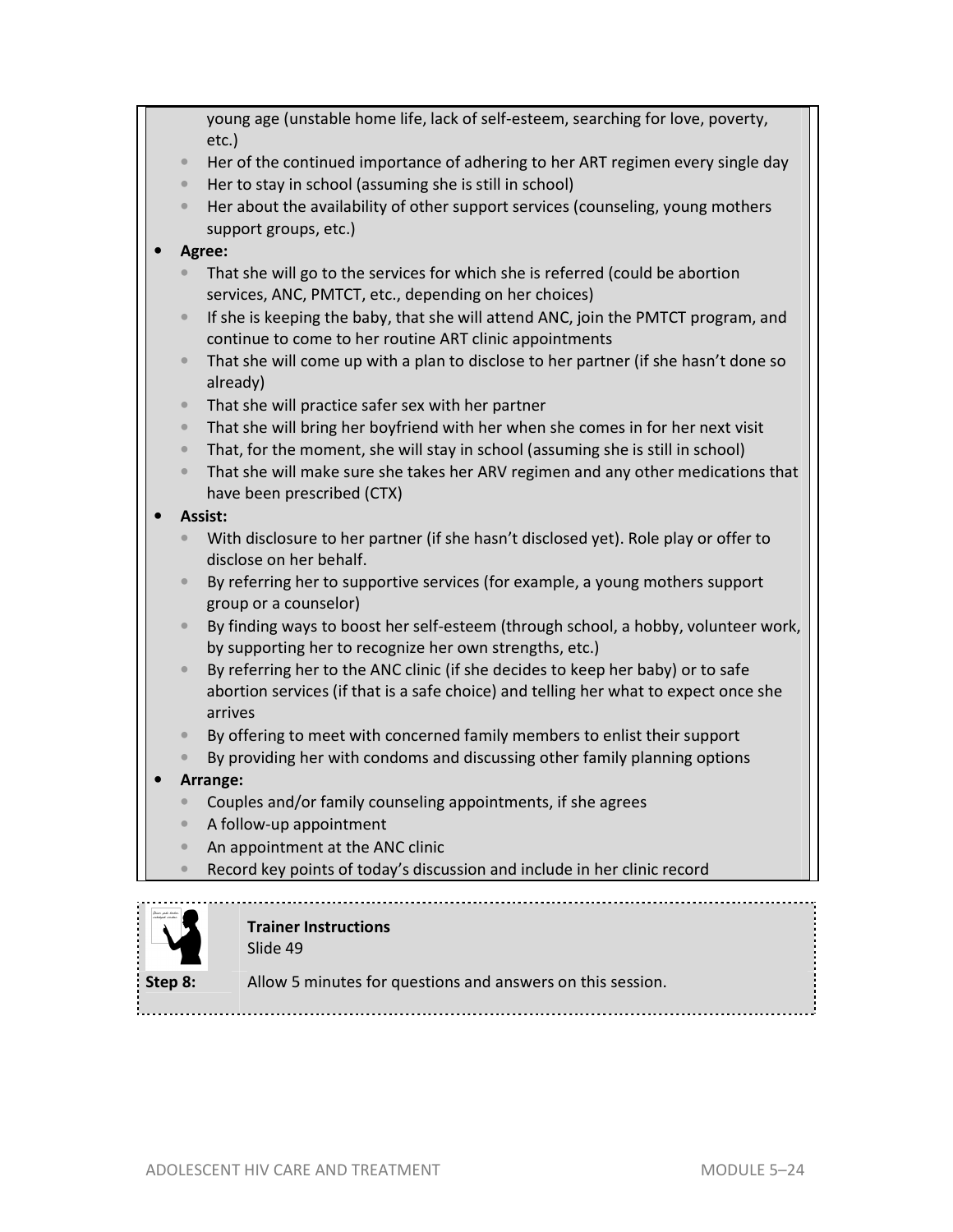# **Session 5.3 Peer Support in Psychosocial Services for Adolescents**



**Total Session Time:** 40 minutes

| Una als tale | <b>Trainer Instructions</b><br>Slides 50-51                   |
|--------------|---------------------------------------------------------------|
| Step 1:      | Begin by reviewing the session objective listed below.        |
| Step 2:      | Ask participants if they have any questions before moving on. |

# **Session Objective**

**After completing this session, participants will be able to:**

• Understand the importance of peer support in meeting adolescents' psychosocial support needs



# **Trainer Instructions**  Slides 52-56

**Step 3:** Explain that young people face strong peer pressure, are constantly seeking the involvement of other youth in their lives, and look to their peers for guidance and approval. Because adolescents are greatly influenced by the beliefs and actions of others their age, peer education and peer support can help meet adolescents' psychosocial support needs.

> Ask the following questions to guide discussion and record responses on a flip chart:

- *How can peer support help address the psychosocial needs of ALHIV?*
- *What roles can Adolescent Peer Educators play in HIV programs and services?*
- *How are Adolescent Peer Educators different from Adult Peer Educators (in terms of roles, limitations, need for supervision, etc.)?*

Note that Module 12 contains more information on adolescent involvement and adolescent peer education programs.



(optional) If the adolescent co-trainer is a Peer Educator, ask about his or her role as part of the multidisciplinary team. If the adolescent co-trainer is not a Peer Educator, he or she can comment on any interactions had with Peer Educators as part of his or her own care.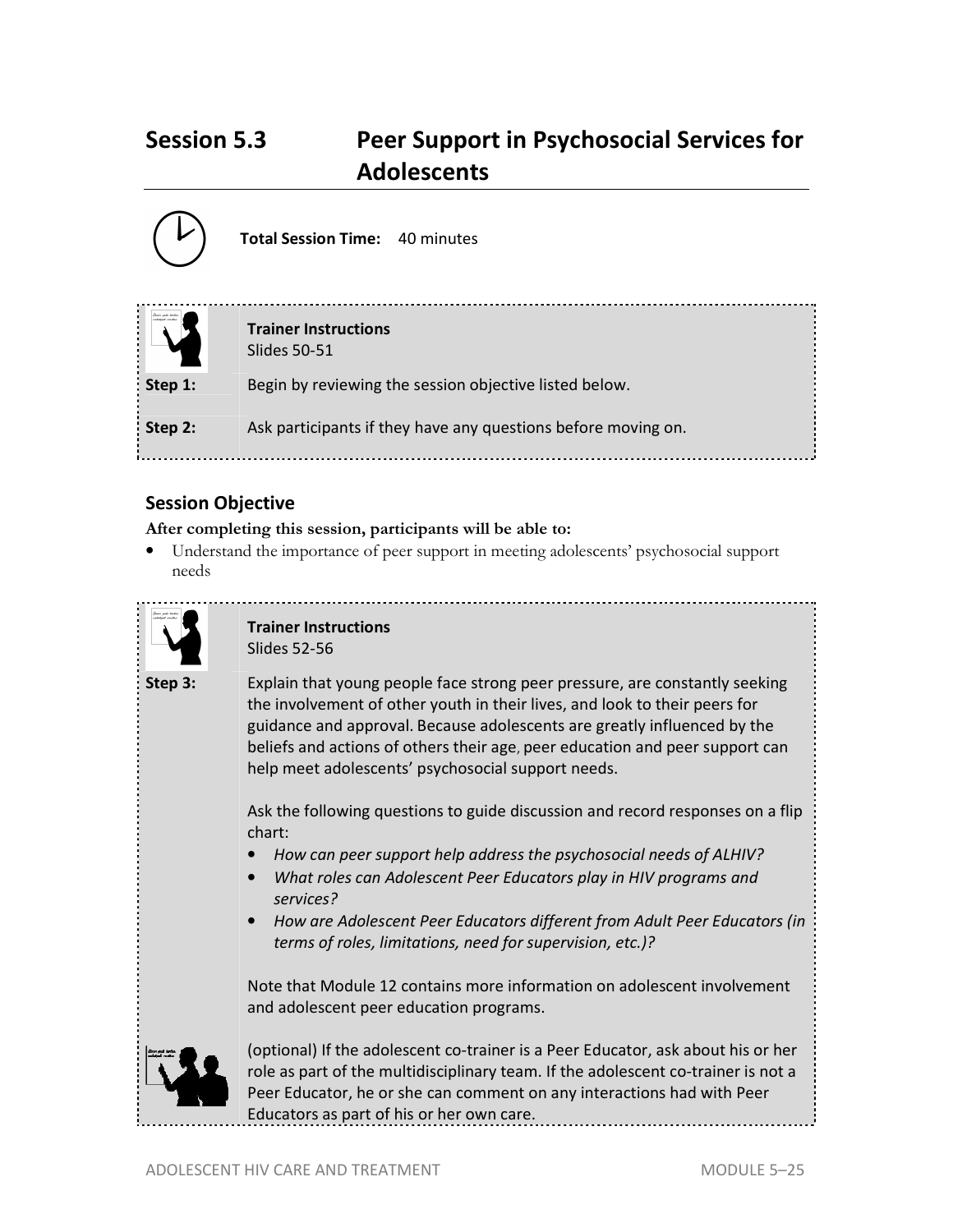# **Make These Points**

- Adolescents may trust support and practical advice from peers more than they trust advice from adults.
- Peer support is particularly effective for adolescents with limited family connections because these adolescents usually turn to their peers for information and connection.
- Peer outreach is an important way of making contact and engaging adolescents in HIV care and treatment services. Peer support can help clients understand their illness and the need to return to the clinic even if they are not on ART.
- Adolescent Peer Educators can be an important part of the multidisciplinary team. However, their roles should be carefully considered, including their limitations and their need for training and ongoing supervision.

# **Importance of Peer Support for ALHIV**

Adolescents generally depend on peers for information, approval, and connection. In addition to the other psychosocial support strategies described in this module, peer support can help ALHIV counter stigma and discrimination, cope with fear and hopelessness after diagnosis, improve adherence to care and treatment services, and deal with issues like disclosure to partners, friends, and family.

**The engagement of ALHIV as Adolescent Peer Educators can play an important role in improving adherence and service quality.** See Module 12 for more information on the benefits of adolescent peer education programs and on how to implement such programs.

## **Adolescent Peer Educators can help improve services for ALHIV**

Full participation of Adolescent Peer Educators in the health facility and in outreach services can expand the clinic's ability to provide quality care to adolescents by allowing already overburdened health workers to concentrate on more technical tasks.

It should be noted, however, that there are some significant differences between Adult and Adolescent Peer Educators, ranging from their availability to their attention span, brain function, and decision-making. Thus, expectations of Adolescent Peer Educators and their supervisory structures must also be different from those of Adult Peer Educators, expert clients, and lay counselors. Adolescents, usually self-conscious because of their age, inexperience, and outsider status, try hard to fit into adult environments. When they are successful, it can be easy to forget that they are not adults. However, when they are under stress, the mask of adulthood may slip, revealing their youth along with their **need for close supervision and guidance.**

# **Depending on the context and program, Adolescent Peer Educators can play a number of important roles in HIV service delivery, including but not limited to** (see Module 12 also):

- Providing counseling and long-term support (related to adherence preparation, adherence follow-up, disclosure, positive living, positive prevention, etc.)
- Providing psychosocial support to clients and family members
- Leading health talks and group education sessions with ALHIV, caregivers, treatment supporters, and others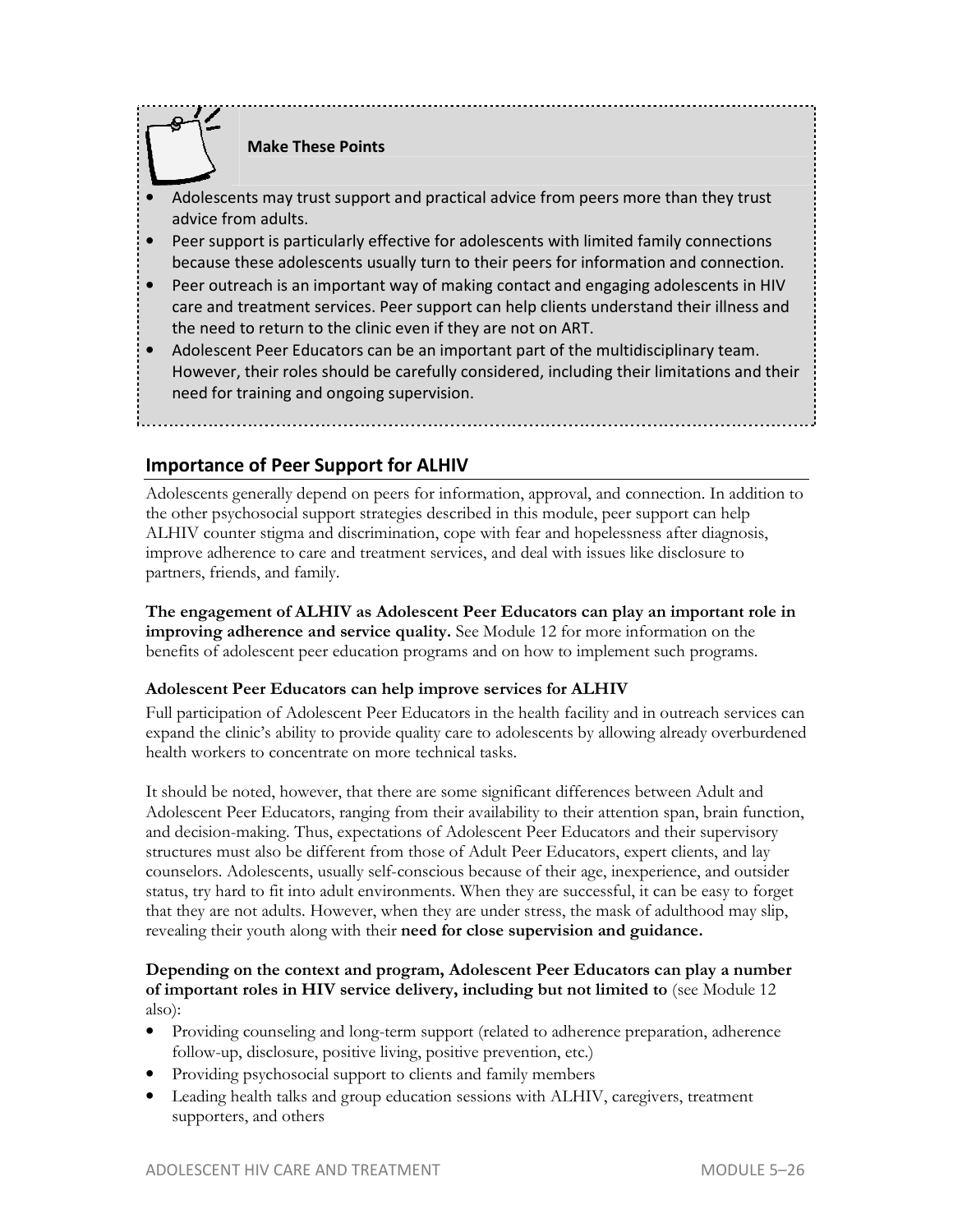- Assisting clients with disclosure
- Linking young pregnant women living with HIV to ANC and PMTCT services
- Assisting clients with referrals from place to place, within or between health facilities
- Providing referrals and linkages to community-based services and support
- Tracing clients who miss appointments or who have been lost to follow-up
- Serving as a communication link between clients and health workers
- Participating in HIV-related outreach and education activities in the community
- Assisting with the design and delivery of peer support groups for ALHIV and their caregivers

# **Peer support can help address ALHIV's psychosocial support needs by** (see Module 12 also):

- Helping them feel that they are accepted and valuable members of the group, and by reducing their sense of isolation
- Helping them solve their own problems
- Providing them with emotional support
- Promoting learning, sharing, and skill building around disclosure, adherence, and dealing with stigma and discrimination
- Maintaining their motivation and commitment to HIV care and treatment (since peer support can be more powerful than adult support or personal desire alone)
- Effectively engaging most-at-risk adolescents, who tend to lack positive support networks



# **Trainer Instructions**  Slides 57-62

**Step 4:** Lead a discussion to get a sense of participants' experiences with peer support groups. First, ask participants to raise their hands if they have ever facilitated a support group meeting.

> Next, use these questions to guide the group discussion and fill in as needed using the content below:

- *Why do you think peer support groups would be helpful for ALHIV?*
- *What topics and activities do you think could be incorporated into a peer support group for ALHIV? For younger adolescents?*
- *What could you do to start or improve a support group in your area?*

Encourage participants to review *Appendix 5B: Starting/Planning a Peer Support Group*, *Appendix 5C: Facilitating a Peer Support Group*, and *Appendix 5D: Ideas for Peer Support Group Activities*.



(optional) Ask the adolescent co-trainer to talk about his or her experiences with peer support groups (as a participant or co-facilitator), if applicable.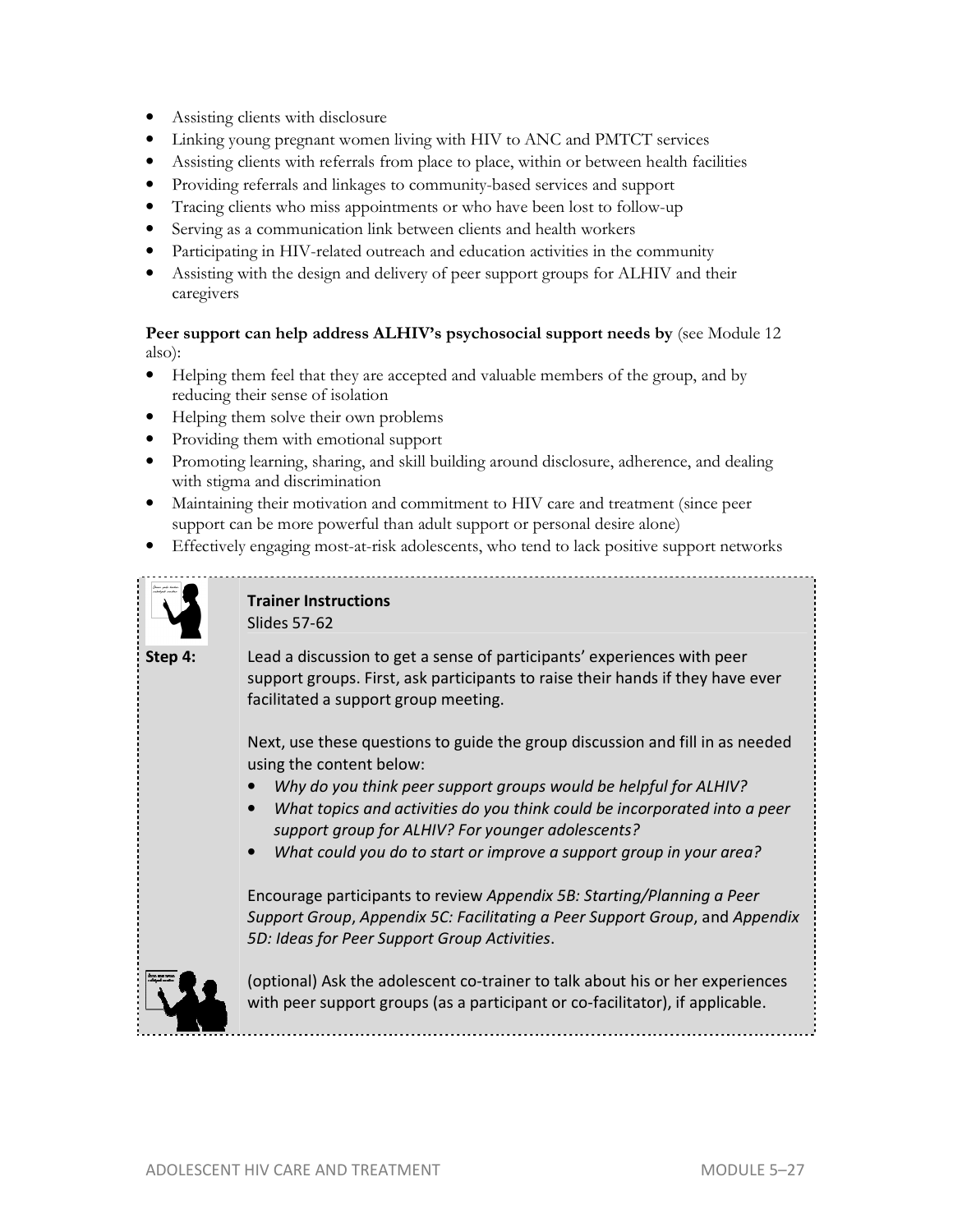

**Make These Points** 

- Health workers have a role in initiating and facilitating peer support groups and in linking ALHIV with existing support groups.
- While there are many different types of support groups, their purpose is the same: to reduce isolation and provide psychosocial and emotional support to members.
- Members of peer support groups help each other to better manage their situations, to share challenges, and to discuss solutions. Members support each other to implement decisions taken to meet their psychological, social, physical, and medical needs.

# **Peer Support Groups for ALHIV<sup>3</sup>**

Peer support groups are groups of people who come together because they share a common situation. In peer support groups, members help each other to better manage their situations, to share challenges, and to discuss solutions. Members support each other to implement decisions made to meet their psychological, social, physical, and medical needs.

- Support groups help people meet others living with HIV, which can reduce isolation and provide people with encouragement to live more fully and positively.
- A support group can be a safe place for someone who needs to talk about personal issues, experiences, struggles, and thoughts.
- Adolescents benefit from support groups because they trust information that they get from peers.
- Support groups can help members better understand clinical services, give them support to seek and adhere to care, and provide support for integrating family members into care.
- Support groups also offer ways to link members to community-based services. For example, health workers or leaders of community-based organizations can talk about the range of services their organizations offer during support group meetings. Also, support group members typically share with each other their experiences with local service providers and swap advice on how to navigate each program (what the ideal time to arrive is to reduce wait time, which documents to bring to the initial appointment, etc.).
- Support groups may also give income-generating, vocational, or educational assistance; or they may have savings and loan programs that can benefit members.
- Depending on the specific program, Adolescent Peer Educators may play an important role in starting support groups, facilitating support group meetings, and/or helping others organize them and recruit members. Adolescent Peer Educators in any of these roles benefit from support and mentoring (this is discussed more in Module 12).

## **There are many different types of useful support groups:**

- **Adolescent support groups**: ALHIV may want to form their own support groups to discuss some of the special challenges they face. These groups may involve recreational activities (sports, crafts, drama, etc.) as well as time for discussion. It is best if they are led by an adolescent enrolled in care and treatment, such as an Adolescent Peer Educator.
- **Playgroups for younger adolescents:** Children living with HIV and their caregivers may benefit from groups where children of similar ages can play together and where caregivers have a chance to share and talk. These groups often involve child-friendly activities, such as games, drawing, art, and music.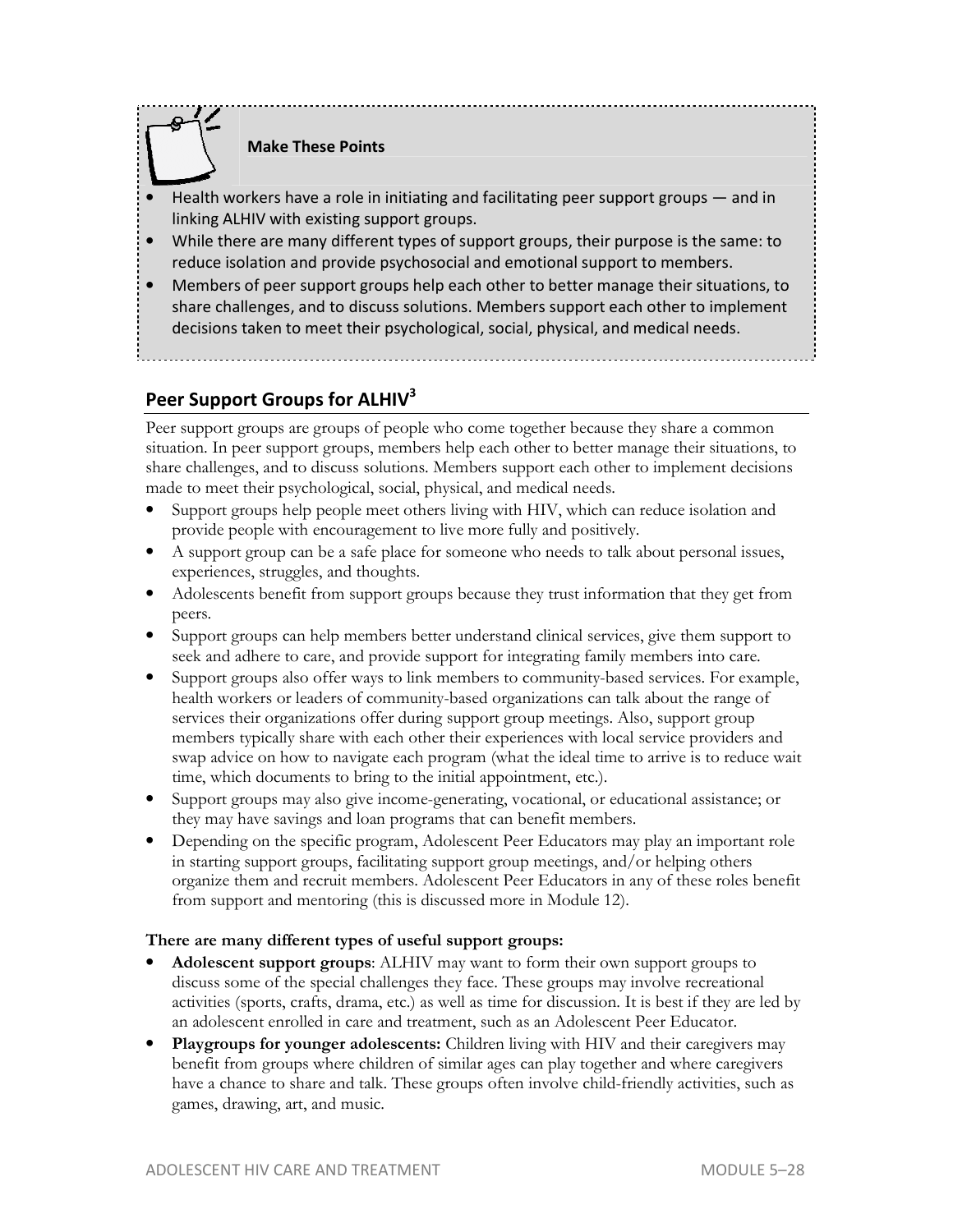- **Young mothers support groups:** Young mothers living with HIV and those with HIVexposed or HIV-infected children may want to have their own support group. Young mothers support groups can provide needed psychosocial and emotional support and can help mothers understand and access key HIV and PMTCT services. These groups can also address concerns specific to mothers, such as safer infant feeding, care of HIV-exposed babies, and the importance of adherence to PMTCT and ART services.
- **Couples support groups:** Couples, including discordant couples as well as those where both partners are living with HIV, may wish to form support groups. Couples can share common concerns and challenges, and can support each other to live positively with HIV.
- **Post-test clubs:** These groups are for anyone who has been tested for HIV; they do not require participants to disclose their status. They often focus on promoting HIV information and education in the community and they also provide a social environment for members to meet each other and to discuss important issues, such as how to stay negative, being in a discordant relationship, etc.
- **Groups for other specific populations:** Other groups of people with common characteristics may wish to form their own support groups. This could include support groups for sex workers, men who have sex with men, street youth, orphans, or other vulnerable groups. In some places, there are support groups just for single people to meet other singles living with HIV. In areas with a diverse population, groups of people that have the same ethnicity or speak the same language may wish to form their own support groups.

# **Health education and related topics that can be incorporated into support group meetings:**

- Positive living
- Adherence
- Disclosure
- Sexual and reproductive health
- Relationships and sexuality
- Preventing new HIV infections and positive prevention
- Preventing opportunistic infections
- Coping with school
- Finding work
- Strategies to reduce gender-based violence
- Dealing with stigma
- Nutrition
- Getting help for mental health problems
- Dealing with dying and the death of a friend or family member
- Managing disabilities



# **Trainer Instructions**  Slide 63

**Step 5:** Allow 5 minutes for questions and answers on this session.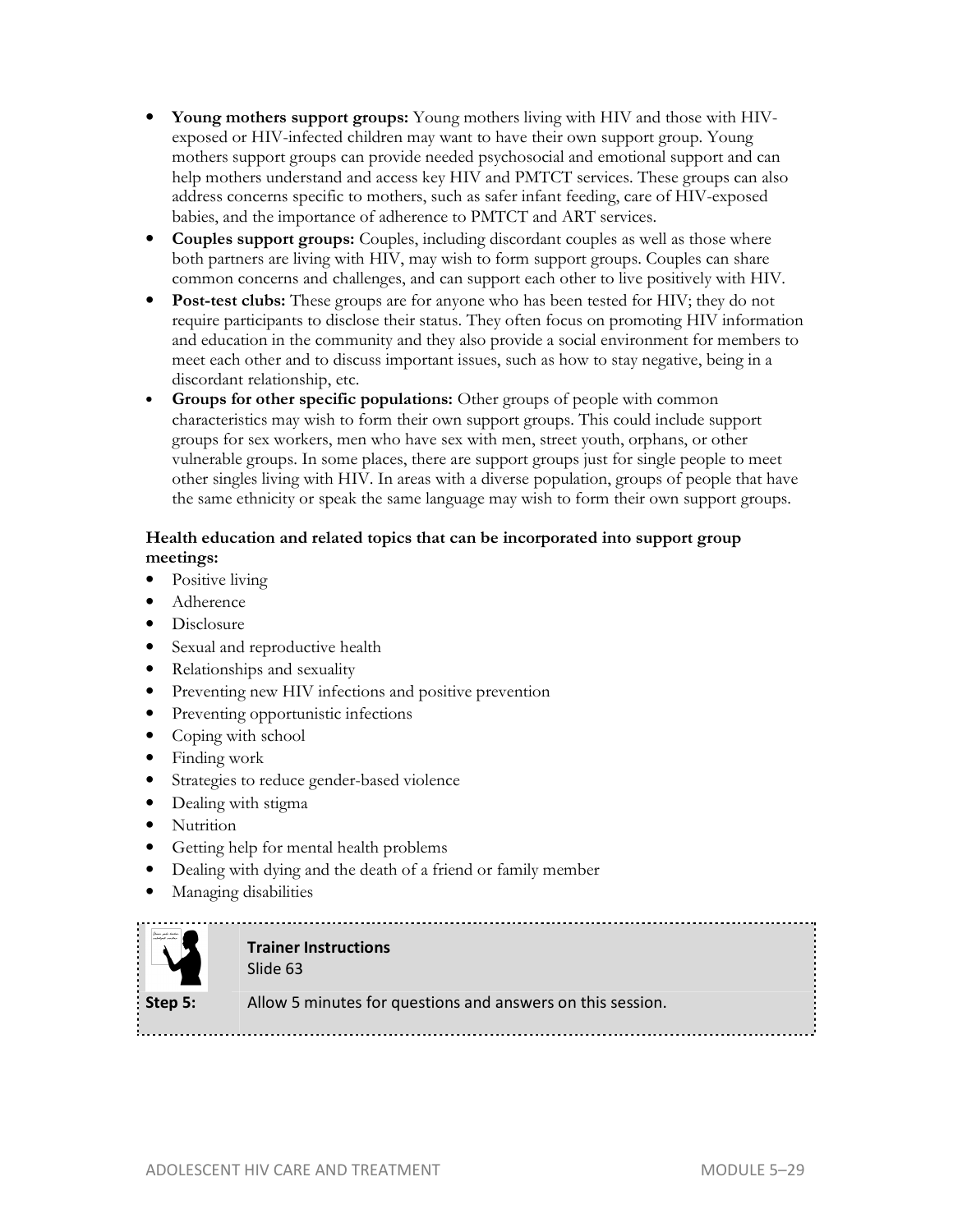| Step 6:            | <b>Trainer Instructions</b><br>Slides 64-65<br>Ask participants:<br>What are the key points of this module?<br>What information from this module will you be able to use in your<br>workplace? |
|--------------------|------------------------------------------------------------------------------------------------------------------------------------------------------------------------------------------------|
| Step 7:<br>Step 8: | Summarize the key points of the module using participant feedback and the<br>content below.<br>Ask if there are any questions or clarifications.                                               |
|                    |                                                                                                                                                                                                |



- Psychosocial support addresses the ongoing emotional, social, and spiritual concerns and needs of PLHIV, their partners, their family, and caretakers of children living with HIV.
- All adolescents need support coping with normal developmental issues, such as wanting to feel normal and accepted and wanting to fit in with peers.
- In addition to the psychosocial needs and challenges that all adolescents face, ALHIV may also experience HIV-related stressors and additional vulnerabilities and challenges.
- Stigmatizing someone, which means having a negative attitude toward a person we think is not "normal" or "right," often leads us to treat them unfairly (or discriminate against them). Stigma and discrimination deter many people from accessing HIV prevention, care, and treatment services.
- Health services for young people need to be adapted to identify and meet the needs of mostat-risk adolescents.
- Health workers play a key role in assessing clients' and caregivers' psychosocial needs.
- Health workers can use the Psychosocial Assessment Tool (in *Appendix 5A*) to help assess clients' (and caregivers') psychosocial needs and to help them come up with their own solutions.
- Health workers should remember the 5 "A's" when conducting a psychosocial assessment: **ASSESS**, **ADVISE**, **AGREE, ASSIST,** and **ARRANGE**.
- If a health worker thinks an adolescent client has serious issues that threaten his or her life or immediate safety, these issues must be addressed IMMEDIATELY.
- An important part of helping adolescents cope with issues is encouraging their caregivers to strengthen their relationship with them.
- Peer support is an important source of psychosocial support for ALHIV.
- Health workers have a role in initiating and facilitating peer support groups and in linking ALHIV with existing support groups.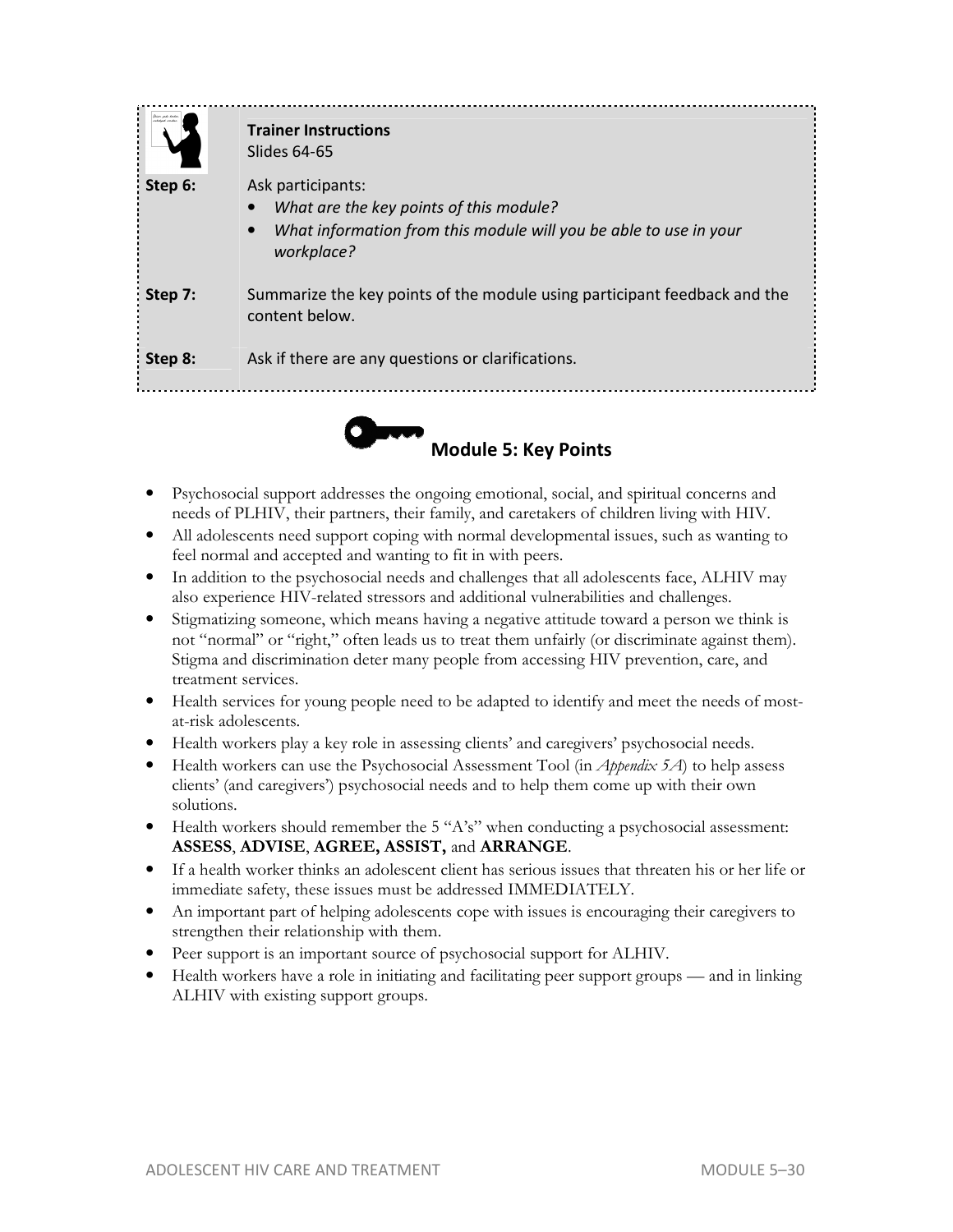# **How to Use This Tool**

This Psychosocial Assessment Tool was developed to support a range of providers (trained counselors, lay counselors, doctors, nurses, and others) who work with ALHIV and their families. Conducting a psychosocial assessment with each client (and caregiver, if applicable) helps providers learn more about the client's specific situation, helps them prioritize needs, and helps give direction to ongoing counseling and psychosocial support. This includes referrals for needed community- and home-based services.

A psychosocial assessment should be conducted with each adolescent client **both after enrollment in HIV care and treatment services and annually after that.** Health workers may want to conduct another psychosocial assessment or revisit specific psychosocial issues **when a client's situation changes in a significant way,** such as when a client reaches a new developmental stage or starts to show signs that he or she is facing new challenges or problems. Always respect client confidentiality and conduct sessions in a space that offers visual and auditory privacy. Key information from the psychosocial assessment should be recorded on the form and the form should be kept in the client's file for reference during follow-up visits.

**Basic information:** Write down the client's name and file number. Be sure to sign and date the form at the end of each session.

**Questions to ask the client/caregiver:** These questions allow the health worker to discuss and assess the client's psychosocial issues and needs. It is important to allow time for the client to respond to each question. Clients should always be made to feel comfortable expressing psychosocial challenges and should never be judged or punished. Write down any important information from the client's responses in the right-hand column, as this will help you to decide on effective next steps, to decide on important areas for follow-up, and in supporting the client's psychosocial well being over the long term. Also make sure that the client has time to ask questions and that you have time to summarize the session and agreed upon next steps. Record key next steps in the space provided.

**Additional notes:** Write any additional notes about the session or the client's psychosocial needs in the space provided.

**Referrals made:** Linkages and referrals to psychosocial support services are an important element of HIV care and treatment programs and the ongoing support of adolescent clients and their families. Each clinic should have an up-to-date list of community support services (such as Adolescent Peer Educators, adherence supporters, ALHIV associations, food support, education and job training programs, gender-based violence services, legal support, etc.) and formal two-way referral systems to these organizations and services. Clients with severe psychosocial and psychological issues (such as depression, alcohol or other substance use disorders, suicidal feelings) will require careful follow-up and immediate referrals to ongoing professional counseling and other services. Record any referrals made to the client in the space provided. At the next session, follow up to determine if the client accessed these services.

**Date of next counseling session/clinic appointment:** Schedule a follow-up counseling appointment with the client and record this date, as well as any other clinic appointments, in the space provided.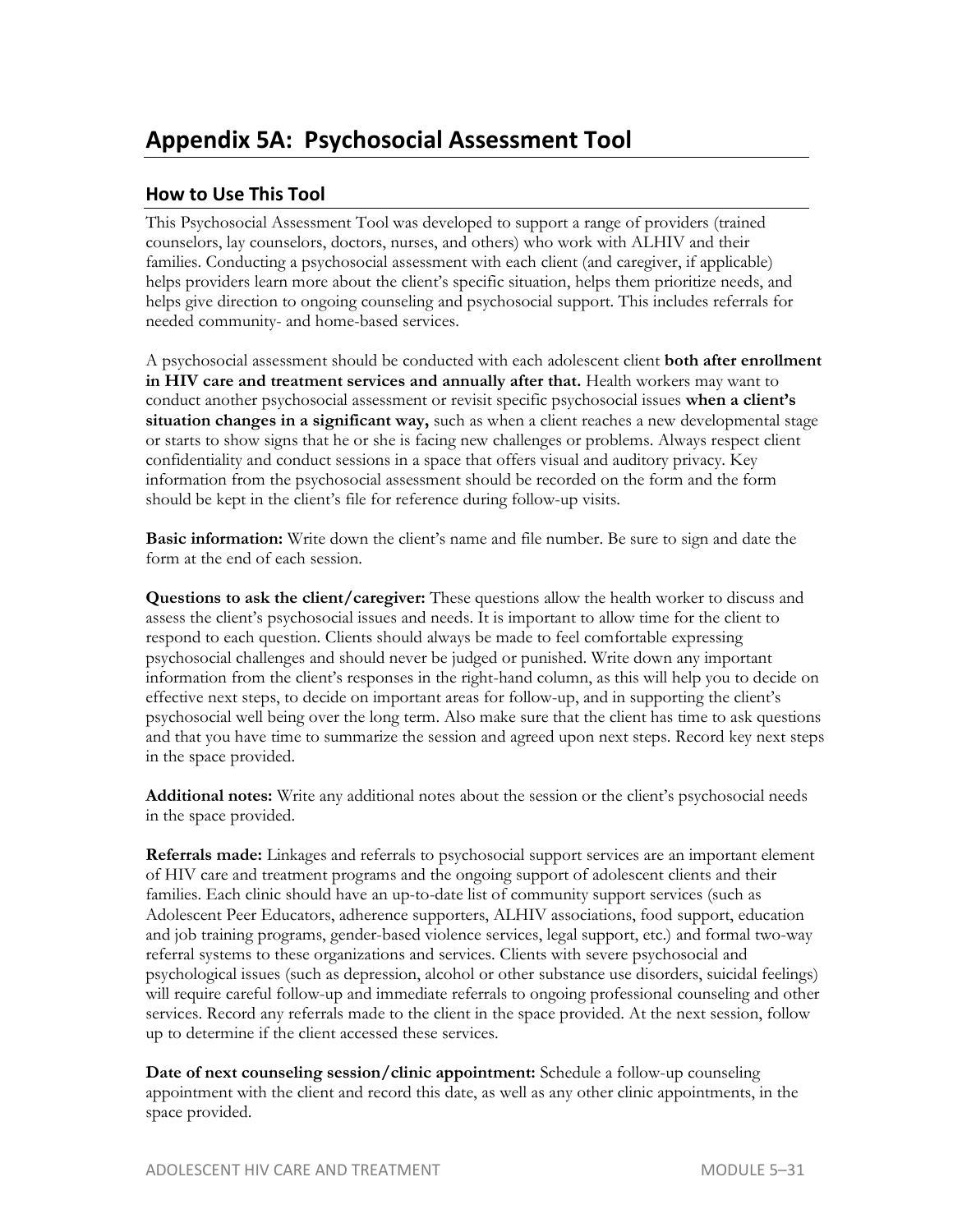# **REMEMBER:**

- Do not talk down to an adolescent.
- Allow the adolescent to speak for him- or herself. Respect his or her opinions.
- Be patient! Allow the adolescent to express his or her views and to describe his or her experiences.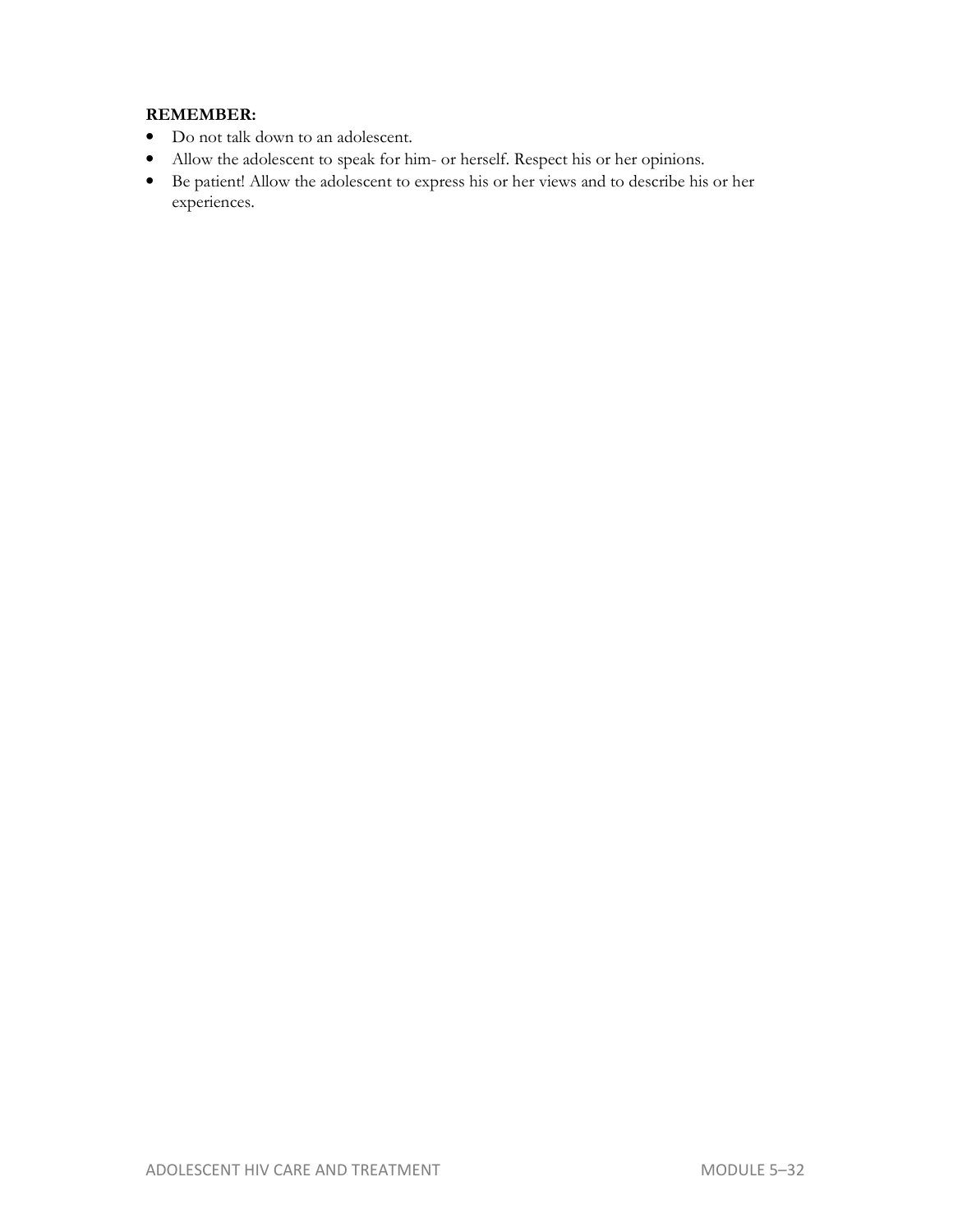# **ALHIV Psychosocial Assessment Guide and Recording Form<sup>3</sup>**

| Client Name:                                                                                                                                                                                                                                                                                                                                                                    |  |
|---------------------------------------------------------------------------------------------------------------------------------------------------------------------------------------------------------------------------------------------------------------------------------------------------------------------------------------------------------------------------------|--|
| Smile, introduce yourself, and give a short explanation<br>1.<br>of your role. Explain that this discussion will be<br>confidential.                                                                                                                                                                                                                                            |  |
| Can you tell me how things have been going since you<br>2.<br>learned your HIV-status (or since we last met)? How<br>are you coping?<br>Explore and discuss client's coping strategies                                                                                                                                                                                          |  |
| Tell me about your mood now. Do you feel sad or<br>3.<br>stressed? What changes have you noticed in your<br>mood? What about in your eating and sleeping habits?<br>Assess risk of depression and need for referral                                                                                                                                                             |  |
| How often in the last week have you used cigarettes,<br>4.<br>alcohol, or other drugs?<br>Assess for harmful coping strategies, such as<br>drug/alcohol use, provide counseling and<br>referrals                                                                                                                                                                                |  |
| To whom have you disclosed your HIV-status? What<br>5.<br>was their reaction? Do you want to disclose to anyone<br>else? What concerns do you have about disclosure?<br>Counsel on disclosure                                                                                                                                                                                   |  |
| Who do you feel close to? Who can you go to for<br>6.<br>emotional support?<br>Counsel on importance of social support                                                                                                                                                                                                                                                          |  |
| Do you belong to a community/religious organization<br>7.<br>or support group? Would you be willing to join a<br>support group to meet other ALHIV?<br>Make referrals as needed                                                                                                                                                                                                 |  |
| Tell me about any negative attitudes or treatment<br>8.<br>you've experienced. Has anyone caused you harm<br>(e.g., been violent, made unwanted sexual advances)?<br>Counsel and discuss support services; consider                                                                                                                                                             |  |
| gender-based violence services, if appropriate<br>9.<br>Some adolescents have sex with their partners. It's<br>important for you and your partner to do this safely.<br>Are you having sex? If so, what are you doing to<br>prevent pregnancy and the spread of STIs and HIV?<br>Screen for sexual risk-taking and counsel on safer<br>sex, dual protection, etc.; give condoms |  |
| 10. Let's talk about your living situation. Who are you<br>living with? How long have you lived with them?<br>How well do you get along?<br>Assess living situation<br>If not living with parents, ask: Where are your parents?<br>When did this happen? How did this affect you?                                                                                               |  |
| 11. Tell me what you do most days. Do you, for example,<br>go to school or work outside the home? Where do<br>you go to school/work? How is this going for you?<br>Assess school/work situation                                                                                                                                                                                 |  |
| 12. Do you have financial support from your family or<br>partner, a regular source of income, or do you receive<br>help, such as social grants or food?<br>Refer to social worker and community-level<br>support                                                                                                                                                                |  |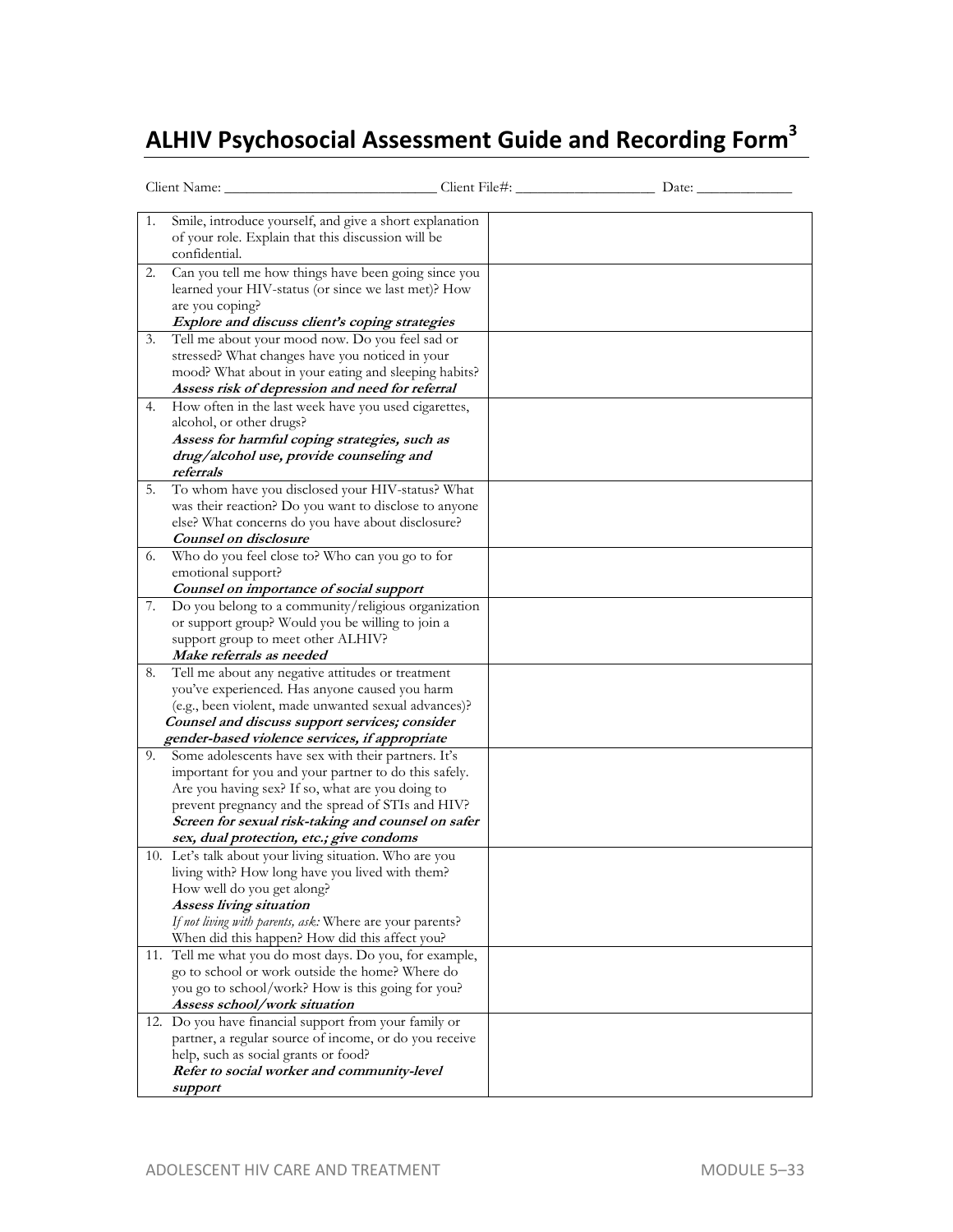#### **Notes:**

| Referrals made: |       |
|-----------------|-------|
|                 |       |
|                 |       |
|                 |       |
|                 |       |
|                 |       |
|                 |       |
|                 |       |
|                 |       |
|                 |       |
|                 |       |
|                 |       |
|                 |       |
|                 |       |
|                 |       |
|                 | Date: |
|                 |       |
|                 |       |

Adapted from: ICAP. (2010). *Improving retention, adherence, and psychosocial support within PMTCT services: A toolkit for health workers.* New York, NY: Columbia University/ICAP.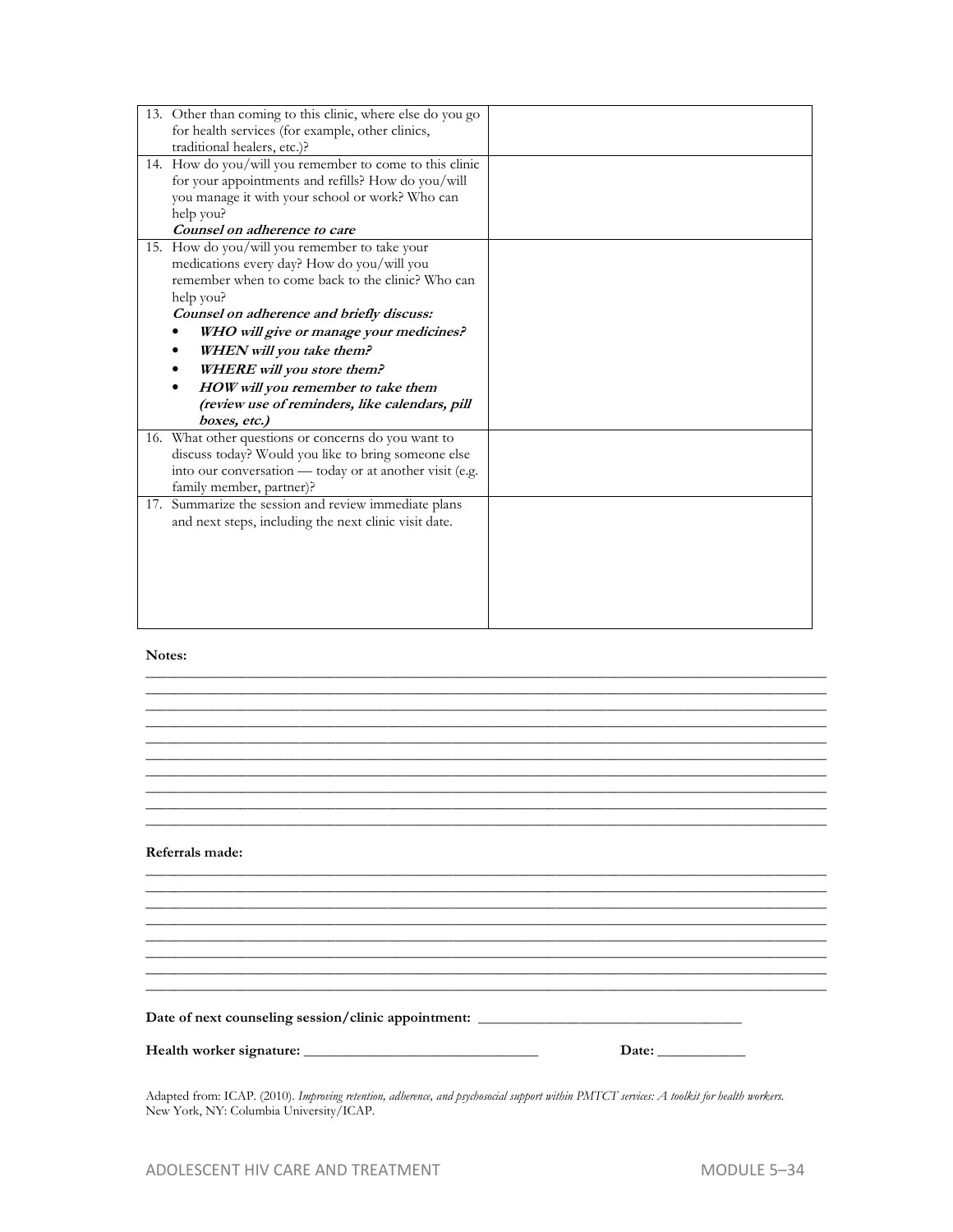# **Appendix 5B: Starting/Planning a Peer Support Group 4**

#### **Key steps to think about when starting/planning a support group**

#### **First, find out what HIV-related support groups already exist in the area. Then, try to understand what support groups are needed:**

- Work in partnership with clients, counselors, social workers, and/or Peer Educators to determine what types of support groups are needed.
- Ask adolescents who attend the clinic when they could come to a meeting, where they would like the meeting to be held, and what they would like to talk about (for example, adherence strategies, stigma, disclosure, etc.).

#### **Decide WHO the support group is for:**

- Who will be invited to attend? Generally, it is best to have different support groups for younger and older adolescents.
- What is the ideal number and type of participant? It is recommended that support groups not have more than 10–15 people in the same meeting so that everyone can participate.

#### **Define the overall goals of the support group:**

- What is the purpose of the support group?
- What will members gain from the support group?
- Is the support group meant to go on indefinitely or will it cover a certain number of topics and then come to an end?

#### **Recruit support group members:**

- How will you let people know about the support group?
- Will members of the multidisciplinary team refer people to the support group? How will it be advertised?

#### **Decide on the location of the support group meetings:**

- Can it be held at the health facility? Is this convenient for adolescents or should it be located in the community?
- If support group meetings are held at a health facility, will members be able to get HIV services before/after the meeting?

#### **Decide how often the group will meet:**

- What time and how often will the groups be held? Do most participants go to school during the day or do they have household chores at certain times of the day? Is 1 hour enough or is 2 hours better?
- Will the group meet once each month? More often? Less often?

#### **Develop the meeting agenda**

- Who will run the support group?
- Who will be invited to speak? What will the topic(s) be?
- Will there be guest speakers?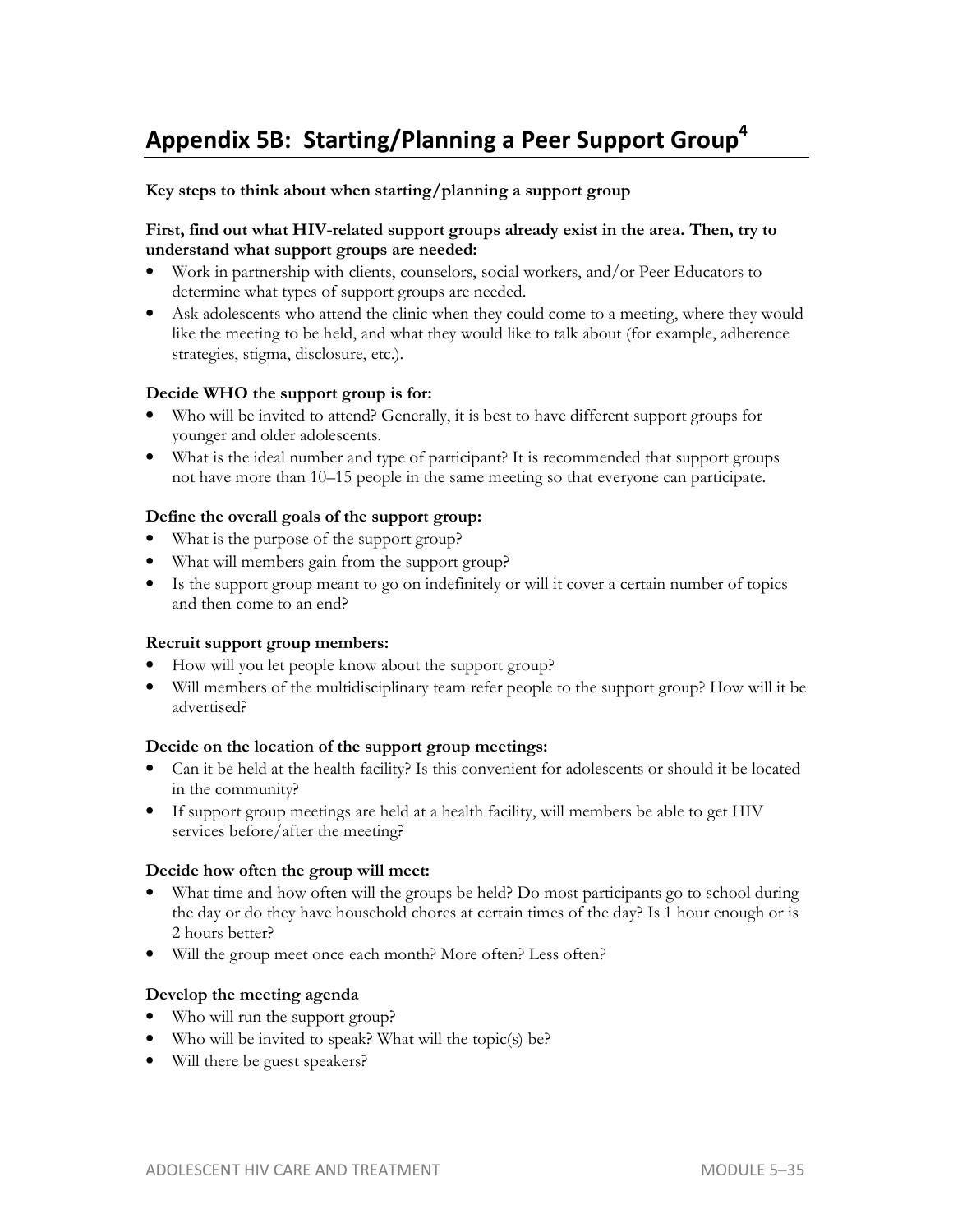# **Think about venue, food, and other logistics:**

- Is there privacy at the meeting space?
- Are there enough places for people to sit?
- Can the room be arranged so participants are in a semi-circle (instead of in rows)?
- Will you arrange for tea or snacks for the meeting? Who will get them? How will they be paid for? Who will keep attendance and other records of the support group?

# **Suggested agenda items for support group meetings**

- Registration/sign-in
- Refreshments (tea, coffee, snacks, etc.)
- Welcome/opening (song, prayer, dance, etc.)
- **Introductions**
- Overview of the agenda
- Reminder about confidentiality and other ground rules
- Main group learning activity (game, health talk, etc.)
- Questions and answer session (make use of an anonymous question box)
- Plan for the next meeting
- Closing (song, prayer, dance, etc.)

## **Most support group meetings last between 1–2 hours.**

## **Make sure to suggest and plan new learning opportunities and fun activities for support group members:**

- Keep everyone busy and having fun! Use games and participatory activities (refer to suggestions in *Appendix 5D: Ideas for Peer Support Group Activities*).
- Consider including a health talk as a part of each support group meeting. The health talk can be focused on a different topic area at each of the meetings. Health talks should be kept short and simple (about 15–20 minutes) so that support group members have time to discuss their feelings, questions, and concerns.
- Plan an activity or ongoing project for each group meeting that relates to the overall theme of the group.
- Get feedback from support group members on topics they would like to discuss during the meetings and incorporate them into the agenda. This can be done through an anonymous questions box.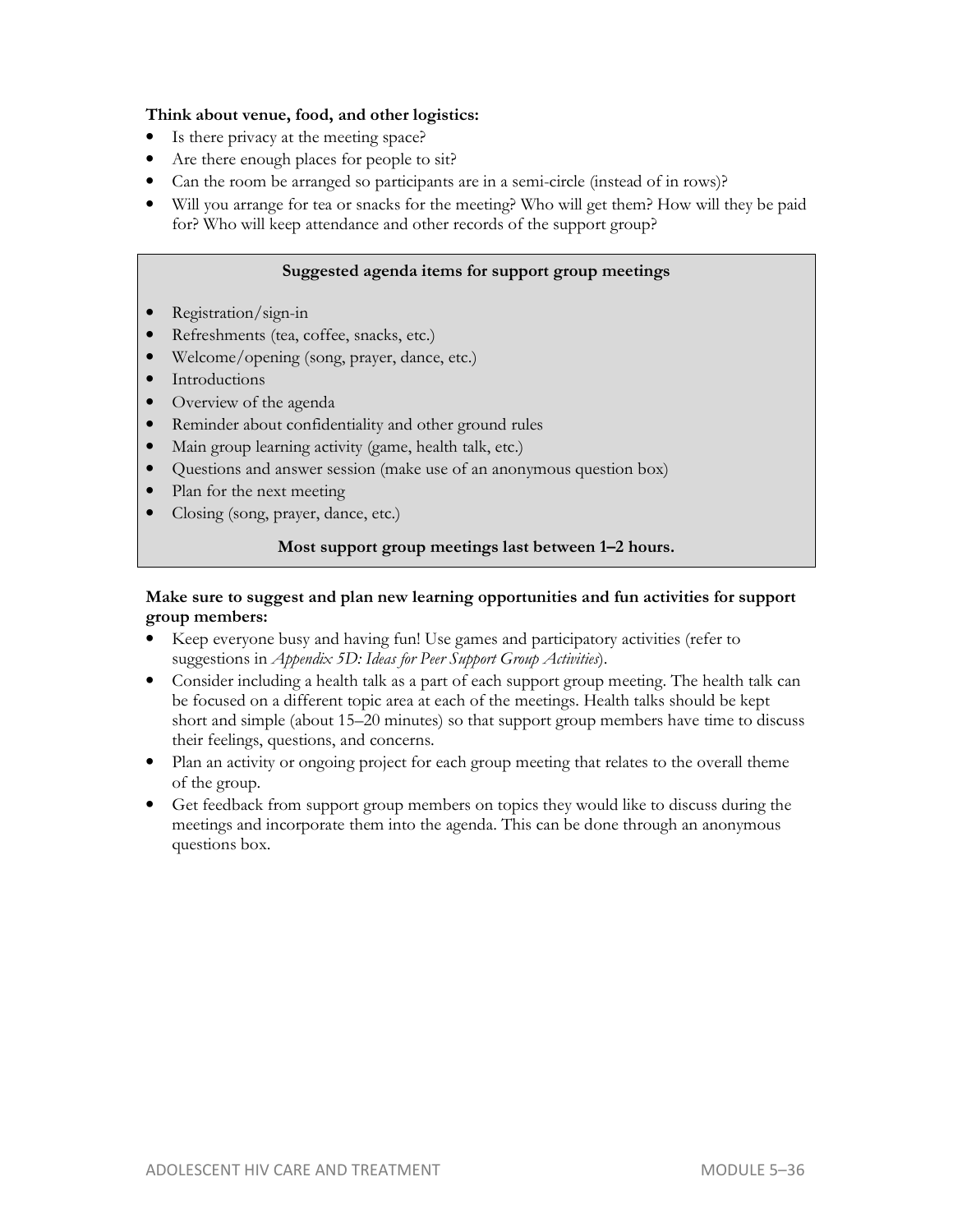# **Appendix 5C: Facilitating a Peer Support Group<sup>4</sup>**

#### **Be sure to plan the group session ahead of time and practice what you are going to say.**

# **Set up the room so that everyone can participate:**

- Encourage participants to sit in a semi-circle to make it feel less like a classroom and more comfortable to talk.
- The person leading the meeting should be part of the semi-circle rather than standing behind a desk or other furniture.
- If possible, provide tea or a light snack for members, facilitators, and invited guests.

#### **Remind participants about confidentiality:**

• Support group members will only feel open to discussing their experiences and feelings if they know others will ensure that the discussion is kept confidential. It is always a good idea to remind support group members at the start of each meeting that what is said during the meeting will not be repeated in the community or elsewhere.

#### **Ask participants to establish ground rules:**

• During the first group meeting, ask the participants to brainstorm ground rules for the group. Ground rules might include any of the following: we will respect others' opinions, we will not interrupt, we will allow everyone a chance to speak, we will not tolerate homophobic comments, etc.

#### **Offer participants ongoing support and referrals:**

- Encourage participants to speak with you or another facilitator in private afterwards if they have concerns they do not want to share with the group.
- Know what support and services are available in the community and at nearby health facilities so you can provide referrals.
- If the meeting takes place at a health facility, try to time it so members can seek services before or after the meeting.
- Seek input from multidisciplinary team members and other experts on topics beyond your area of expertise.
- Create a plan for situations where support group members need assistance right away (for example, if they are mentally distressed, suicidal, violent, or the victim of violence).

#### **Keep records of the meeting:**

- Always keep an attendance record. Remember, this information is confidential.
- Ask someone to take simple notes during the meeting. Note what topics were discussed, key concerns of members, and any next steps. Also note the date, time, and location of the next meeting.
- All meeting records must be stored in a locked cabinet to ensure confidentiality.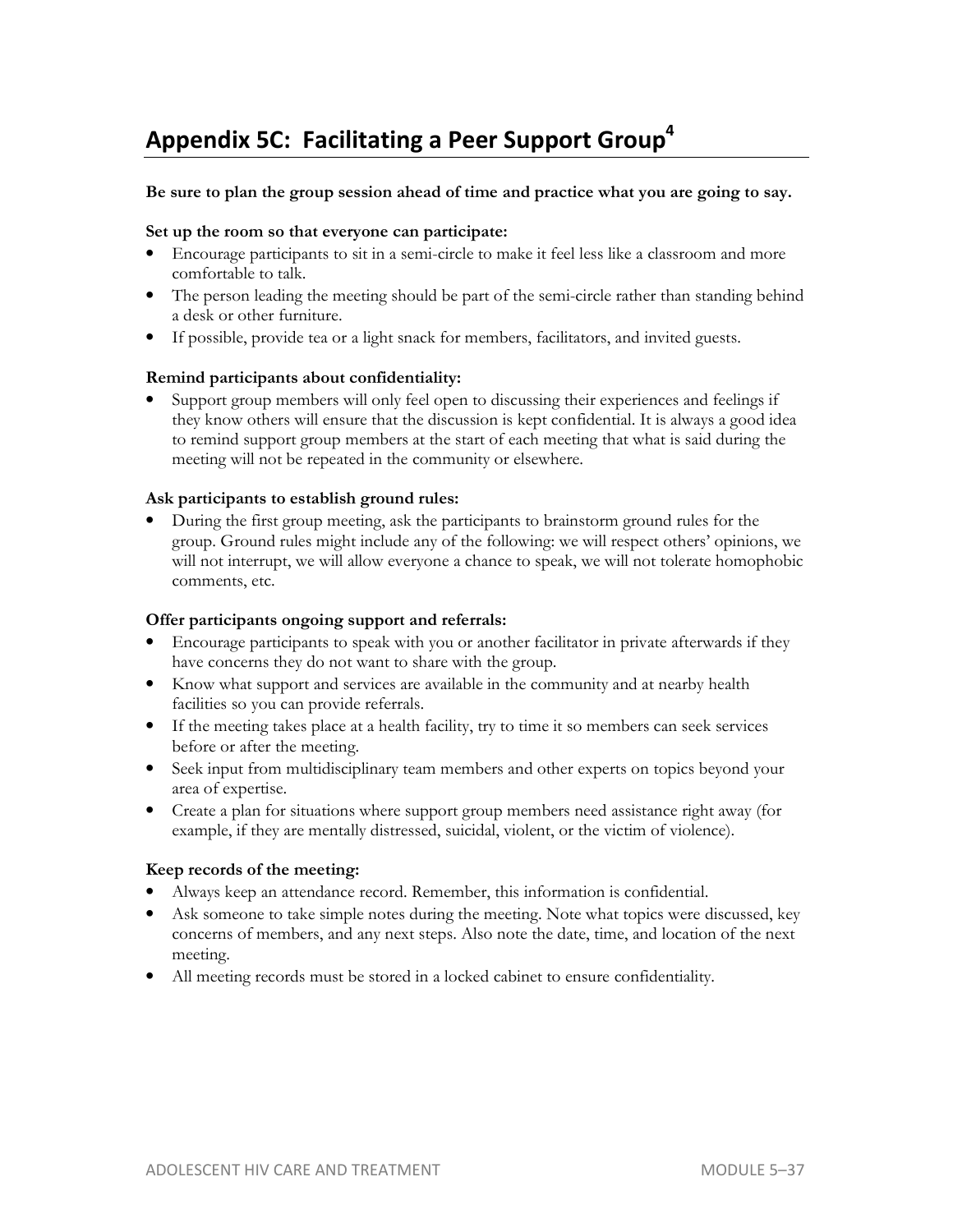# **Be a good facilitator or co-facilitator:**

- Partner with a Peer Educator, social worker, or counselor as a co-facilitator. Decide what role the co-facilitator will play during the meeting.
- Create a safe and welcoming environment for support group members. Support groups should not feel like health education sessions or lectures. Instead, members should feel that it is "their" meeting.
- Lead an introductory activity (have people introduce themselves or say something about their family) so participants feel more comfortable with one another.
- Review the agenda with support group members and ask if there are questions. Always ask for suggestions for the next meeting agenda.
- Stick to the agenda and keep time!
- Interact with participants and get them involved by moving around the room, by asking questions, and by asking people to share personal stories/concerns, etc.
- Pay attention to participants who seem shy or quiet and emphasize that everyone's personal experiences, questions, and concerns are important.
- Use visual aids and avoid lecturing.
- At the end of the meeting, ask participants to summarize what they have learned and the actions they plan to take.
- Always leave time for questions and re-explain anything that participants did not understand fully.
- Use the 7 listening and learning skills when leading a support group meeting:

# **7 Listening and learning skills**

- Skill 1: Use helpful non-verbal communication.
- Skill 2: Actively listen and show interest in the client.
- Skill 3: Ask open-ended questions.
- Skill 4: Reflect back what the client is saying.
- Skill 5: Empathize show that you understand how the client feels.
- Skill 6: Avoid words that sound judging.
- Skill 7: Help the client set goals and summarize each session.

**Note:** If a participant is being disruptive:

- Try to understand why he or she is acting this way.
- Do not ignore or argue with him or her.
- During a break, talk to the participant one-on-one and ask what is bothering him or her.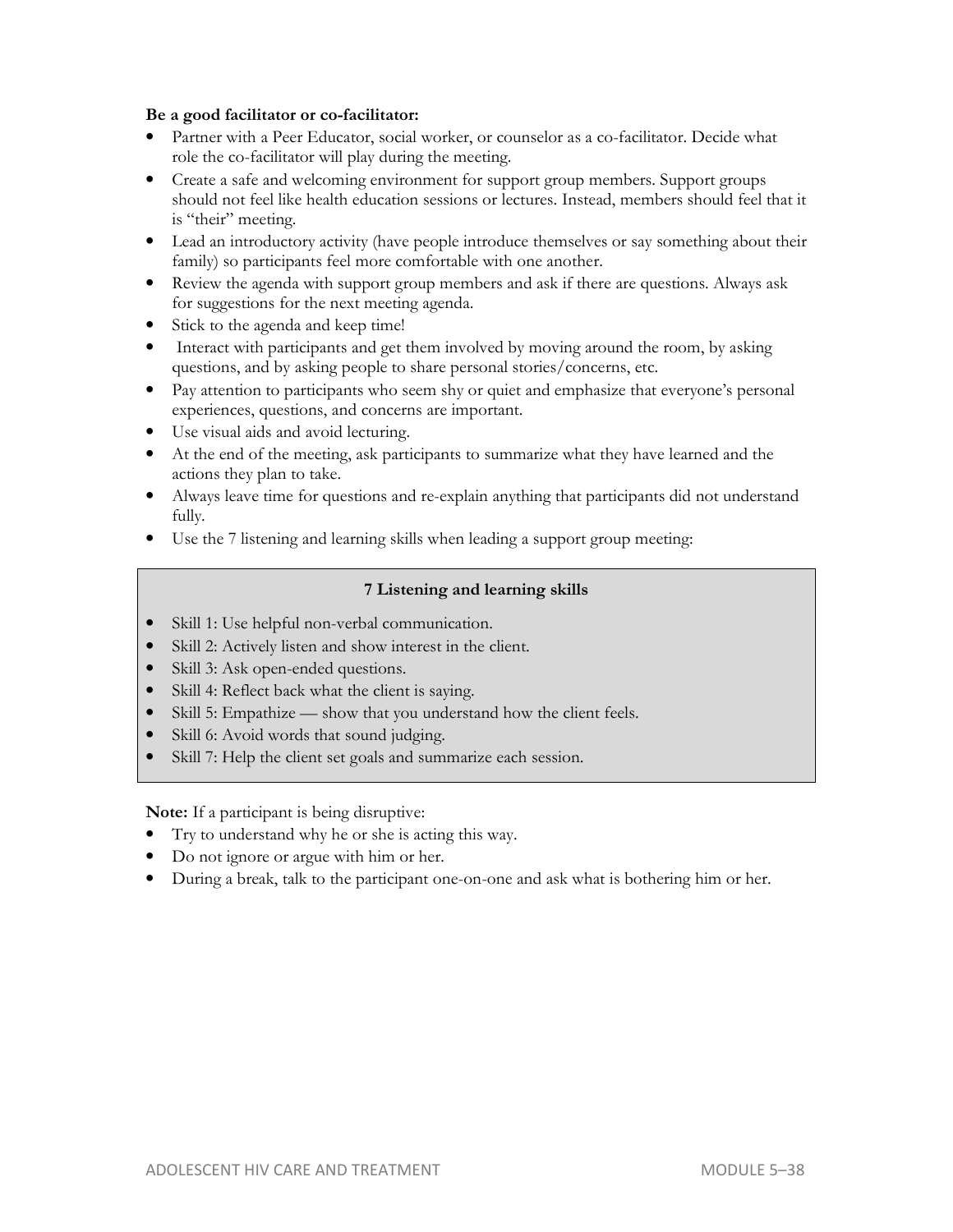# **Charades**

Players try to act out terms or concepts without speaking.

- **Materials:** Watch or timing device; pieces of paper (cut a sheet of A4 paper into eight pieces — papers can be blank or can already have health terms written on them); two baskets, hats, or other containers for the paper; scorekeeping method
- **Play:** Divide the participants into 2 teams and give each team half of the slips of paper. If the pieces of paper are blank, give the teams time to privately consult and write one term, phrase, or concept related to material they are learning on each piece of paper. Choose a neutral timekeeper/scorekeeper or have the teams take turns keeping score. Review the gestures and hand signals that will be used during the game and invent any others, as needed.

To play, teams take turns having a player choose a piece of paper from the other team's basket. Without speaking, the player has 3 minutes to use gestures and actions to help his or her team members guess what is written on the piece of paper.

Normally, the game continues until every player has had a chance to "act out" a phrase. Scoring may be based on one point for every paper correctly guessed. Another scoring option is based on the total time that each team needed for all of the rounds — with this system, the team with the lowest score wins the game.

# **Sculpturing**

Participants put themselves into certain poses using their whole body (including gestures and facial expression) to communicate an image of an issue or relationship. The 'sculpture' is then discussed.

- **Example**: Ask participants to get in pairs and then ask each pair to make a sculpture showing how people treat orphans. Ask them to decide on roles — one person will be the orphan and the other a community member. After all pairs have come up with their sculptures, ask some to show their sculptures in the center of the circle. After each demonstration, ask:
	- *What do you think this person is saying?*
	- *How do you think these people are feeling?*

Ask the people in the sculpture:

- *What are you thinking?*
- *Why are you doing that?*
- *How are you feeling?*

## **Journaling**

Ask participants to create "All About Me" journals using magazines, markers, and any other materials that could be used to decorate the journal. Ask participants to think about the special characteristics (hobbies, traits, talents, strengths, etc.) that make up their identity. Also ask them to think about their future goals and dreams. A counselor or Peer Educator at the clinic may want to write back/respond to clients' journal entries in writing.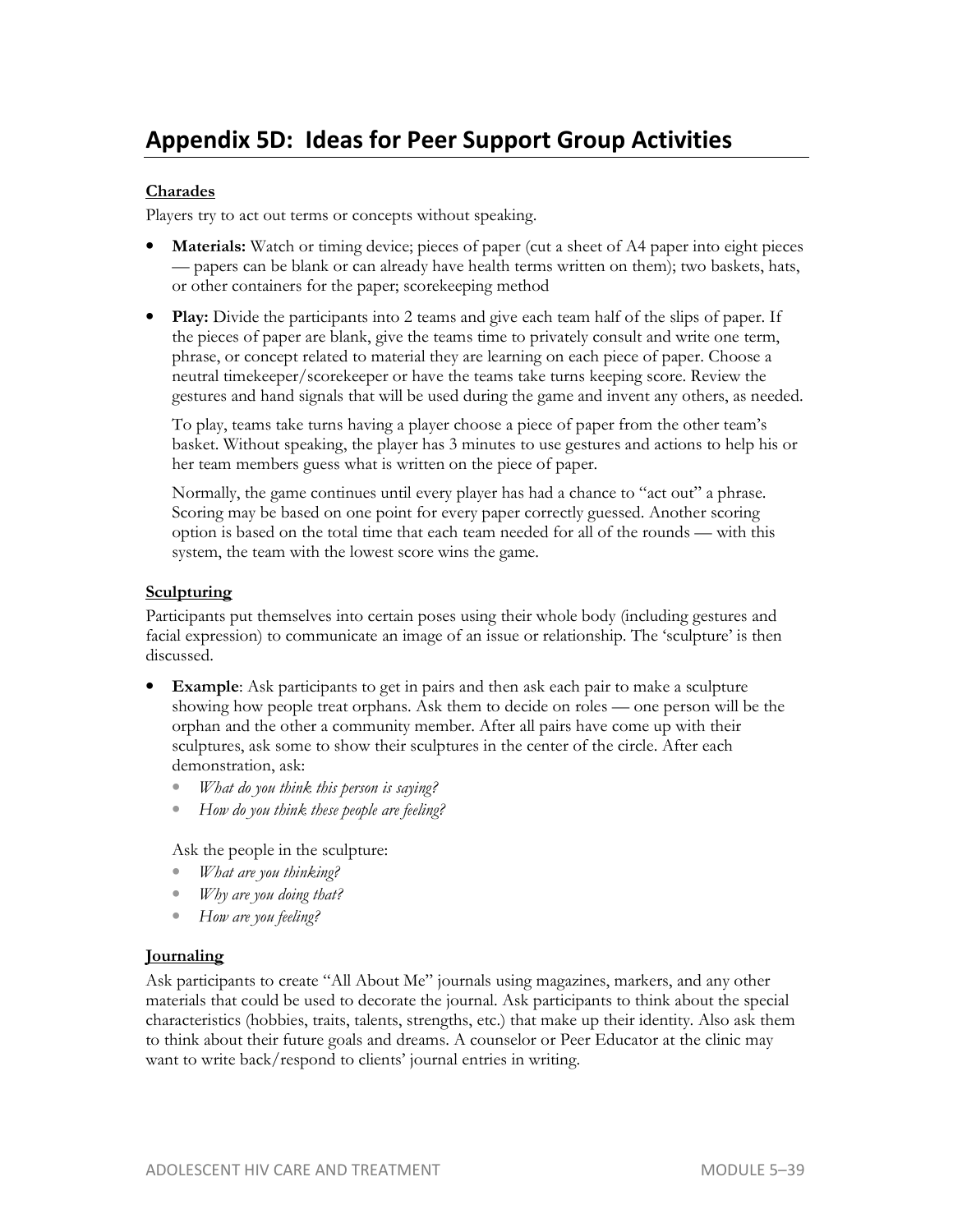# **Question box**

Create a box at the health facility for anonymous questions. Tell clients that they can drop in questions any time. These questions can then be picked out of the box at random during one portion of the support group meeting and discussed by everyone.

# **Songs**

Ask participants to work in small groups to create a song about a health topic, about positive living, or about reducing stigma.

## **Plays/drama**

Ask participants to work in small groups to create a play about a specific issue, such as combating stigma in schools or in the community.

#### **Arts and crafts games**

These games help adolescents think about themes in their lives in new ways and can be quite useful for appealing to younger adolescents who enjoy doing activities that are hands-on, participatory, and creative. One technique for slowing down youth who rush through art projects is to tell them that within the time frame, the LAST artists to finish are the winners.

• **Example:** Create a painting or drawing of a scene where participants were discriminated against and ask participants to discuss their feelings/reactions.